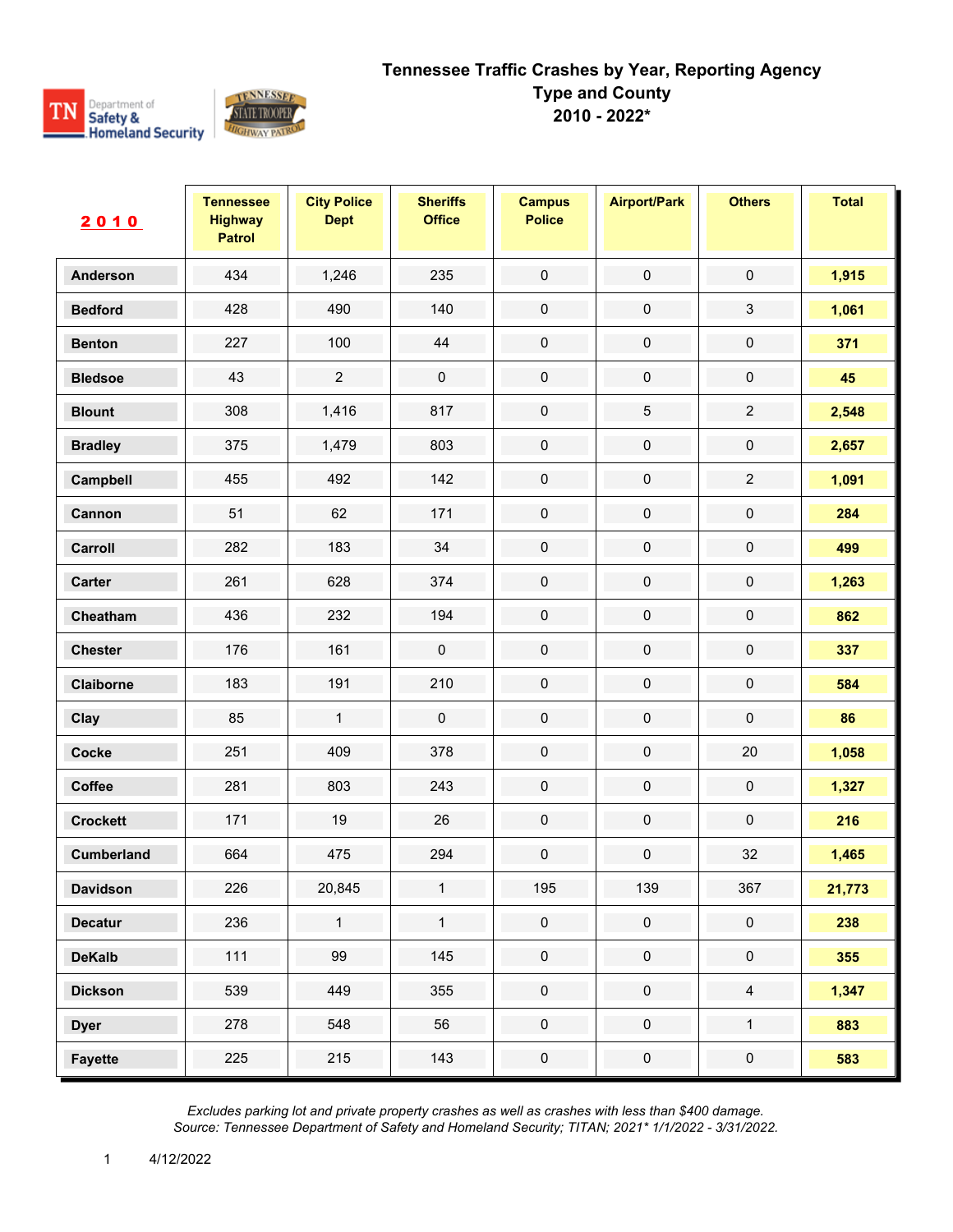

|                  | <b>Tennessee</b><br><b>Highway</b><br><b>Patrol</b> | <b>City Police</b><br><b>Dept</b> | <b>Sheriffs</b><br><b>Office</b> | <b>Campus</b><br><b>Police</b> | <b>Airport/Park</b> | <b>Others</b>       | <b>Total</b> |
|------------------|-----------------------------------------------------|-----------------------------------|----------------------------------|--------------------------------|---------------------|---------------------|--------------|
| <b>Fentress</b>  | 94                                                  | $\pmb{0}$                         | 30                               | $\pmb{0}$                      | $\pmb{0}$           | $\pmb{0}$           | 124          |
| <b>Franklin</b>  | 84                                                  | 415                               | $10$                             | $\pmb{0}$                      | $\pmb{0}$           | 0                   | 509          |
| Gibson           | 398                                                 | 470                               | $\pmb{0}$                        | $\pmb{0}$                      | $\pmb{0}$           | $\pmb{0}$           | 868          |
| <b>Giles</b>     | 462                                                 | 47                                | $\pmb{0}$                        | $\mathsf{O}\xspace$            | $\pmb{0}$           | $\mathbf{1}$        | 510          |
| Grainger         | 145                                                 | 76                                | 133                              | $\pmb{0}$                      | $\pmb{0}$           | $\pmb{0}$           | 354          |
| Greene           | 379                                                 | 765                               | 882                              | $\pmb{0}$                      | $\pmb{0}$           | $\mathbf{1}$        | 2,027        |
| Grundy           | 113                                                 | $10$                              | 142                              | $\pmb{0}$                      | $\pmb{0}$           | $\pmb{0}$           | 265          |
| <b>Hamblen</b>   | 119                                                 | 1,225                             | 342                              | $\pmb{0}$                      | $\pmb{0}$           | $\mathbf{1}$        | 1,687        |
| <b>Hamilton</b>  | 112                                                 | 8,669                             | 1,470                            | $\mathbf{1}$                   | 12                  | 11                  | 10,275       |
| <b>Hancock</b>   | 51                                                  | $\mathbf{1}$                      | 52                               | $\pmb{0}$                      | $\pmb{0}$           | $\mathsf{O}\xspace$ | 104          |
| Hardeman         | 195                                                 | 154                               | 35                               | $\mathbf 0$                    | $\pmb{0}$           | $\pmb{0}$           | 384          |
| <b>Hardin</b>    | 442                                                 | 290                               | $\mathbf{1}$                     | $\pmb{0}$                      | $\pmb{0}$           | $\overline{2}$      | 735          |
| <b>Hawkins</b>   | 300                                                 | 404                               | 316                              | $\pmb{0}$                      | $\pmb{0}$           | $\mathbf{1}$        | 1,021        |
| Haywood          | 323                                                 | 130                               | $\pmb{0}$                        | $\pmb{0}$                      | $\pmb{0}$           | $\pmb{0}$           | 453          |
| Henderson        | 504                                                 | 326                               | $\pmb{0}$                        | $\pmb{0}$                      | $\pmb{0}$           | $\mathbf{1}$        | 831          |
| Henry            | 271                                                 | 224                               | 17                               | $\pmb{0}$                      | $\pmb{0}$           | $\pmb{0}$           | 512          |
| <b>Hickman</b>   | 431                                                 | 84                                | $\overline{7}$                   | $\pmb{0}$                      | $\pmb{0}$           | $\mathfrak{S}$      | 525          |
| <b>Houston</b>   | 29                                                  | 25                                | 60                               | $\pmb{0}$                      | $\pmb{0}$           | $\pmb{0}$           | 114          |
| <b>Humphreys</b> | 192                                                 | 119                               | 87                               | 0                              | 0                   | 0                   | 398          |
| <b>Jackson</b>   | 147                                                 | 17                                | 67                               | $\mathbf 0$                    | $\pmb{0}$           | $\pmb{0}$           | 231          |
| Jefferson        | 368                                                 | 389                               | 364                              | $\mathbf 0$                    | $\mathbf 0$         | $\mathbf 0$         | 1,121        |
| Johnson          | 45                                                  | 87                                | 223                              | $\mathbf 0$                    | $\pmb{0}$           | $\mathsf{O}\xspace$ | 355          |
| Knox             | 1,102                                               | 8,336                             | 2,811                            | $\mathbf{1}$                   | $\mathbf 0$         | $\overline{4}$      | 12,254       |
| Lake             | 16                                                  | $\mathbf{3}$                      | $\mathbf 0$                      | $\mathbf 0$                    | $\mathbf 0$         | $\mathbf 0$         | 19           |
| Lauderdale       | 165                                                 | 144                               | $\mathbf{3}$                     | $\pmb{0}$                      | $\pmb{0}$           | $\mathbf{1}$        | 313          |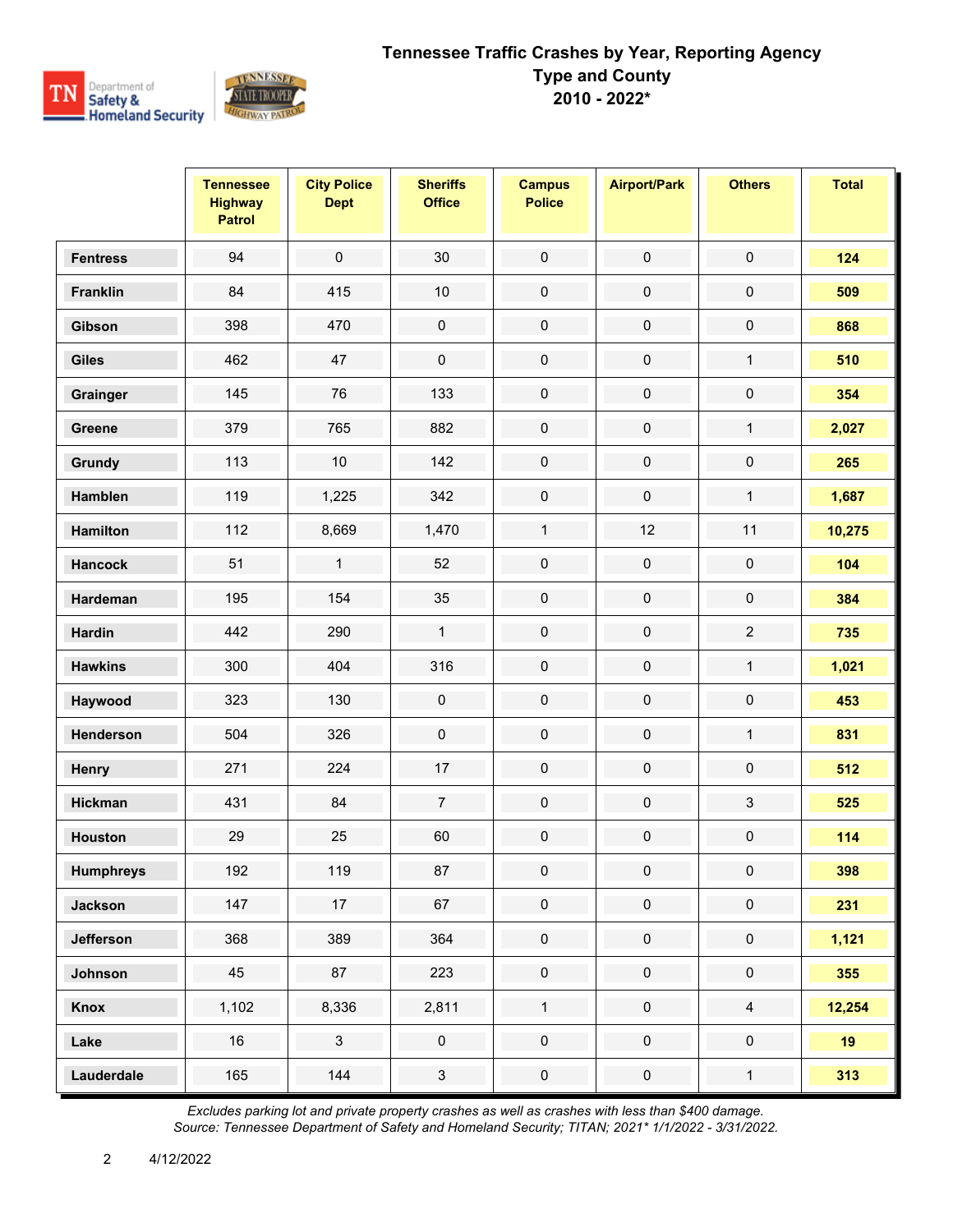

|                 | <b>Tennessee</b><br><b>Highway</b><br><b>Patrol</b> | <b>City Police</b><br><b>Dept</b> | <b>Sheriffs</b><br><b>Office</b> | <b>Campus</b><br><b>Police</b> | <b>Airport/Park</b> | <b>Others</b>       | <b>Total</b> |
|-----------------|-----------------------------------------------------|-----------------------------------|----------------------------------|--------------------------------|---------------------|---------------------|--------------|
| Lawrence        | 474                                                 | 368                               | $\mathsf{O}\xspace$              | $\pmb{0}$                      | $\pmb{0}$           | $\overline{4}$      | 846          |
| Lewis           | 125                                                 | 78                                | 18                               | $\pmb{0}$                      | $\pmb{0}$           | $\overline{2}$      | 223          |
| Lincoln         | 422                                                 | 347                               | $\overline{7}$                   | $\pmb{0}$                      | $\pmb{0}$           | 6                   | 782          |
| Loudon          | 314                                                 | 453                               | 488                              | $\mathbf 0$                    | $\pmb{0}$           | $\mathbf{1}$        | 1,256        |
| <b>Macon</b>    | 152                                                 | 116                               | 117                              | $\pmb{0}$                      | $\pmb{0}$           | $\pmb{0}$           | 385          |
| <b>Madison</b>  | 513                                                 | 2,385                             | 414                              | $\pmb{0}$                      | $\pmb{0}$           | $\boldsymbol{9}$    | 3,321        |
| <b>Marion</b>   | 369                                                 | 216                               | 95                               | $\mathbf 0$                    | $\pmb{0}$           | $\mathsf{O}\xspace$ | 680          |
| <b>Marshall</b> | 306                                                 | 343                               | $\mathbf 5$                      | $\pmb{0}$                      | $\pmb{0}$           | 5                   | 659          |
| <b>Maury</b>    | 498                                                 | 1,386                             | 198                              | $\mathbf 0$                    | $\pmb{0}$           | 6                   | 2,088        |
| <b>McMinn</b>   | 414                                                 | 571                               | 409                              | $\pmb{0}$                      | $\pmb{0}$           | $\pmb{0}$           | 1,394        |
| <b>McNairy</b>  | 359                                                 | 165                               | $\overline{2}$                   | $\pmb{0}$                      | $\pmb{0}$           | $\pmb{0}$           | 526          |
| <b>Meigs</b>    | 69                                                  | $\pmb{0}$                         | 95                               | $\pmb{0}$                      | $\pmb{0}$           | $\pmb{0}$           | 164          |
| <b>Monroe</b>   | 258                                                 | 371                               | 285                              | $\pmb{0}$                      | $\pmb{0}$           | $\pmb{0}$           | 914          |
| Montgomery      | 849                                                 | 3,319                             | 61                               | $\pmb{0}$                      | $\bf 8$             | $\overline{2}$      | 4,239        |
| <b>Moore</b>    | 58                                                  | 0                                 | 49                               | $\pmb{0}$                      | $\pmb{0}$           | $\mathbf{1}$        | 108          |
| Morgan          | 273                                                 | $\mathbf{1}$                      | 137                              | $\pmb{0}$                      | $\pmb{0}$           | $\pmb{0}$           | 411          |
| Obion           | 226                                                 | 392                               | 33                               | $\pmb{0}$                      | $\pmb{0}$           | $\pmb{0}$           | 651          |
| Overton         | 172                                                 | 151                               | 166                              | $\pmb{0}$                      | $\pmb{0}$           | $\pmb{0}$           | 489          |
| Perry           | 139                                                 | 0                                 | 50                               | 0                              | $\mathbf 0$         | $\mathbf{1}$        | 190          |
| <b>Pickett</b>  | $34\,$                                              | $\mathbf{1}$                      | 38                               | $\mathbf 0$                    | $\pmb{0}$           | $\pmb{0}$           | 73           |
| <b>Polk</b>     | 120                                                 | $\bf 8$                           | 159                              | $\mathbf 0$                    | $\pmb{0}$           | $\mathbf{1}$        | 288          |
| Putnam          | 694                                                 | 1,171                             | 305                              | $14$                           | $\pmb{0}$           | $\mathbf{1}$        | 2,185        |
| Rhea            | 45                                                  | 137                               | 206                              | $\mathbf 0$                    | $\pmb{0}$           | $\pmb{0}$           | 388          |
| Roane           | 487                                                 | 529                               | 136                              | $\mathbf 0$                    | $\mathbf 0$         | $\overline{2}$      | 1,154        |
| Robertson       | 659                                                 | 731                               | 89                               | $\pmb{0}$                      | $\pmb{0}$           | $\overline{2}$      | 1,481        |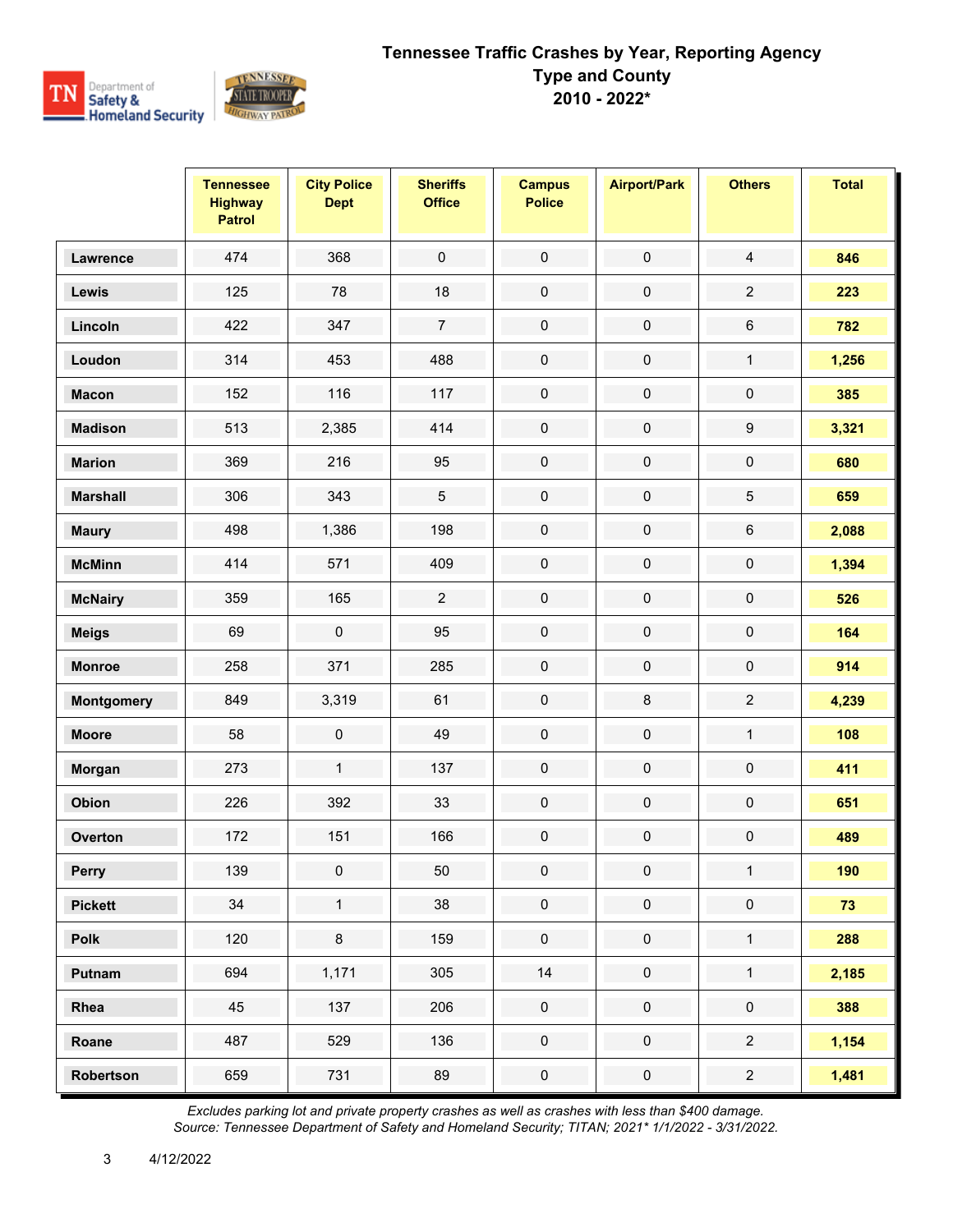

|                   | <b>Tennessee</b><br><b>Highway</b><br><b>Patrol</b> | <b>City Police</b><br><b>Dept</b> | <b>Sheriffs</b><br><b>Office</b> | <b>Campus</b><br><b>Police</b> | <b>Airport/Park</b> | <b>Others</b>  | <b>Total</b> |
|-------------------|-----------------------------------------------------|-----------------------------------|----------------------------------|--------------------------------|---------------------|----------------|--------------|
| <b>Rutherford</b> | 1,122                                               | 5,194                             | 860                              | 27                             | $\mathbf{1}$        | $\,6\,$        | 7,210        |
| <b>Scott</b>      | 106                                                 | $\mathbf{1}$                      | 27                               | $\pmb{0}$                      | $\pmb{0}$           | $\pmb{0}$      | 134          |
| Sequatchie        | 56                                                  | 114                               | 89                               | $\pmb{0}$                      | $\pmb{0}$           | $\pmb{0}$      | 259          |
| <b>Sevier</b>     | 159                                                 | 1,932                             | 937                              | $\mathbf 0$                    | $\mathbf 0$         | 16             | 3,044        |
| <b>Shelby</b>     | 264                                                 | 25,471                            | 1,537                            | 32                             | 18                  | 42             | 27,364       |
| <b>Smith</b>      | 334                                                 | 127                               | 87                               | $\pmb{0}$                      | $\pmb{0}$           | $\pmb{0}$      | 548          |
| <b>Stewart</b>    | 119                                                 | $\boldsymbol{9}$                  | 94                               | $\pmb{0}$                      | $\pmb{0}$           | $\pmb{0}$      | 222          |
| <b>Sullivan</b>   | 534                                                 | 2,698                             | 693                              | 0                              | $\pmb{0}$           | $\pmb{0}$      | 3,925        |
| <b>Sumner</b>     | 95                                                  | 2,290                             | 782                              | $\pmb{0}$                      | $\pmb{0}$           | $\mathbf{1}$   | 3,168        |
| <b>Tipton</b>     | 364                                                 | 420                               | 169                              | $\pmb{0}$                      | $\pmb{0}$           | $\pmb{0}$      | 953          |
| <b>Trousdale</b>  | 99                                                  | $\,6$                             | 123                              | $\mathbf 0$                    | $\pmb{0}$           | $\pmb{0}$      | 228          |
| <b>Unicoi</b>     | 160                                                 | 119                               | 68                               | $\pmb{0}$                      | $\pmb{0}$           | $\pmb{0}$      | 347          |
| <b>Union</b>      | 204                                                 | 18                                | $10$                             | $\pmb{0}$                      | $\pmb{0}$           | $\pmb{0}$      | 232          |
| <b>VanBuren</b>   | 55                                                  | 8                                 | 86                               | $\pmb{0}$                      | $\pmb{0}$           | $\pmb{0}$      | 149          |
| Warren            | 201                                                 | 424                               | 300                              | $\pmb{0}$                      | $\pmb{0}$           | $\pmb{0}$      | 925          |
| Washington        | 262                                                 | 2,768                             | 711                              | 23                             | $\pmb{0}$           | $\,6\,$        | 3,770        |
| Wayne             | 230                                                 | 58                                | 0                                | $\mathbf 0$                    | $\pmb{0}$           | $\overline{2}$ | 290          |
| Weakley           | 170                                                 | 299                               | 48                               | $\overline{5}$                 | $\pmb{0}$           | $\pmb{0}$      | 522          |
| <b>White</b>      | 110                                                 | 160                               | 195                              | 0                              | 0                   | 0              | 465          |
| Williamson        | 800                                                 | 2,159                             | 596                              | $\mathbf 0$                    | $\mathbf 0$         | $\mathbf 0$    | 3,555        |
| Wilson            | 889                                                 | 1,644                             | 123                              | $\pmb{0}$                      | $\pmb{0}$           | $\mathbf{1}$   | 2,657        |
| <b>Total 2010</b> | 27,575                                              | 112,114                           | 22,955                           | 298                            | 183                 | 574            | 163,699      |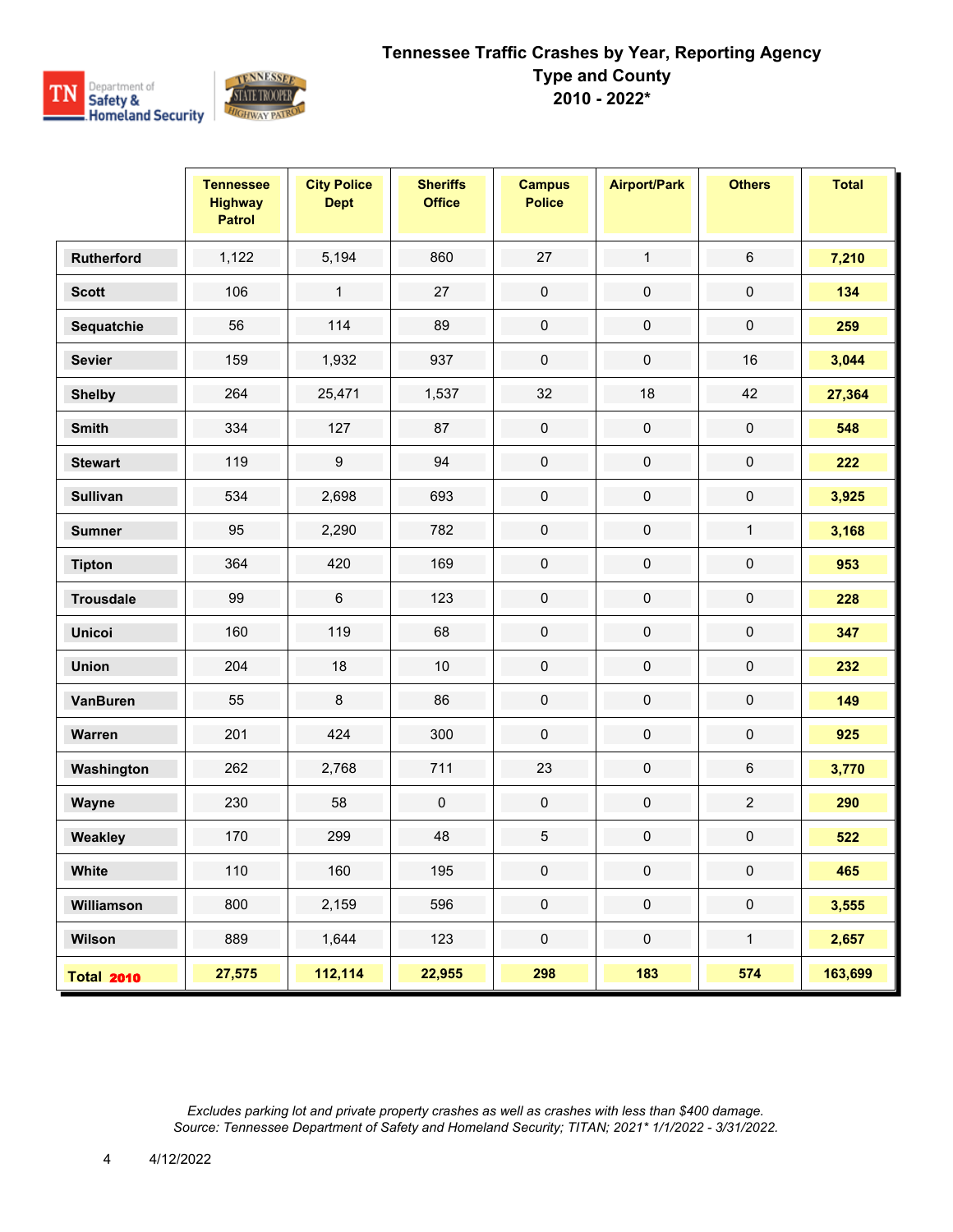

| 2011            | <b>Tennessee</b><br><b>Highway</b><br><b>Patrol</b> | <b>City Police</b><br><b>Dept</b> | <b>Sheriffs</b><br><b>Office</b> | <b>Campus</b><br><b>Police</b> | <b>Airport/Park</b> | <b>Others</b>       | <b>Total</b> |
|-----------------|-----------------------------------------------------|-----------------------------------|----------------------------------|--------------------------------|---------------------|---------------------|--------------|
| <b>Anderson</b> | 391                                                 | 1,152                             | 260                              | $\pmb{0}$                      | $\pmb{0}$           | $\overline{2}$      | 1,805        |
| <b>Bedford</b>  | 402                                                 | 507                               | 104                              | $\pmb{0}$                      | $\pmb{0}$           | $\pmb{0}$           | 1,013        |
| <b>Benton</b>   | 143                                                 | 69                                | 92                               | $\pmb{0}$                      | $\pmb{0}$           | $\pmb{0}$           | 304          |
| <b>Bledsoe</b>  | 71                                                  | 14                                | $\pmb{0}$                        | $\pmb{0}$                      | $\pmb{0}$           | $\pmb{0}$           | 85           |
| <b>Blount</b>   | 335                                                 | 1,986                             | 978                              | $\mathbf 0$                    | $\,6$               | $\overline{2}$      | 3,307        |
| <b>Bradley</b>  | 360                                                 | 1,683                             | 770                              | $\pmb{0}$                      | $\pmb{0}$           | $\pmb{0}$           | 2,813        |
| Campbell        | 283                                                 | 492                               | 206                              | $\pmb{0}$                      | $\pmb{0}$           | $\pmb{0}$           | 981          |
| Cannon          | 45                                                  | 46                                | 129                              | $\mathbf 0$                    | $\pmb{0}$           | $\pmb{0}$           | 220          |
| Carroll         | 240                                                 | 178                               | 53                               | $\mathbf 0$                    | $\pmb{0}$           | $\pmb{0}$           | 471          |
| Carter          | 255                                                 | 564                               | 386                              | $\pmb{0}$                      | $\pmb{0}$           | $\pmb{0}$           | 1,205        |
| Cheatham        | 342                                                 | 214                               | 286                              | $\mathbf 0$                    | $\pmb{0}$           | $\pmb{0}$           | 842          |
| <b>Chester</b>  | 183                                                 | 157                               | $\pmb{0}$                        | $\mathbf 0$                    | $\pmb{0}$           | $\pmb{0}$           | 340          |
| Claiborne       | 149                                                 | 189                               | 189                              | $\pmb{0}$                      | $\pmb{0}$           | $\pmb{0}$           | 527          |
| Clay            | 86                                                  | $\pmb{0}$                         | 31                               | $\pmb{0}$                      | $\pmb{0}$           | $\pmb{0}$           | 117          |
| Cocke           | 264                                                 | 350                               | 366                              | $\mathbf 0$                    | $\pmb{0}$           | 18                  | 998          |
| Coffee          | 263                                                 | 802                               | 221                              | $\pmb{0}$                      | $\pmb{0}$           | $\pmb{0}$           | 1,286        |
| <b>Crockett</b> | 164                                                 | 37                                | 23                               | $\mathbf 0$                    | $\pmb{0}$           | $\pmb{0}$           | 224          |
| Cumberland      | 654                                                 | 477                               | 312                              | $\mathbf 0$                    | $\pmb{0}$           | 28                  | 1,471        |
| <b>Davidson</b> | 164                                                 | 21,223                            | $\mathbf{1}$                     | 163                            | 105                 | 83                  | 21,739       |
| <b>Decatur</b>  | 194                                                 | 37                                | $\mathbf 0$                      | $\pmb{0}$                      | $\mathbf 0$         | $\mathbf 0$         | 231          |
| <b>DeKalb</b>   | 144                                                 | 135                               | 123                              | $\pmb{0}$                      | $\mathbf 0$         | $\mathsf{O}\xspace$ | 402          |
| <b>Dickson</b>  | 465                                                 | 573                               | 283                              | $\pmb{0}$                      | $\pmb{0}$           | $\mathbf{1}$        | 1,322        |
| <b>Dyer</b>     | 256                                                 | 546                               | 39                               | $\mathbf 0$                    | $\mathbf 0$         | $\mathbf 0$         | 841          |
| <b>Fayette</b>  | 143                                                 | 232                               | 175                              | $\pmb{0}$                      | $\mathsf 0$         | $\mathsf{O}\xspace$ | 550          |
| <b>Fentress</b> | 124                                                 | $\mathbf{1}$                      | 111                              | $\pmb{0}$                      | $\pmb{0}$           | $\pmb{0}$           | 236          |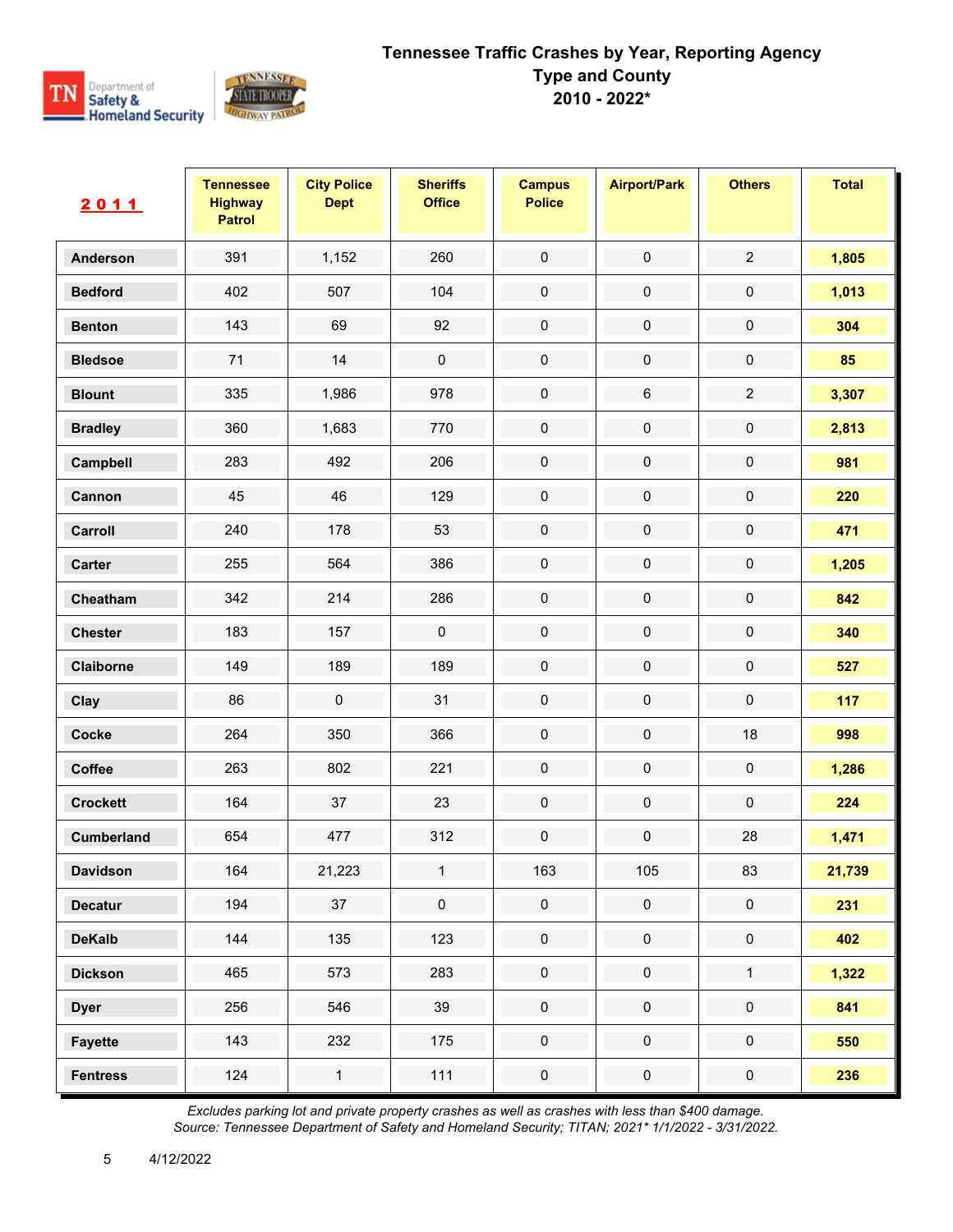

|                  | <b>Tennessee</b><br><b>Highway</b><br><b>Patrol</b> | <b>City Police</b><br><b>Dept</b> | <b>Sheriffs</b><br><b>Office</b> | <b>Campus</b><br><b>Police</b> | <b>Airport/Park</b> | <b>Others</b>       | <b>Total</b> |
|------------------|-----------------------------------------------------|-----------------------------------|----------------------------------|--------------------------------|---------------------|---------------------|--------------|
| <b>Franklin</b>  | 98                                                  | 419                               | 252                              | $\pmb{0}$                      | $\pmb{0}$           | $\pmb{0}$           | 769          |
| Gibson           | 348                                                 | 477                               | $\mathbf{1}$                     | $\pmb{0}$                      | $\pmb{0}$           | $\pmb{0}$           | 826          |
| <b>Giles</b>     | 460                                                 | 288                               | $\mathbf{1}$                     | $\pmb{0}$                      | $\pmb{0}$           | $\pmb{0}$           | 749          |
| Grainger         | 89                                                  | 98                                | 151                              | $\mathbf 0$                    | $\pmb{0}$           | $\pmb{0}$           | 338          |
| Greene           | 404                                                 | 682                               | 715                              | $\pmb{0}$                      | $\pmb{0}$           | $\pmb{0}$           | 1,801        |
| Grundy           | 95                                                  | 14                                | 147                              | $\pmb{0}$                      | $\pmb{0}$           | $\pmb{0}$           | 256          |
| <b>Hamblen</b>   | 102                                                 | 1,065                             | 307                              | $\mathbf 0$                    | $\pmb{0}$           | $\pmb{0}$           | 1,474        |
| <b>Hamilton</b>  | 137                                                 | 9,287                             | 1,470                            | $\pmb{0}$                      | $\sqrt{2}$          | $\mathbf{1}$        | 10,897       |
| <b>Hancock</b>   | 51                                                  | $\mathbf 0$                       | 61                               | $\pmb{0}$                      | $\pmb{0}$           | $\pmb{0}$           | $112$        |
| Hardeman         | 83                                                  | 133                               | 141                              | $\pmb{0}$                      | $\pmb{0}$           | $\mathbf{1}$        | 358          |
| <b>Hardin</b>    | 426                                                 | 244                               | $\pmb{0}$                        | $\pmb{0}$                      | $\pmb{0}$           | $\pmb{0}$           | 670          |
| <b>Hawkins</b>   | 261                                                 | 419                               | 375                              | $\pmb{0}$                      | $\pmb{0}$           | $\mathbf{1}$        | 1,056        |
| Haywood          | 367                                                 | 167                               | $\pmb{0}$                        | $\pmb{0}$                      | $\pmb{0}$           | $\pmb{0}$           | 534          |
| Henderson        | 485                                                 | 335                               | $\pmb{0}$                        | $\pmb{0}$                      | $\pmb{0}$           | $\pmb{0}$           | 820          |
| Henry            | 254                                                 | 206                               | $\mathbf{1}$                     | $\pmb{0}$                      | $\pmb{0}$           | $\pmb{0}$           | 461          |
| <b>Hickman</b>   | 422                                                 | 80                                | $\mathbf 5$                      | $\pmb{0}$                      | $\pmb{0}$           | $\pmb{0}$           | 507          |
| <b>Houston</b>   | 26                                                  | 47                                | 78                               | $\pmb{0}$                      | $\pmb{0}$           | $\pmb{0}$           | 151          |
| <b>Humphreys</b> | 223                                                 | 112                               | 80                               | $\pmb{0}$                      | $\pmb{0}$           | $\pmb{0}$           | 415          |
| <b>Jackson</b>   | 96                                                  | 8                                 | 95                               | 0                              | $\mathbf 0$         | $\mathbf{1}$        | 200          |
| <b>Jefferson</b> | 327                                                 | 429                               | 319                              | $\mathbf 0$                    | $\pmb{0}$           | $\pmb{0}$           | 1,075        |
| Johnson          | 43                                                  | 114                               | 265                              | $\mathsf{O}\xspace$            | $\pmb{0}$           | $\mathsf{O}\xspace$ | 422          |
| Knox             | 1,206                                               | 8,507                             | 2,778                            | $\overline{4}$                 | $\mathbf{1}$        | $\mathsf{O}\xspace$ | 12,496       |
| Lake             | 31                                                  | 11                                | $\overline{2}$                   | $\pmb{0}$                      | $\pmb{0}$           | $\pmb{0}$           | 44           |
| Lauderdale       | 175                                                 | 161                               | 37                               | $\mathsf{O}\xspace$            | $\mathbf 0$         | $\mathbf{1}$        | 374          |
| <b>Lawrence</b>  | 461                                                 | 358                               | $\pmb{0}$                        | $\pmb{0}$                      | $\pmb{0}$           | $\pmb{0}$           | 819          |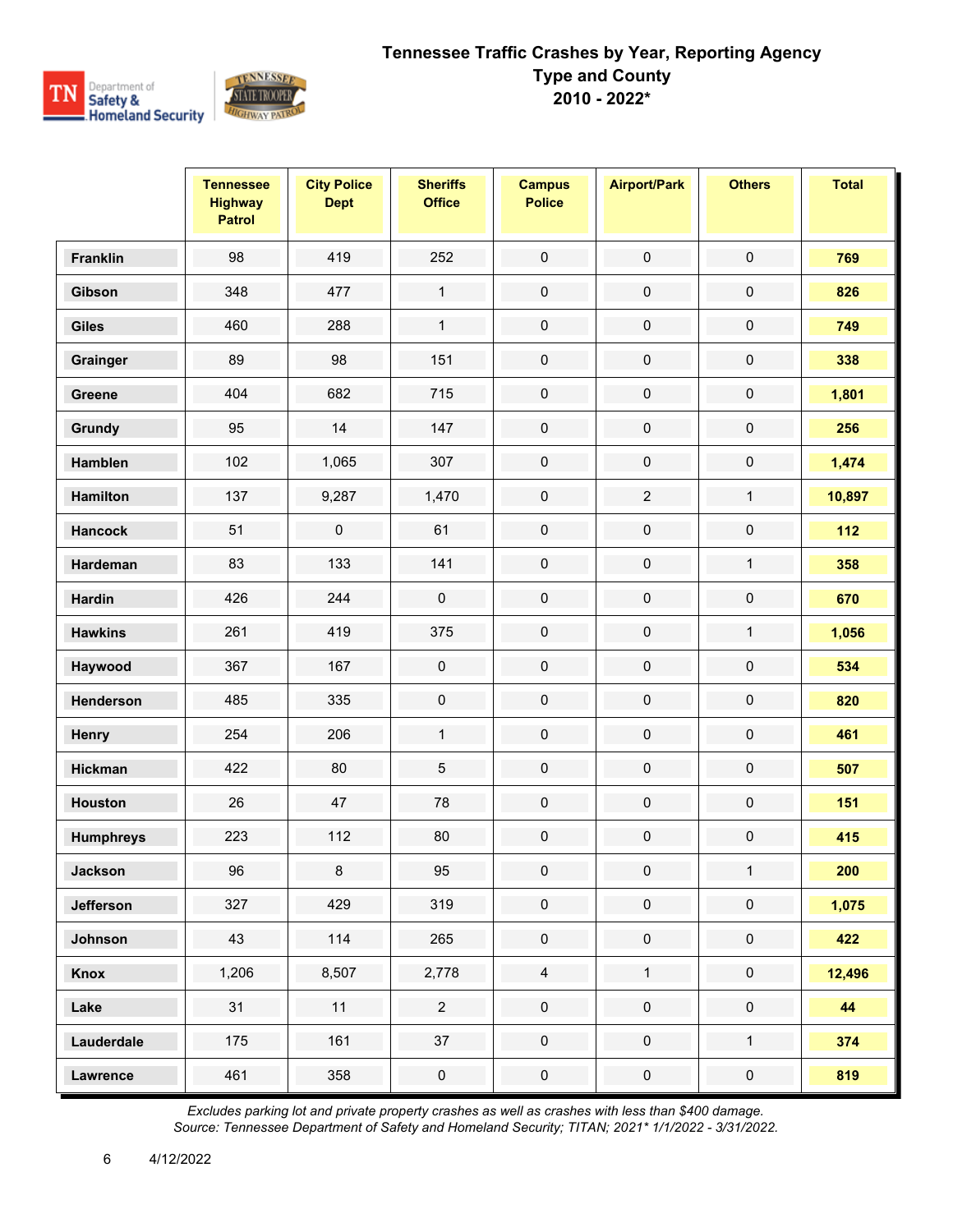

|                   | <b>Tennessee</b><br><b>Highway</b><br><b>Patrol</b> | <b>City Police</b><br><b>Dept</b> | <b>Sheriffs</b><br><b>Office</b> | <b>Campus</b><br><b>Police</b> | <b>Airport/Park</b> | <b>Others</b>       | <b>Total</b> |
|-------------------|-----------------------------------------------------|-----------------------------------|----------------------------------|--------------------------------|---------------------|---------------------|--------------|
| Lewis             | 110                                                 | 80                                | 14                               | $\mathbf 0$                    | $\pmb{0}$           | $\mathbf 0$         | 204          |
| Lincoln           | 457                                                 | 314                               | $\mathbf{1}$                     | $\pmb{0}$                      | $\pmb{0}$           | $\pmb{0}$           | 772          |
| Loudon            | 323                                                 | 534                               | 477                              | $\mathbf 0$                    | $\pmb{0}$           | $\pmb{0}$           | 1,334        |
| <b>Macon</b>      | 114                                                 | 130                               | 191                              | $\mathbf 0$                    | $\pmb{0}$           | $\pmb{0}$           | 435          |
| <b>Madison</b>    | 481                                                 | 2,472                             | 413                              | $\pmb{0}$                      | $\pmb{0}$           | $\pmb{0}$           | 3,366        |
| <b>Marion</b>     | 354                                                 | 192                               | 109                              | $\pmb{0}$                      | $\pmb{0}$           | $\pmb{0}$           | 655          |
| <b>Marshall</b>   | 301                                                 | 295                               | $\overline{7}$                   | $\pmb{0}$                      | $\pmb{0}$           | $\overline{2}$      | 605          |
| <b>Maury</b>      | 539                                                 | 1,403                             | 206                              | $\pmb{0}$                      | $\pmb{0}$           | $\mathbf{1}$        | 2,149        |
| <b>McMinn</b>     | 374                                                 | 567                               | 371                              | $\pmb{0}$                      | $\pmb{0}$           | $\pmb{0}$           | 1,312        |
| <b>McNairy</b>    | 336                                                 | 166                               | $\pmb{0}$                        | $\pmb{0}$                      | $\pmb{0}$           | $\pmb{0}$           | 502          |
| <b>Meigs</b>      | 56                                                  | 14                                | $77\,$                           | $\mathbf 0$                    | $\pmb{0}$           | $\pmb{0}$           | 147          |
| <b>Monroe</b>     | 230                                                 | 327                               | 247                              | $\pmb{0}$                      | $\pmb{0}$           | $\pmb{0}$           | 804          |
| Montgomery        | 902                                                 | 4,462                             | 56                               | $\pmb{0}$                      | $\pmb{0}$           | $\pmb{0}$           | 5,420        |
| <b>Moore</b>      | 64                                                  | $\pmb{0}$                         | 43                               | $\pmb{0}$                      | $\pmb{0}$           | $\pmb{0}$           | 107          |
| Morgan            | 226                                                 | $\mathbf{1}$                      | 113                              | $\pmb{0}$                      | $\pmb{0}$           | $\pmb{0}$           | 340          |
| Obion             | 273                                                 | 399                               | 38                               | $\pmb{0}$                      | $\pmb{0}$           | $\pmb{0}$           | 710          |
| Overton           | 177                                                 | 131                               | 115                              | $\pmb{0}$                      | $\pmb{0}$           | $\pmb{0}$           | 423          |
| Perry             | 138                                                 | $\pmb{0}$                         | $\bf 8$                          | $\pmb{0}$                      | $\pmb{0}$           | $\pmb{0}$           | 146          |
| <b>Pickett</b>    | $34\,$                                              | 0                                 | 18                               | $\bf{0}$                       | 0                   | 0                   | 52           |
| Polk              | 118                                                 | 13                                | 119                              | $\pmb{0}$                      | $\pmb{0}$           | $\pmb{0}$           | 250          |
| Putnam            | 680                                                 | 1,505                             | 248                              | $\,6\,$                        | $\pmb{0}$           | $\mathsf{O}\xspace$ | 2,439        |
| Rhea              | 50                                                  | 171                               | 177                              | $\pmb{0}$                      | $\pmb{0}$           | $\pmb{0}$           | 398          |
| Roane             | 496                                                 | 496                               | 63                               | $\mathbf 0$                    | $\mathbf 0$         | $\mathbf{1}$        | 1,056        |
| Robertson         | 758                                                 | 666                               | 89                               | $\pmb{0}$                      | $\mathsf{O}\xspace$ | $\mathsf{O}\xspace$ | 1,513        |
| <b>Rutherford</b> | 1,017                                               | 5,540                             | 925                              | 37                             | $\pmb{0}$           | $\overline{a}$      | 7,521        |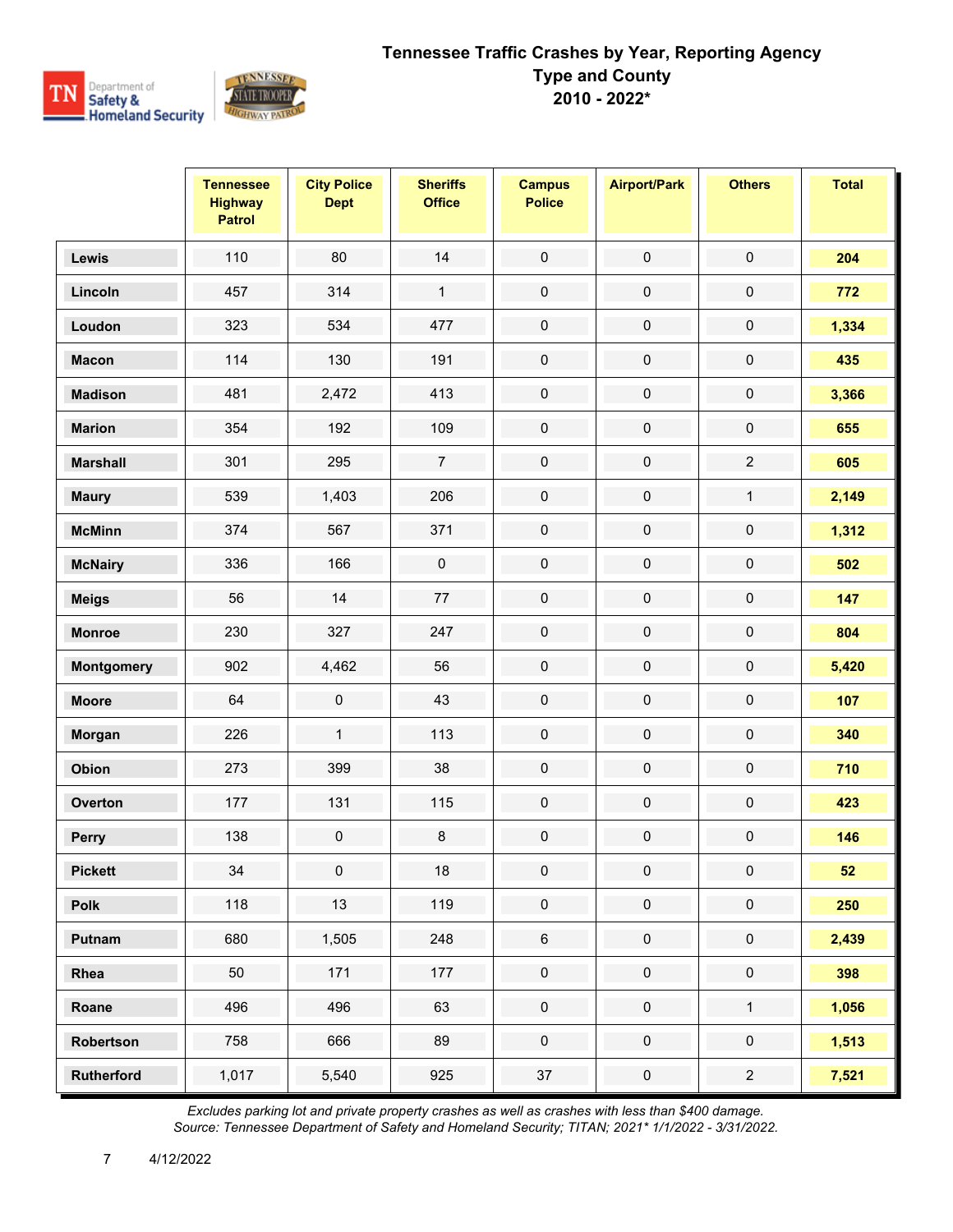

|                   | <b>Tennessee</b><br><b>Highway</b><br><b>Patrol</b> | <b>City Police</b><br><b>Dept</b> | <b>Sheriffs</b><br><b>Office</b> | <b>Campus</b><br><b>Police</b> | <b>Airport/Park</b> | <b>Others</b>  | <b>Total</b> |
|-------------------|-----------------------------------------------------|-----------------------------------|----------------------------------|--------------------------------|---------------------|----------------|--------------|
| <b>Scott</b>      | 68                                                  | 115                               | $\pmb{0}$                        | $\pmb{0}$                      | $\pmb{0}$           | $\pmb{0}$      | 183          |
| Sequatchie        | 67                                                  | 104                               | 98                               | $\mathbf 0$                    | $\boldsymbol{0}$    | $\pmb{0}$      | 269          |
| <b>Sevier</b>     | 219                                                 | 1,944                             | 895                              | $\pmb{0}$                      | $\pmb{0}$           | $\pmb{0}$      | 3,058        |
| <b>Shelby</b>     | 237                                                 | 27,104                            | 1,665                            | 36                             | 12                  | $\mathsf 0$    | 29,054       |
| <b>Smith</b>      | 313                                                 | 123                               | 95                               | $\mathsf{O}\xspace$            | $\pmb{0}$           | $\mathbf 0$    | 531          |
| <b>Stewart</b>    | 109                                                 | 21                                | 81                               | $\pmb{0}$                      | $\pmb{0}$           | $\pmb{0}$      | 211          |
| <b>Sullivan</b>   | 546                                                 | 2,840                             | 653                              | $\pmb{0}$                      | $\pmb{0}$           | $\mathbf{1}$   | 4,040        |
| <b>Sumner</b>     | 84                                                  | 2,466                             | 716                              | $\mathbf 0$                    | $\mathbf 0$         | $\mathbf{1}$   | 3,267        |
| <b>Tipton</b>     | 340                                                 | 591                               | 124                              | $\mathbf 0$                    | $\mathbf 0$         | $\pmb{0}$      | 1,055        |
| <b>Trousdale</b>  | 95                                                  | $\mathbf{1}$                      | 95                               | $\pmb{0}$                      | $\pmb{0}$           | $\pmb{0}$      | 191          |
| <b>Unicoi</b>     | 134                                                 | 114                               | 61                               | $\pmb{0}$                      | $\mathbf 0$         | 0              | 309          |
| <b>Union</b>      | 150                                                 | 25                                | 71                               | $\mathbf 0$                    | $\mathbf 0$         | $\mathbf 0$    | 246          |
| <b>VanBuren</b>   | 49                                                  | 14                                | 54                               | $\pmb{0}$                      | $\pmb{0}$           | $\overline{2}$ | 119          |
| Warren            | 201                                                 | 436                               | 271                              | $\mathbf 0$                    | $\pmb{0}$           | $\pmb{0}$      | 908          |
| Washington        | 248                                                 | 2,790                             | 710                              | 17                             | $\pmb{0}$           | $\overline{2}$ | 3,767        |
| Wayne             | 202                                                 | 60                                | $\mathbf{1}$                     | $\mathsf{O}\xspace$            | $\pmb{0}$           | 0              | 263          |
| Weakley           | 211                                                 | 300                               | 42                               | $\overline{2}$                 | $\pmb{0}$           | 0              | 555          |
| White             | 102                                                 | 171                               | 223                              | $\mathbf 0$                    | $\pmb{0}$           | $\pmb{0}$      | 496          |
| Williamson        | 638                                                 | 2,352                             | 645                              | $\mathbf 0$                    | $\mathbf 0$         | $\mathbf 0$    | 3,635        |
| Wilson            | 850                                                 | 1,605                             | 140                              | $\pmb{0}$                      | $\pmb{0}$           | $\pmb{0}$      | 2,595        |
| <b>Total 2011</b> | 26,261                                              | 118,379                           | 23,184                           | 265                            | 126                 | 151            | 168,366      |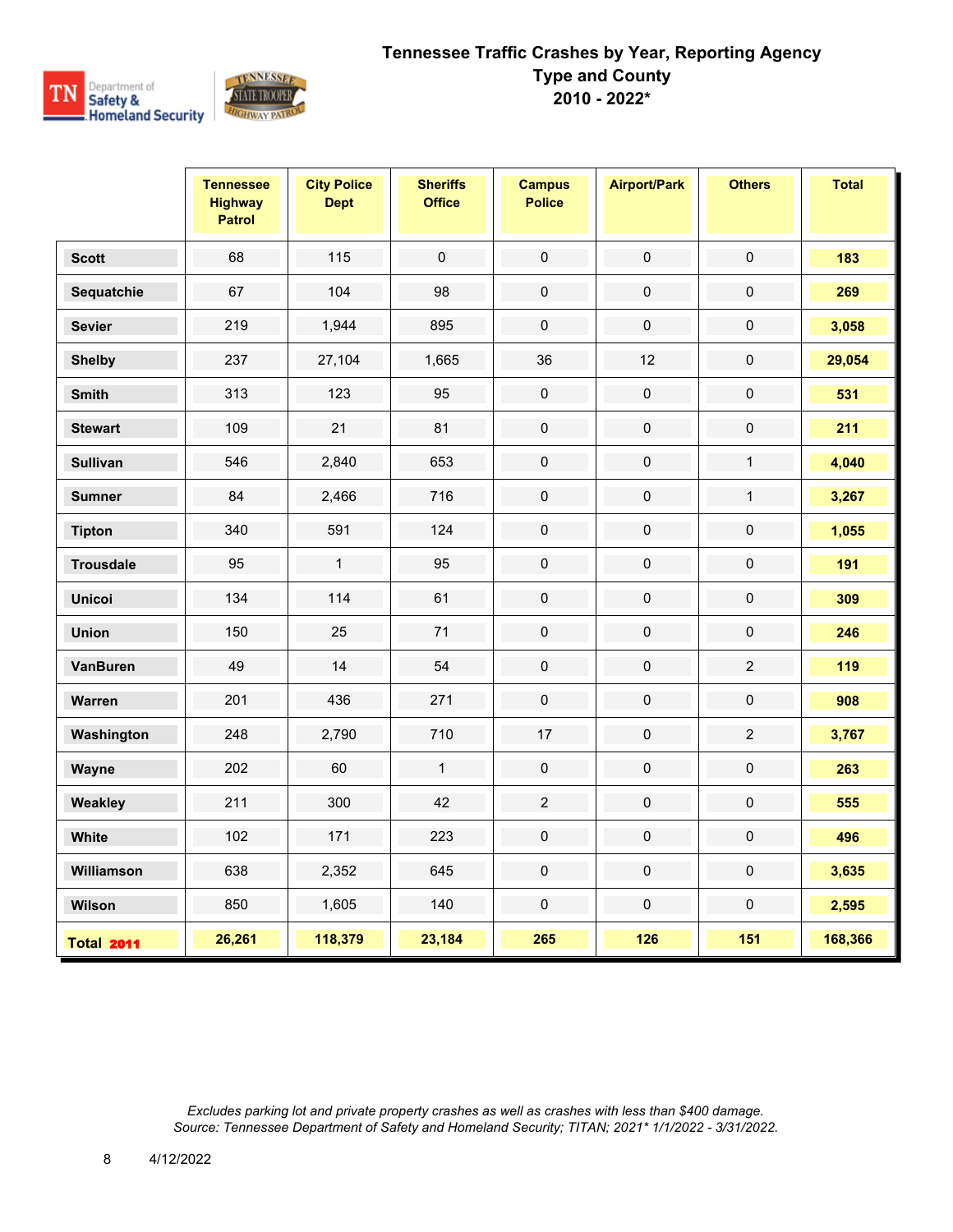

| 2012              | <b>Tennessee</b><br><b>Highway</b><br><b>Patrol</b> | <b>City Police</b><br><b>Dept</b> | <b>Sheriffs</b><br><b>Office</b> | <b>Campus</b><br><b>Police</b> | <b>Airport/Park</b> | <b>Others</b> | <b>Total</b> |
|-------------------|-----------------------------------------------------|-----------------------------------|----------------------------------|--------------------------------|---------------------|---------------|--------------|
| <b>Anderson</b>   | 375                                                 | 1,171                             | 251                              | $\pmb{0}$                      | $\pmb{0}$           | $\mathbf{1}$  | 1,798        |
| <b>Bedford</b>    | 387                                                 | 505                               | 95                               | $\pmb{0}$                      | $\pmb{0}$           | 0             | 987          |
| <b>Benton</b>     | 137                                                 | 96                                | 86                               | $\mathbf 0$                    | $\pmb{0}$           | 0             | 319          |
| <b>Bledsoe</b>    | 57                                                  | 29                                | $\pmb{0}$                        | $\mathbf 0$                    | $\mathbf 0$         | $\mathbf 0$   | 86           |
| <b>Blount</b>     | 318                                                 | 1,927                             | 979                              | $\pmb{0}$                      | 6                   | $\mathbf{1}$  | 3,231        |
| <b>Bradley</b>    | 383                                                 | 1,753                             | 885                              | $\pmb{0}$                      | $\pmb{0}$           | $\pmb{0}$     | 3,021        |
| Campbell          | 385                                                 | 411                               | 217                              | $\mathbf 0$                    | $\pmb{0}$           | $\pmb{0}$     | 1,013        |
| Cannon            | 40                                                  | 63                                | 146                              | $\pmb{0}$                      | $\pmb{0}$           | 0             | 249          |
| Carroll           | 235                                                 | 172                               | 32                               | $\pmb{0}$                      | $\pmb{0}$           | $\pmb{0}$     | 439          |
| Carter            | 191                                                 | 621                               | 410                              | $\mathbf 0$                    | $\pmb{0}$           | $\pmb{0}$     | 1,222        |
| Cheatham          | 355                                                 | 233                               | 254                              | $\mathbf 0$                    | $\pmb{0}$           | 0             | 842          |
| <b>Chester</b>    | 194                                                 | 141                               | $\pmb{0}$                        | $\pmb{0}$                      | $\pmb{0}$           | $\pmb{0}$     | 335          |
| Claiborne         | 118                                                 | 184                               | 159                              | $\pmb{0}$                      | $\pmb{0}$           | $\pmb{0}$     | 461          |
| Clay              | 85                                                  | $\,8\,$                           | 27                               | $\pmb{0}$                      | $\pmb{0}$           | $\pmb{0}$     | 120          |
| Cocke             | 238                                                 | 403                               | 365                              | $\pmb{0}$                      | $\pmb{0}$           | $\pmb{0}$     | 1,006        |
| Coffee            | 255                                                 | 854                               | 238                              | $\pmb{0}$                      | $\pmb{0}$           | $\pmb{0}$     | 1,347        |
| <b>Crockett</b>   | 147                                                 | 39                                | 11                               | $\mathbf 0$                    | $\pmb{0}$           | $\pmb{0}$     | 197          |
| <b>Cumberland</b> | 627                                                 | 482                               | 326                              | $\pmb{0}$                      | $\pmb{0}$           | 25            | 1,460        |
| <b>Davidson</b>   | 134                                                 | 22,197                            | 6                                | 165                            | 201                 | 3             | 22,706       |
| <b>Decatur</b>    | 222                                                 | 61                                | $\mathbf 0$                      | $\mathbf 0$                    | $\mathbf 0$         | $\pmb{0}$     | 283          |
| <b>DeKalb</b>     | 104                                                 | 99                                | 142                              | $\pmb{0}$                      | $\mathbf 0$         | $\pmb{0}$     | 345          |
| <b>Dickson</b>    | 498                                                 | 530                               | 267                              | $\pmb{0}$                      | $\mathbf{1}$        | $\mathbf{1}$  | 1,297        |
| <b>Dyer</b>       | 214                                                 | 537                               | $30\,$                           | $\mathbf 0$                    | $\mathbf 0$         | $\pmb{0}$     | 781          |
| <b>Fayette</b>    | 153                                                 | 223                               | 135                              | $\pmb{0}$                      | $\pmb{0}$           | $\pmb{0}$     | 511          |
| <b>Fentress</b>   | 241                                                 | 26                                | 24                               | $\pmb{0}$                      | $\pmb{0}$           | $\pmb{0}$     | 291          |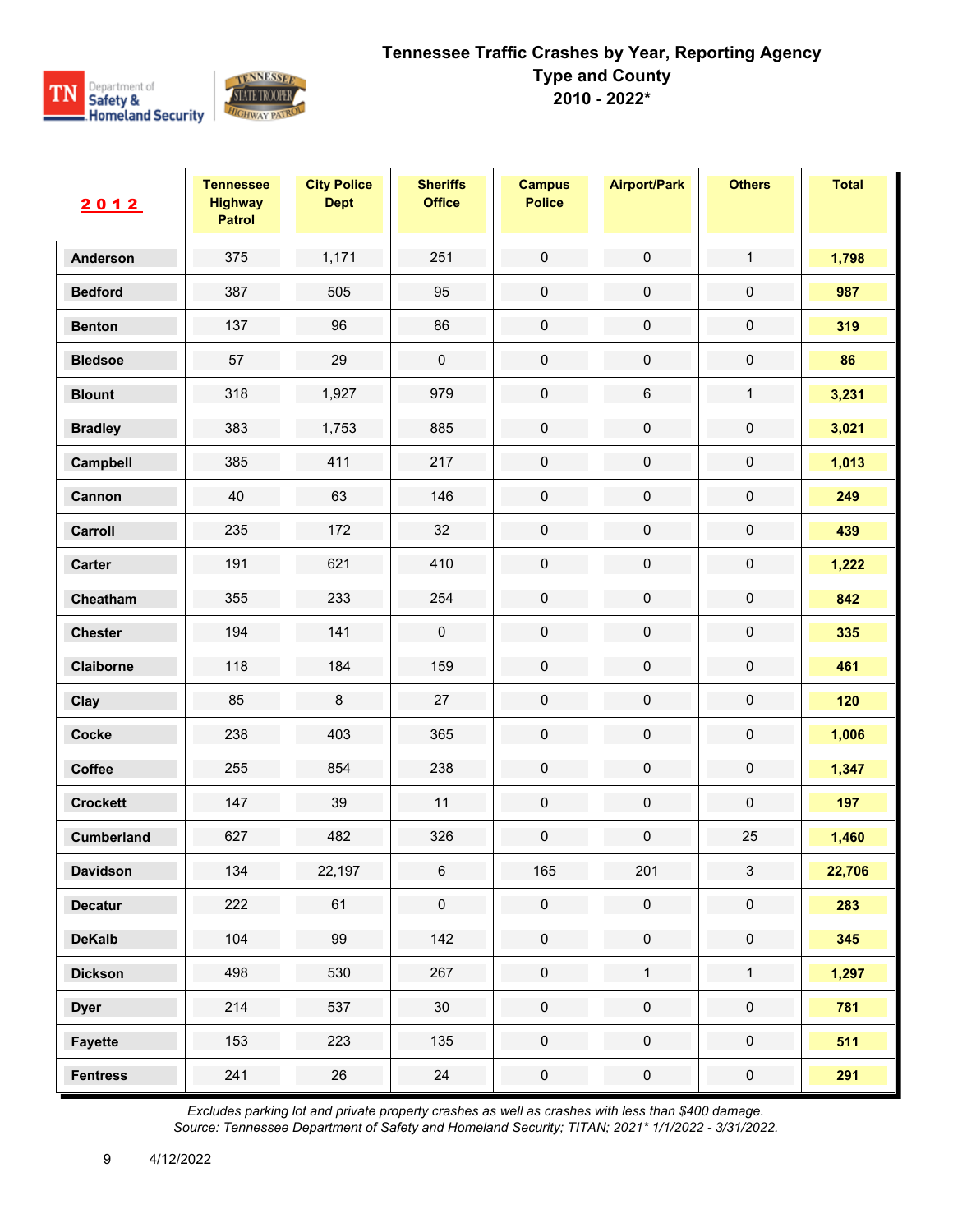

|                  | <b>Tennessee</b><br><b>Highway</b><br><b>Patrol</b> | <b>City Police</b><br><b>Dept</b> | <b>Sheriffs</b><br><b>Office</b> | <b>Campus</b><br><b>Police</b> | <b>Airport/Park</b> | <b>Others</b>       | <b>Total</b> |
|------------------|-----------------------------------------------------|-----------------------------------|----------------------------------|--------------------------------|---------------------|---------------------|--------------|
| Franklin         | 78                                                  | 465                               | 164                              | $\pmb{0}$                      | $\pmb{0}$           | $\pmb{0}$           | 707          |
| Gibson           | 338                                                 | 515                               | $\pmb{0}$                        | $\pmb{0}$                      | $\pmb{0}$           | $\pmb{0}$           | 853          |
| <b>Giles</b>     | 520                                                 | 298                               | $\overline{2}$                   | $\pmb{0}$                      | $\pmb{0}$           | $\pmb{0}$           | 820          |
| Grainger         | 121                                                 | 77                                | 168                              | $\mathbf 0$                    | $\pmb{0}$           | $\pmb{0}$           | 366          |
| Greene           | 376                                                 | 750                               | 746                              | $\pmb{0}$                      | $\pmb{0}$           | $\pmb{0}$           | 1,872        |
| Grundy           | 79                                                  | 20                                | 173                              | $\pmb{0}$                      | $\pmb{0}$           | $\pmb{0}$           | 272          |
| <b>Hamblen</b>   | 133                                                 | 1,160                             | 263                              | $\pmb{0}$                      | $\pmb{0}$           | $\mathbf{1}$        | 1,557        |
| <b>Hamilton</b>  | 133                                                 | 11,213                            | 1,498                            | $\mathbf{3}$                   | $\pmb{0}$           | 0                   | 12,847       |
| <b>Hancock</b>   | 42                                                  | $\mathbf 0$                       | $70\,$                           | $\pmb{0}$                      | $\pmb{0}$           | 0                   | $112$        |
| Hardeman         | $74\,$                                              | 142                               | 136                              | $\mathbf 0$                    | $\pmb{0}$           | $\mathsf{O}\xspace$ | 352          |
| <b>Hardin</b>    | 421                                                 | 252                               | $\pmb{0}$                        | $\pmb{0}$                      | $\pmb{0}$           | $\pmb{0}$           | 673          |
| <b>Hawkins</b>   | 196                                                 | 415                               | 394                              | $\pmb{0}$                      | $\pmb{0}$           | 3                   | 1,008        |
| Haywood          | 290                                                 | 136                               | $\pmb{0}$                        | $\pmb{0}$                      | $\pmb{0}$           | $\pmb{0}$           | 426          |
| Henderson        | 432                                                 | 339                               | $\pmb{0}$                        | $\pmb{0}$                      | $\pmb{0}$           | $\pmb{0}$           | 771          |
| Henry            | 237                                                 | 220                               | $\pmb{0}$                        | $\pmb{0}$                      | $\pmb{0}$           | $\pmb{0}$           | 457          |
| <b>Hickman</b>   | 411                                                 | 49                                | $\bf 8$                          | $\pmb{0}$                      | $\pmb{0}$           | $\pmb{0}$           | 468          |
| <b>Houston</b>   | 37                                                  | 39                                | 45                               | $\pmb{0}$                      | $\pmb{0}$           | $\pmb{0}$           | $121$        |
| <b>Humphreys</b> | 221                                                 | 84                                | 77                               | $\pmb{0}$                      | $\pmb{0}$           | $\pmb{0}$           | 382          |
| <b>Jackson</b>   | 92                                                  | $\overline{2}$                    | 77                               | 0                              | $\mathbf 0$         | 0                   | 171          |
| <b>Jefferson</b> | 338                                                 | 404                               | 316                              | $\mathbf 0$                    | $\pmb{0}$           | $\pmb{0}$           | 1,058        |
| Johnson          | 40                                                  | 81                                | 274                              | $\mathsf{O}\xspace$            | $\pmb{0}$           | $\mathsf{O}\xspace$ | 395          |
| Knox             | 1,138                                               | 8,693                             | 2,885                            | $\mathbf{3}$                   | $\pmb{0}$           | $\mathsf{O}\xspace$ | 12,719       |
| Lake             | 29                                                  | 21                                | $\mathbf{1}$                     | $\mathbf 0$                    | $\pmb{0}$           | $\pmb{0}$           | 51           |
| Lauderdale       | 152                                                 | 170                               | $70\,$                           | $\mathbf 0$                    | $\mathbf 0$         | $\mathbf 0$         | 392          |
| <b>Lawrence</b>  | 459                                                 | 384                               | $\overline{2}$                   | $\pmb{0}$                      | $\pmb{0}$           | $\mathbf 0$         | 845          |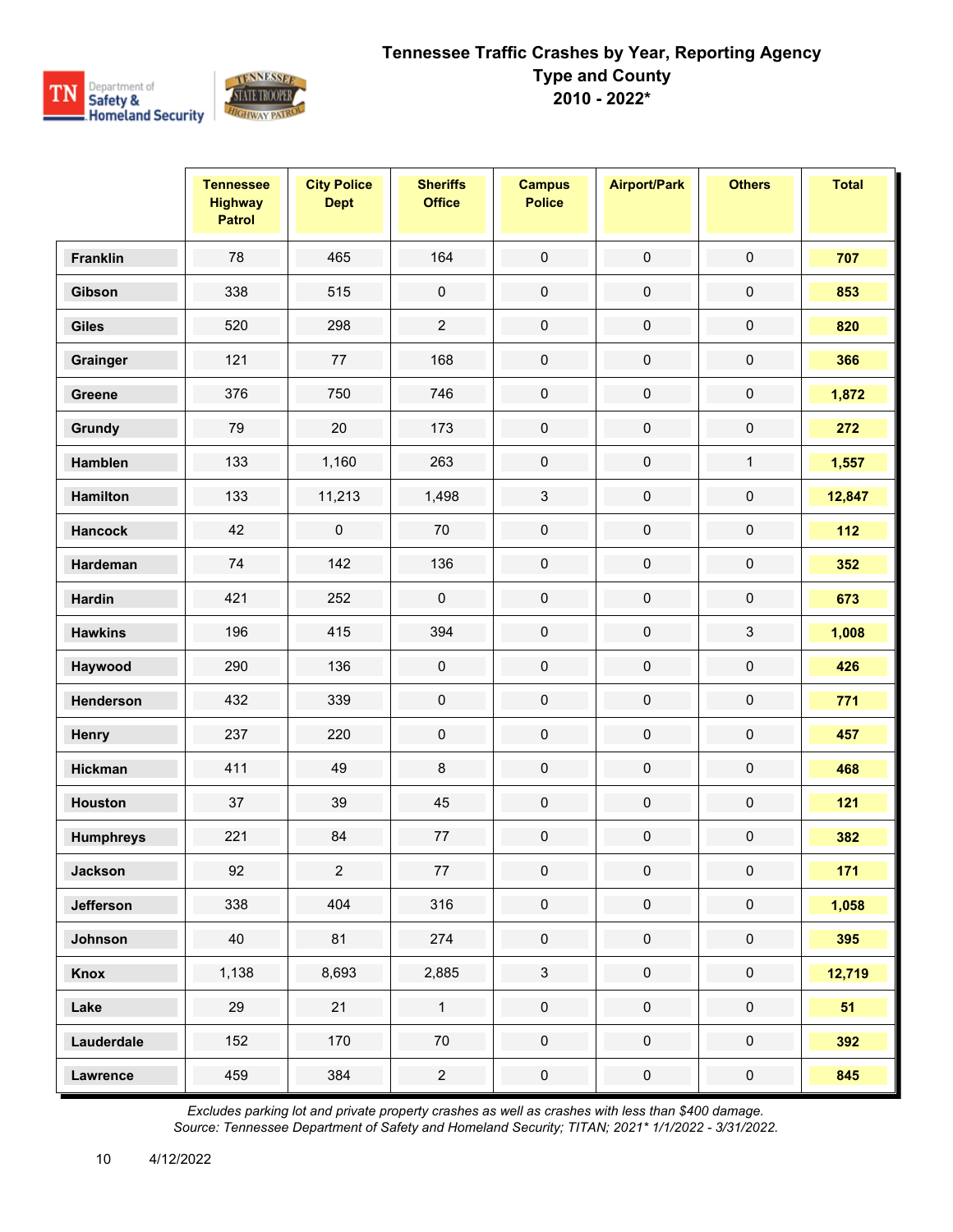

|                   | <b>Tennessee</b><br><b>Highway</b><br><b>Patrol</b> | <b>City Police</b><br><b>Dept</b> | <b>Sheriffs</b><br><b>Office</b> | <b>Campus</b><br><b>Police</b> | <b>Airport/Park</b> | <b>Others</b>       | <b>Total</b> |
|-------------------|-----------------------------------------------------|-----------------------------------|----------------------------------|--------------------------------|---------------------|---------------------|--------------|
| Lewis             | 93                                                  | 79                                | $\overline{7}$                   | $\pmb{0}$                      | $\pmb{0}$           | $\pmb{0}$           | 179          |
| Lincoln           | 478                                                 | 311                               | $\mathbf{1}$                     | $\pmb{0}$                      | $\pmb{0}$           | $\pmb{0}$           | 790          |
| Loudon            | 199                                                 | 548                               | 497                              | $\pmb{0}$                      | $\pmb{0}$           | $\pmb{0}$           | 1,244        |
| <b>Macon</b>      | 112                                                 | 143                               | 187                              | $\pmb{0}$                      | $\pmb{0}$           | $\pmb{0}$           | 442          |
| <b>Madison</b>    | 454                                                 | 2,544                             | 386                              | $\pmb{0}$                      | $\pmb{0}$           | $\mathbf{1}$        | 3,385        |
| <b>Marion</b>     | 375                                                 | 176                               | $90\,$                           | $\pmb{0}$                      | $\pmb{0}$           | $\pmb{0}$           | 641          |
| <b>Marshall</b>   | 291                                                 | 301                               | 15                               | $\pmb{0}$                      | $\pmb{0}$           | $\mathbf{1}$        | 608          |
| <b>Maury</b>      | 574                                                 | 1,525                             | 191                              | $\pmb{0}$                      | $\pmb{0}$           | 11                  | 2,301        |
| <b>McMinn</b>     | 449                                                 | 641                               | 388                              | $\pmb{0}$                      | $\pmb{0}$           | $\pmb{0}$           | 1,478        |
| <b>McNairy</b>    | 351                                                 | 180                               | $\pmb{0}$                        | $\mathbf 0$                    | $\pmb{0}$           | $\pmb{0}$           | 531          |
| <b>Meigs</b>      | 51                                                  | 24                                | 78                               | $\pmb{0}$                      | $\pmb{0}$           | $\pmb{0}$           | 153          |
| <b>Monroe</b>     | 274                                                 | 389                               | 245                              | $\pmb{0}$                      | $\pmb{0}$           | $\pmb{0}$           | 908          |
| Montgomery        | 852                                                 | 4,126                             | 96                               | $\overline{7}$                 | $\pmb{0}$           | $\pmb{0}$           | 5,081        |
| <b>Moore</b>      | 47                                                  | 0                                 | 49                               | $\pmb{0}$                      | $\pmb{0}$           | $\pmb{0}$           | 96           |
| Morgan            | 161                                                 | $\mathbf{1}$                      | 101                              | $\pmb{0}$                      | $\pmb{0}$           | $\pmb{0}$           | 263          |
| Obion             | 236                                                 | 327                               | 44                               | $\pmb{0}$                      | $\pmb{0}$           | $\pmb{0}$           | 607          |
| Overton           | 168                                                 | 143                               | 143                              | $\pmb{0}$                      | $\pmb{0}$           | $\pmb{0}$           | 454          |
| Perry             | 127                                                 | $\mathsf 0$                       | $\bf 8$                          | $\pmb{0}$                      | $\pmb{0}$           | $\pmb{0}$           | 135          |
| <b>Pickett</b>    | 47                                                  | 0                                 | 26                               | $\pmb{0}$                      | $\pmb{0}$           | $\mathbf{1}$        | 74           |
| Polk              | 101                                                 | 11                                | 137                              | $\mathbf 0$                    | $\pmb{0}$           | $\mathbf 0$         | 249          |
| Putnam            | 607                                                 | 1,459                             | 264                              | $5\phantom{.0}$                | $\pmb{0}$           | $\mathsf{O}\xspace$ | 2,335        |
| Rhea              | 65                                                  | 168                               | 268                              | $\mathbf 0$                    | $\pmb{0}$           | $\mathsf{O}\xspace$ | 501          |
| Roane             | 551                                                 | 515                               | 138                              | $\mathbf 0$                    | $\pmb{0}$           | $\pmb{0}$           | 1,204        |
| Robertson         | 756                                                 | 777                               | 42                               | $\mathsf{O}\xspace$            | $\pmb{0}$           | $\mathsf{O}\xspace$ | 1,575        |
| <b>Rutherford</b> | 1,057                                               | 6,090                             | 991                              | 38                             | $\pmb{0}$           | $\pmb{0}$           | 8,176        |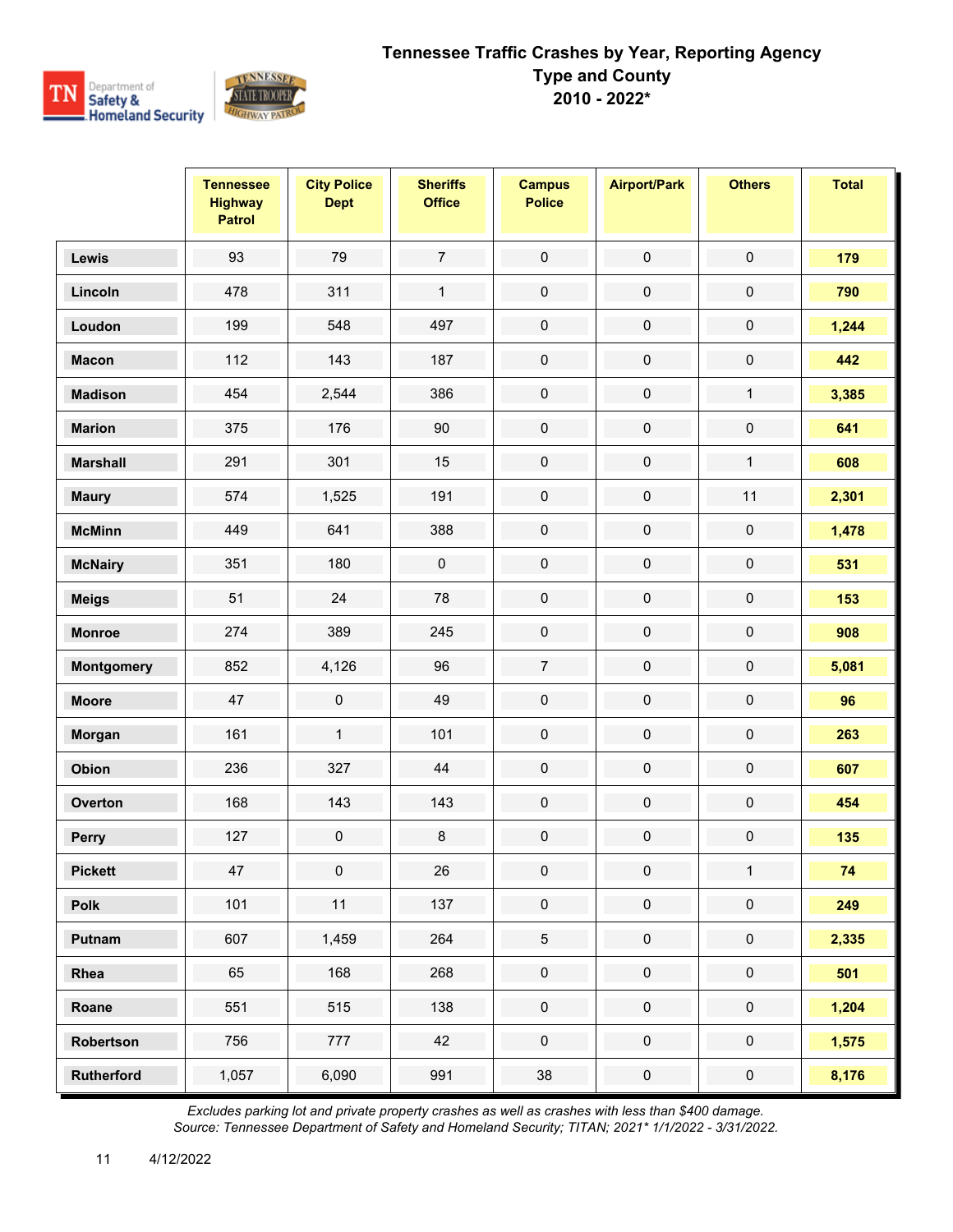

|                   | <b>Tennessee</b><br><b>Highway</b><br><b>Patrol</b> | <b>City Police</b><br><b>Dept</b> | <b>Sheriffs</b><br><b>Office</b> | <b>Campus</b><br><b>Police</b> | <b>Airport/Park</b> | <b>Others</b> | <b>Total</b> |
|-------------------|-----------------------------------------------------|-----------------------------------|----------------------------------|--------------------------------|---------------------|---------------|--------------|
| <b>Scott</b>      | 60                                                  | 73                                | 51                               | $\pmb{0}$                      | $\pmb{0}$           | $\pmb{0}$     | 184          |
| Sequatchie        | 33                                                  | 113                               | 118                              | $\pmb{0}$                      | $\mathbf 0$         | $\mathbf 0$   | 264          |
| <b>Sevier</b>     | 258                                                 | 1,934                             | 890                              | $\pmb{0}$                      | $\pmb{0}$           | $\mathbf{1}$  | 3,083        |
| <b>Shelby</b>     | 301                                                 | 27,146                            | 1,639                            | 41                             | 13                  | $\mathsf 0$   | 29,140       |
| <b>Smith</b>      | 317                                                 | 101                               | 95                               | $\pmb{0}$                      | $\pmb{0}$           | $\pmb{0}$     | 513          |
| <b>Stewart</b>    | 127                                                 | 18                                | 60                               | $\mathbf 0$                    | $\pmb{0}$           | $\pmb{0}$     | 205          |
| <b>Sullivan</b>   | 547                                                 | 2,914                             | 650                              | $\mathbf{1}$                   | $\pmb{0}$           | 0             | 4,112        |
| <b>Sumner</b>     | 82                                                  | 2,641                             | 690                              | $\mathbf{1}$                   | $\pmb{0}$           | 0             | 3,414        |
| <b>Tipton</b>     | 311                                                 | 562                               | 137                              | $\mathbf 0$                    | $\pmb{0}$           | 0             | 1,010        |
| <b>Trousdale</b>  | 127                                                 | $\pmb{0}$                         | 99                               | $\pmb{0}$                      | $\pmb{0}$           | $\pmb{0}$     | 226          |
| <b>Unicoi</b>     | 191                                                 | 115                               | 48                               | $\mathbf 0$                    | $\mathbf 0$         | $\mathbf 0$   | 354          |
| <b>Union</b>      | 166                                                 | 16                                | 80                               | $\pmb{0}$                      | $\pmb{0}$           | $\mathsf 0$   | 262          |
| <b>VanBuren</b>   | 38                                                  | 11                                | 89                               | $\mathbf 0$                    | $\mathbf 0$         | $\pmb{0}$     | 138          |
| Warren            | 162                                                 | 424                               | 347                              | $\pmb{0}$                      | $\mathbf 0$         | $\pmb{0}$     | 933          |
| Washington        | 269                                                 | 2,899                             | 616                              | 16                             | $\pmb{0}$           | $\pmb{0}$     | 3,800        |
| Wayne             | 213                                                 | 54                                | $\pmb{0}$                        | $\pmb{0}$                      | $\pmb{0}$           | $\pmb{0}$     | 267          |
| Weakley           | 159                                                 | 288                               | 33                               | 10                             | $\pmb{0}$           | $\pmb{0}$     | 490          |
| White             | 75                                                  | 175                               | 273                              | $\pmb{0}$                      | $\mathbf 0$         | $\mathbf 0$   | 523          |
| Williamson        | 599                                                 | 2,582                             | 749                              | $\pmb{0}$                      | $\mathbf 0$         | $\pmb{0}$     | 3,930        |
| Wilson            | 919                                                 | 1,645                             | 129                              | $\pmb{0}$                      | $\pmb{0}$           | 0             | 2,693        |
| <b>Total 2012</b> | 25,910                                              | 122,883                           | 23,639                           | 290                            | 221                 | 50            | 172,993      |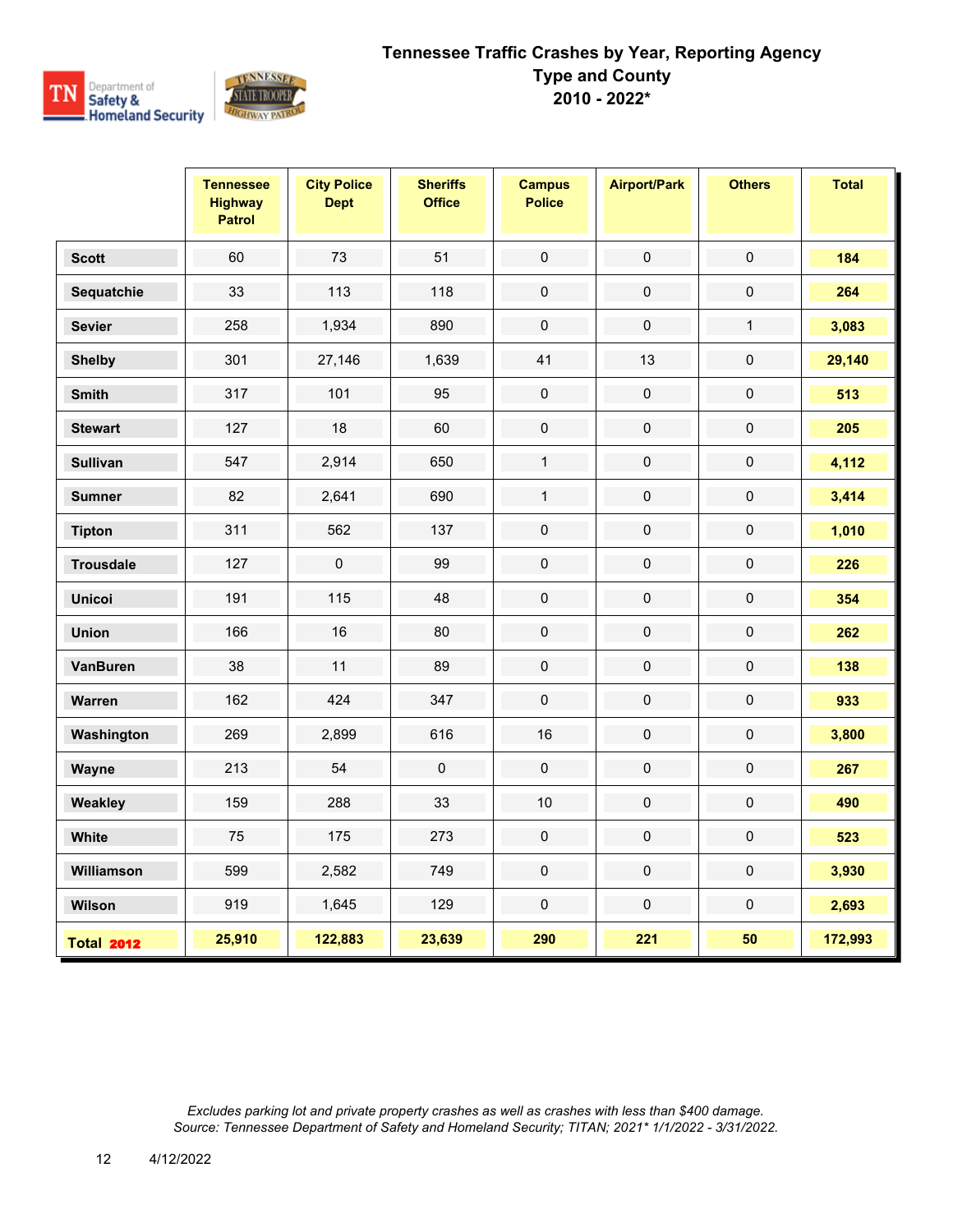

| 2013            | <b>Tennessee</b><br><b>Highway</b><br><b>Patrol</b> | <b>City Police</b><br><b>Dept</b> | <b>Sheriffs</b><br><b>Office</b> | <b>Campus</b><br><b>Police</b> | <b>Airport/Park</b> | <b>Others</b>       | <b>Total</b> |
|-----------------|-----------------------------------------------------|-----------------------------------|----------------------------------|--------------------------------|---------------------|---------------------|--------------|
| <b>Anderson</b> | 362                                                 | 1,172                             | 235                              | $\pmb{0}$                      | $\pmb{0}$           | $\pmb{0}$           | 1,769        |
| <b>Bedford</b>  | 417                                                 | 475                               | 95                               | 0                              | $\pmb{0}$           | $\pmb{0}$           | 987          |
| <b>Benton</b>   | 209                                                 | 65                                | 30                               | $\pmb{0}$                      | $\pmb{0}$           | $\pmb{0}$           | 304          |
| <b>Bledsoe</b>  | 44                                                  | 36                                | $\pmb{0}$                        | 0                              | $\pmb{0}$           | $\pmb{0}$           | 80           |
| <b>Blount</b>   | 148                                                 | 1,817                             | 1,006                            | 0                              | $10$                | $\pmb{0}$           | 2,981        |
| <b>Bradley</b>  | 401                                                 | 1,693                             | 801                              | $\pmb{0}$                      | $\pmb{0}$           | $\pmb{0}$           | 2,895        |
| Campbell        | 291                                                 | 376                               | 228                              | 0                              | $\pmb{0}$           | $\pmb{0}$           | 895          |
| Cannon          | 55                                                  | 62                                | 148                              | $\pmb{0}$                      | $\pmb{0}$           | $\pmb{0}$           | 265          |
| Carroll         | 218                                                 | 149                               | 25                               | $\pmb{0}$                      | $\pmb{0}$           | $\pmb{0}$           | 392          |
| Carter          | 188                                                 | 626                               | 389                              | $\pmb{0}$                      | $\mathbf 0$         | $\mathbf{1}$        | 1,204        |
| Cheatham        | 375                                                 | 213                               | 224                              | 0                              | $\pmb{0}$           | $\pmb{0}$           | 812          |
| <b>Chester</b>  | 177                                                 | 143                               | $\pmb{0}$                        | 0                              | $\pmb{0}$           | $\pmb{0}$           | 320          |
| Claiborne       | 118                                                 | 167                               | 153                              | $\overline{2}$                 | $\mathbf 0$         | $\mathbf 0$         | 440          |
| Clay            | 88                                                  | 11                                | 26                               | $\pmb{0}$                      | $\pmb{0}$           | $\pmb{0}$           | 125          |
| Cocke           | 173                                                 | 335                               | 397                              | $\pmb{0}$                      | $\mathbf 0$         | $\pmb{0}$           | 905          |
| Coffee          | 259                                                 | 813                               | 249                              | $\pmb{0}$                      | $\mathbf 0$         | $\mathbf 0$         | 1,321        |
| <b>Crockett</b> | 170                                                 | 30                                | 19                               | 0                              | $\pmb{0}$           | $\pmb{0}$           | 219          |
| Cumberland      | 638                                                 | 454                               | 307                              | $\pmb{0}$                      | $\pmb{0}$           | 23                  | 1,422        |
| <b>Davidson</b> | 152                                                 | 23,930                            | 20                               | 148                            | 153                 | 24                  | 24,427       |
| <b>Decatur</b>  | 190                                                 | 48                                | $\pmb{0}$                        | $\pmb{0}$                      | $\mathbf 0$         | $\mathbf 0$         | 238          |
| <b>DeKalb</b>   | 115                                                 | 113                               | 140                              | $\pmb{0}$                      | $\mathbf 0$         | $\mathsf{O}\xspace$ | 368          |
| <b>Dickson</b>  | 544                                                 | 520                               | 195                              | $\mathsf{O}\xspace$            | $\pmb{0}$           | $\pmb{0}$           | 1,259        |
| <b>Dyer</b>     | 252                                                 | 512                               | 22                               | $\mathbf 0$                    | $\mathbf 0$         | $\mathbf 0$         | 786          |
| <b>Fayette</b>  | 153                                                 | 229                               | 185                              | $\pmb{0}$                      | $\mathbf 0$         | $\mathbf 0$         | 567          |
| <b>Fentress</b> | 153                                                 | 57                                | 60                               | $\pmb{0}$                      | $\pmb{0}$           | $\pmb{0}$           | 270          |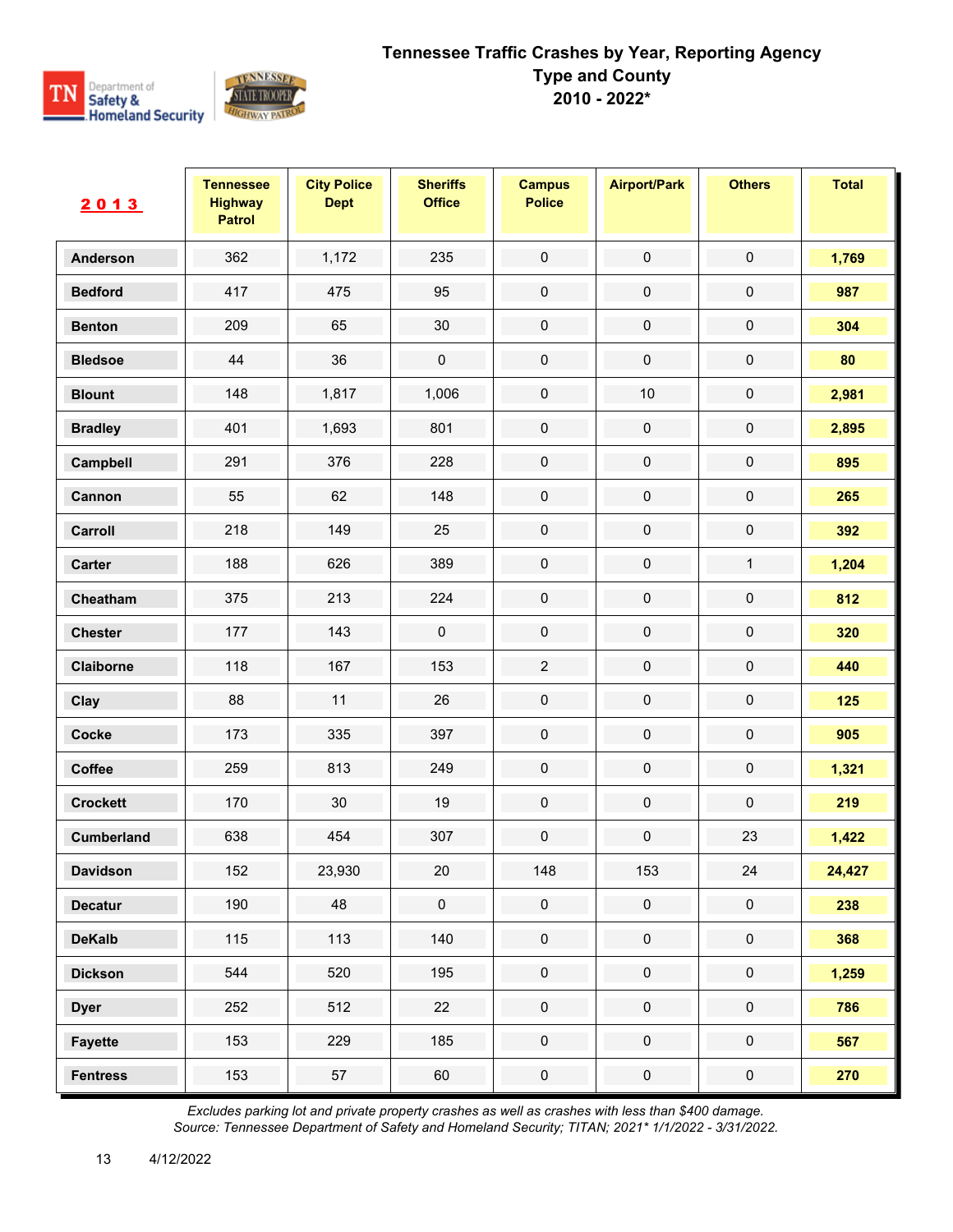

|                  | <b>Tennessee</b><br><b>Highway</b><br><b>Patrol</b> | <b>City Police</b><br><b>Dept</b> | <b>Sheriffs</b><br><b>Office</b> | <b>Campus</b><br><b>Police</b> | <b>Airport/Park</b> | <b>Others</b>       | <b>Total</b> |
|------------------|-----------------------------------------------------|-----------------------------------|----------------------------------|--------------------------------|---------------------|---------------------|--------------|
| <b>Franklin</b>  | 89                                                  | 477                               | 240                              | $\mathsf{O}\xspace$            | $\pmb{0}$           | $\mathbf 0$         | 806          |
| Gibson           | 347                                                 | 424                               | $\mathbf{1}$                     | $\pmb{0}$                      | $\pmb{0}$           | 0                   | 772          |
| <b>Giles</b>     | 480                                                 | 315                               | $\bf 8$                          | $\pmb{0}$                      | $\mathbf 0$         | $\pmb{0}$           | 803          |
| Grainger         | 156                                                 | 78                                | 79                               | $\mathbf 0$                    | $\pmb{0}$           | $\pmb{0}$           | 313          |
| Greene           | 393                                                 | 710                               | 704                              | $\pmb{0}$                      | 0                   | $\pmb{0}$           | 1,807        |
| Grundy           | 137                                                 | 32                                | 123                              | $\pmb{0}$                      | $\pmb{0}$           | $\pmb{0}$           | 292          |
| Hamblen          | 127                                                 | 1,097                             | 238                              | $\mathbf 0$                    | $\pmb{0}$           | $\overline{5}$      | 1,467        |
| <b>Hamilton</b>  | 135                                                 | 11,296                            | 1,347                            | $\sqrt{3}$                     | $\pmb{0}$           | $\pmb{0}$           | 12,781       |
| <b>Hancock</b>   | 37                                                  | $\mathbf{1}$                      | 104                              | $\pmb{0}$                      | $\pmb{0}$           | $\pmb{0}$           | 142          |
| Hardeman         | 75                                                  | 125                               | 160                              | $\pmb{0}$                      | 0                   | $\pmb{0}$           | 360          |
| <b>Hardin</b>    | 367                                                 | 292                               | $\mathbf{1}$                     | $\mathbf 0$                    | $\pmb{0}$           | $\pmb{0}$           | 660          |
| <b>Hawkins</b>   | 246                                                 | 452                               | 398                              | $\pmb{0}$                      | $\pmb{0}$           | $\pmb{0}$           | 1,096        |
| Haywood          | 346                                                 | 150                               | $\mathbf{1}$                     | $\pmb{0}$                      | $\pmb{0}$           | $\pmb{0}$           | 497          |
| Henderson        | 418                                                 | 301                               | $\mathsf{O}\xspace$              | $\pmb{0}$                      | $\pmb{0}$           | $\mathsf{O}\xspace$ | 719          |
| Henry            | 250                                                 | 164                               | $\pmb{0}$                        | $\pmb{0}$                      | $\pmb{0}$           | $\mathsf{O}\xspace$ | 414          |
| <b>Hickman</b>   | 425                                                 | 69                                | $\mathbf{1}$                     | $\pmb{0}$                      | 0                   | $\pmb{0}$           | 495          |
| <b>Houston</b>   | 24                                                  | 20                                | 42                               | $\mathbf 0$                    | $\pmb{0}$           | $\pmb{0}$           | 86           |
| <b>Humphreys</b> | 213                                                 | 103                               | 107                              | $\pmb{0}$                      | $\pmb{0}$           | $\mathsf{O}\xspace$ | 423          |
| <b>Jackson</b>   | 83                                                  | $16\,$                            | 58                               | 0                              | 0                   | 0                   | 157          |
| <b>Jefferson</b> | 376                                                 | 360                               | 372                              | $\mathbf 0$                    | $\mathbf 0$         | $\pmb{0}$           | 1,108        |
| Johnson          | 32                                                  | 90                                | 309                              | $\pmb{0}$                      | $\pmb{0}$           | $\pmb{0}$           | 431          |
| Knox             | 1,181                                               | 8,393                             | 2,816                            | $\overline{2}$                 | $\pmb{0}$           | $\pmb{0}$           | 12,392       |
| Lake             | 24                                                  | 25                                | $\mathfrak{S}$                   | $\mathbf 0$                    | $\mathbf 0$         | $\pmb{0}$           | 52           |
| Lauderdale       | 141                                                 | 143                               | 52                               | $\pmb{0}$                      | $\mathbf 0$         | $\pmb{0}$           | 336          |
| <b>Lawrence</b>  | 410                                                 | 324                               | $\overline{c}$                   | $\pmb{0}$                      | 0                   | $\mathbf{1}$        | 737          |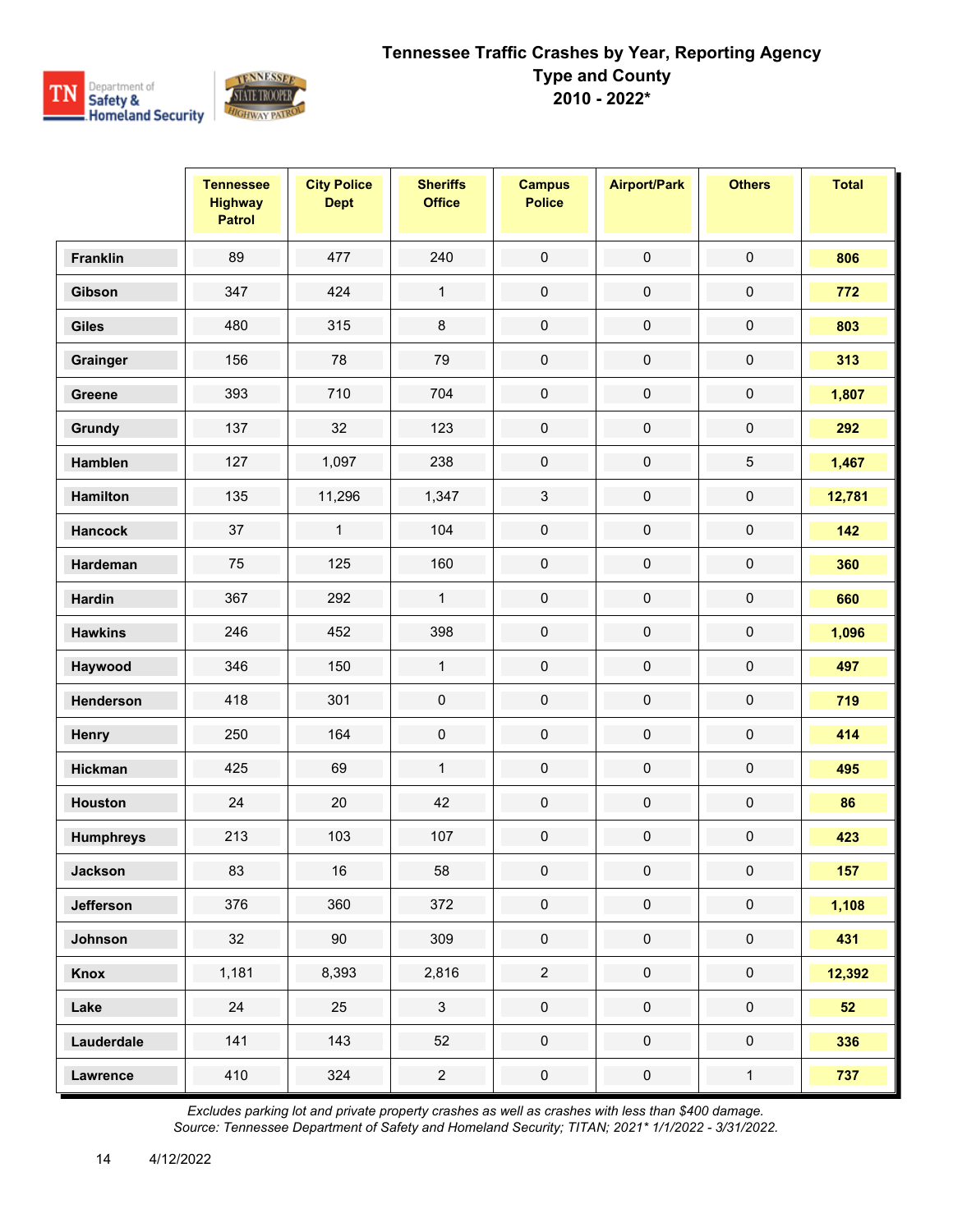

|                   | <b>Tennessee</b><br><b>Highway</b><br><b>Patrol</b> | <b>City Police</b><br><b>Dept</b> | <b>Sheriffs</b><br><b>Office</b> | <b>Campus</b><br><b>Police</b> | <b>Airport/Park</b> | <b>Others</b>       | <b>Total</b> |
|-------------------|-----------------------------------------------------|-----------------------------------|----------------------------------|--------------------------------|---------------------|---------------------|--------------|
| Lewis             | 97                                                  | 70                                | $\overline{2}$                   | $\pmb{0}$                      | $\pmb{0}$           | $\pmb{0}$           | 169          |
| Lincoln           | 455                                                 | 330                               | $\pmb{0}$                        | $\pmb{0}$                      | $\pmb{0}$           | $\pmb{0}$           | 785          |
| Loudon            | 221                                                 | 533                               | 475                              | $\pmb{0}$                      | $\pmb{0}$           | $\pmb{0}$           | 1,229        |
| <b>Macon</b>      | 143                                                 | 131                               | 158                              | $\mathsf{O}\xspace$            | $\pmb{0}$           | $\pmb{0}$           | 432          |
| <b>Madison</b>    | 538                                                 | 2,397                             | 339                              | $\pmb{0}$                      | $\pmb{0}$           | 0                   | 3,274        |
| <b>Marion</b>     | 378                                                 | 133                               | 84                               | $\pmb{0}$                      | $\mathbf 0$         | $\pmb{0}$           | 595          |
| <b>Marshall</b>   | 318                                                 | 338                               | $\,6\,$                          | $\pmb{0}$                      | $\pmb{0}$           | $\pmb{0}$           | 662          |
| <b>Maury</b>      | 663                                                 | 1,610                             | 113                              | $\pmb{0}$                      | $\pmb{0}$           | $\pmb{0}$           | 2,386        |
| <b>McMinn</b>     | 330                                                 | 534                               | 378                              | $\mathbf 0$                    | $\pmb{0}$           | $\pmb{0}$           | 1,242        |
| <b>McNairy</b>    | 348                                                 | 148                               | $\pmb{0}$                        | $\pmb{0}$                      | $\pmb{0}$           | $\pmb{0}$           | 496          |
| <b>Meigs</b>      | 76                                                  | 27                                | 87                               | $\mathbf 0$                    | $\pmb{0}$           | $\pmb{0}$           | 190          |
| <b>Monroe</b>     | 190                                                 | 376                               | 200                              | $\pmb{0}$                      | $\pmb{0}$           | $\pmb{0}$           | 766          |
| Montgomery        | 821                                                 | 4,006                             | 108                              | 12                             | $\pmb{0}$           | $\pmb{0}$           | 4,947        |
| <b>Moore</b>      | 40                                                  | $\pmb{0}$                         | 52                               | $\pmb{0}$                      | $\pmb{0}$           | $\pmb{0}$           | 92           |
| Morgan            | 156                                                 | $\overline{c}$                    | 98                               | $\pmb{0}$                      | $\pmb{0}$           | $\pmb{0}$           | 256          |
| Obion             | 249                                                 | 370                               | 27                               | $\pmb{0}$                      | $\pmb{0}$           | $\pmb{0}$           | 646          |
| Overton           | 142                                                 | 122                               | 146                              | $\pmb{0}$                      | $\pmb{0}$           | $\pmb{0}$           | 410          |
| <b>Perry</b>      | 113                                                 | $\mathsf 0$                       | 20                               | $\pmb{0}$                      | $\pmb{0}$           | $\pmb{0}$           | 133          |
| <b>Pickett</b>    | 40                                                  | 0                                 | 30                               | 0                              | 0                   | 0                   | 70           |
| Polk              | 92                                                  | $14$                              | 144                              | $\pmb{0}$                      | $\pmb{0}$           | $\pmb{0}$           | 250          |
| Putnam            | 632                                                 | 1,481                             | 258                              | $\overline{4}$                 | $\pmb{0}$           | $\mathsf{O}\xspace$ | 2,375        |
| Rhea              | 34                                                  | 144                               | 272                              | $\mathbf 0$                    | $\pmb{0}$           | $\mathbf 0$         | 450          |
| Roane             | 552                                                 | 509                               | 94                               | $\pmb{0}$                      | $\pmb{0}$           | $\pmb{0}$           | 1,155        |
| Robertson         | 847                                                 | 754                               | 17                               | $\mathsf{O}\xspace$            | $\mathsf{O}\xspace$ | $\mathsf{O}\xspace$ | 1,618        |
| <b>Rutherford</b> | 975                                                 | 6,341                             | 1,166                            | 34                             | $\pmb{0}$           | $\pmb{0}$           | 8,516        |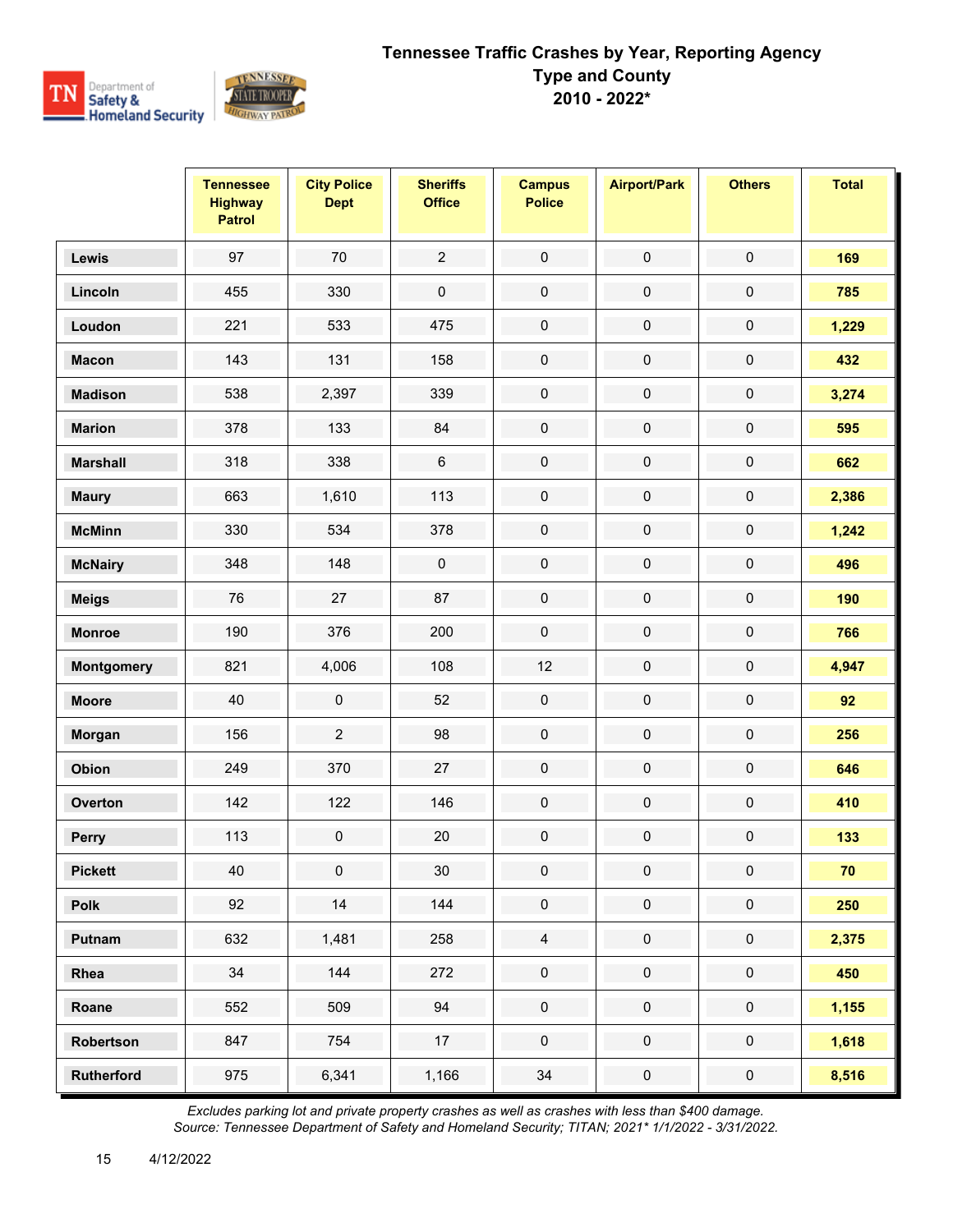

|                   | <b>Tennessee</b><br><b>Highway</b><br><b>Patrol</b> | <b>City Police</b><br><b>Dept</b> | <b>Sheriffs</b><br><b>Office</b> | <b>Campus</b><br><b>Police</b> | <b>Airport/Park</b> | <b>Others</b> | <b>Total</b> |
|-------------------|-----------------------------------------------------|-----------------------------------|----------------------------------|--------------------------------|---------------------|---------------|--------------|
| <b>Scott</b>      | 46                                                  | 85                                | 195                              | $\pmb{0}$                      | $\pmb{0}$           | $\pmb{0}$     | 326          |
| Sequatchie        | 29                                                  | 90                                | 82                               | $\pmb{0}$                      | $\pmb{0}$           | $\mathsf 0$   | 201          |
| <b>Sevier</b>     | 212                                                 | 1,951                             | 720                              | $\pmb{0}$                      | $\mathbf{1}$        | $\pmb{0}$     | 2,884        |
| <b>Shelby</b>     | 320                                                 | 27,530                            | 1,662                            | 46                             | 13                  | $\mathsf 0$   | 29,571       |
| <b>Smith</b>      | 354                                                 | 84                                | 61                               | $\mathbf 0$                    | $\pmb{0}$           | $\mathbf 0$   | 499          |
| <b>Stewart</b>    | 116                                                 | 15                                | 78                               | $\mathbf 0$                    | $\pmb{0}$           | $\pmb{0}$     | 209          |
| <b>Sullivan</b>   | 481                                                 | 2,718                             | 571                              | $\pmb{0}$                      | $\pmb{0}$           | $\mathbf{1}$  | 3,771        |
| <b>Sumner</b>     | 73                                                  | 2,612                             | 699                              | $\mathbf{1}$                   | $\pmb{0}$           | $\mathbf 0$   | 3,385        |
| <b>Tipton</b>     | 341                                                 | 579                               | 97                               | $\mathbf 0$                    | $\mathbf 0$         | $\pmb{0}$     | 1,017        |
| <b>Trousdale</b>  | 105                                                 | $\mathbf 0$                       | 126                              | $\mathbf 0$                    | $\pmb{0}$           | $\mathbf 0$   | 231          |
| <b>Unicoi</b>     | 195                                                 | 105                               | 63                               | $\pmb{0}$                      | $\pmb{0}$           | $\pmb{0}$     | 363          |
| <b>Union</b>      | 136                                                 | 22                                | 70                               | $\mathbf 0$                    | $\pmb{0}$           | $\mathbf 0$   | 228          |
| <b>VanBuren</b>   | 34                                                  | 10                                | 94                               | $\pmb{0}$                      | $\pmb{0}$           | $\mathbf{1}$  | 139          |
| Warren            | 179                                                 | 388                               | 345                              | $\pmb{0}$                      | $\mathbf 0$         | $\mathbf{1}$  | 913          |
| Washington        | 195                                                 | 2,791                             | 617                              | 18                             | $\mathbf 0$         | $\mathbf 0$   | 3,621        |
| Wayne             | 250                                                 | 64                                | $\pmb{0}$                        | $\pmb{0}$                      | $\pmb{0}$           | $\pmb{0}$     | 314          |
| Weakley           | 188                                                 | 288                               | 52                               | $\boldsymbol{7}$               | $\mathbf 0$         | $\pmb{0}$     | 535          |
| White             | $74\,$                                              | 107                               | 321                              | $\mathbf 0$                    | $\pmb{0}$           | $\mathbf 0$   | 502          |
| Williamson        | 625                                                 | 3,137                             | 798                              | $\pmb{0}$                      | $\mathbf 0$         | $\mathbf 0$   | 4,560        |
| Wilson            | 961                                                 | 1,629                             | 115                              | $\mathbf 0$                    | $\pmb{0}$           | $\pmb{0}$     | 2,705        |
| <b>Total 2013</b> | 25,766                                              | 124,078                           | 23,160                           | 277                            | 177                 | 57            | 173,515      |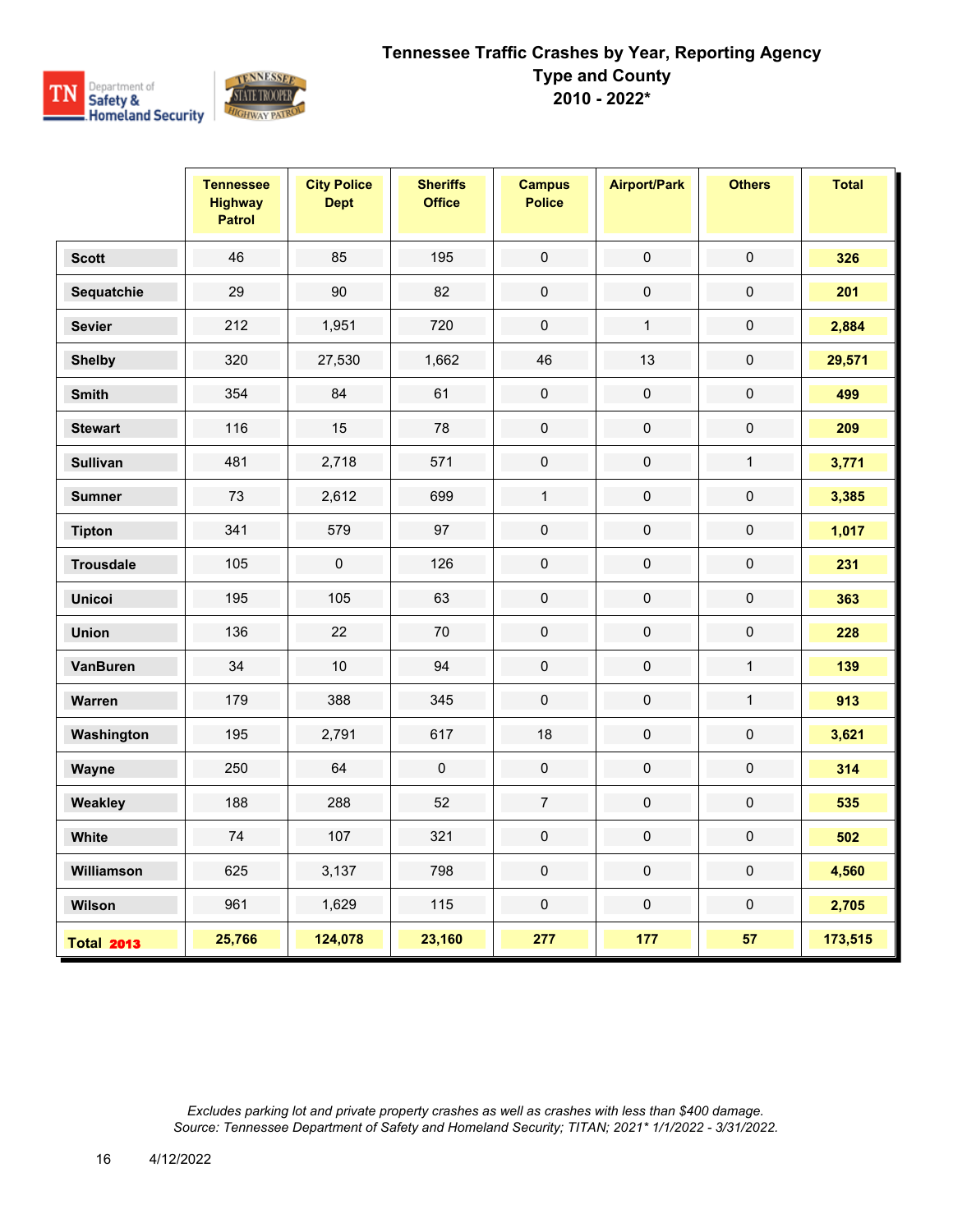

| <u>2014</u>     | <b>Tennessee</b><br><b>Highway</b><br><b>Patrol</b> | <b>City Police</b><br><b>Dept</b> | <b>Sheriffs</b><br><b>Office</b> | <b>Campus</b><br><b>Police</b> | <b>Airport/Park</b> | <b>Others</b> | <b>Total</b> |
|-----------------|-----------------------------------------------------|-----------------------------------|----------------------------------|--------------------------------|---------------------|---------------|--------------|
| Anderson        | 430                                                 | 1,146                             | 174                              | $\mathsf{O}\xspace$            | $\pmb{0}$           | $\mathbf 0$   | 1,750        |
| <b>Bedford</b>  | 421                                                 | 529                               | 76                               | $\pmb{0}$                      | $\pmb{0}$           | $\pmb{0}$     | 1,026        |
| <b>Benton</b>   | 213                                                 | 102                               | 14                               | $\pmb{0}$                      | $\mathbf 0$         | $\pmb{0}$     | 329          |
| <b>Bledsoe</b>  | 40                                                  | 23                                | $\pmb{0}$                        | $\mathbf 0$                    | $\pmb{0}$           | $\mathbf 0$   | 63           |
| <b>Blount</b>   | 113                                                 | 1,807                             | 1,010                            | $\pmb{0}$                      | 13                  | 0             | 2,943        |
| <b>Bradley</b>  | 484                                                 | 1,745                             | 740                              | $\pmb{0}$                      | $\pmb{0}$           | $\pmb{0}$     | 2,969        |
| Campbell        | 355                                                 | 413                               | 212                              | $\mathbf 0$                    | $\pmb{0}$           | $\pmb{0}$     | 980          |
| Cannon          | 45                                                  | 68                                | 175                              | $\pmb{0}$                      | $\pmb{0}$           | 0             | 288          |
| Carroll         | 215                                                 | 138                               | 29                               | $\pmb{0}$                      | $\pmb{0}$           | $\pmb{0}$     | 382          |
| Carter          | 200                                                 | 534                               | 380                              | $\mathbf 0$                    | $\pmb{0}$           | $\pmb{0}$     | 1,114        |
| Cheatham        | 309                                                 | 241                               | 277                              | $\mathbf 0$                    | $\pmb{0}$           | $\pmb{0}$     | 827          |
| <b>Chester</b>  | 181                                                 | 140                               | $\pmb{0}$                        | $\pmb{0}$                      | $\pmb{0}$           | $\pmb{0}$     | 321          |
| Claiborne       | 150                                                 | 181                               | 113                              | $\overline{4}$                 | $\pmb{0}$           | $\pmb{0}$     | 448          |
| Clay            | 81                                                  | $\bf 8$                           | 42                               | $\mathbf 0$                    | $\pmb{0}$           | $\pmb{0}$     | 131          |
| Cocke           | 151                                                 | 356                               | 503                              | $\pmb{0}$                      | $\pmb{0}$           | $\pmb{0}$     | 1,010        |
| Coffee          | 330                                                 | 786                               | 198                              | $\pmb{0}$                      | $\pmb{0}$           | $\pmb{0}$     | 1,314        |
| <b>Crockett</b> | 173                                                 | 36                                | 34                               | $\mathbf 0$                    | $\pmb{0}$           | $\pmb{0}$     | 243          |
| Cumberland      | 594                                                 | 508                               | 311                              | $\pmb{0}$                      | $\pmb{0}$           | $\pmb{0}$     | 1,413        |
| <b>Davidson</b> | 143                                                 | 25,759                            | 26                               | 123                            | 141                 | 11            | 26,203       |
| <b>Decatur</b>  | 168                                                 | 67                                | $\mathsf{O}\xspace$              | $\mathbf 0$                    | $\mathbf 0$         | $\pmb{0}$     | 235          |
| <b>DeKalb</b>   | 139                                                 | 110                               | 144                              | $\pmb{0}$                      | $\mathbf 0$         | $\pmb{0}$     | 393          |
| <b>Dickson</b>  | 538                                                 | 590                               | 154                              | $\pmb{0}$                      | $\pmb{0}$           | $\pmb{0}$     | 1,282        |
| <b>Dyer</b>     | 264                                                 | 560                               | 21                               | $\mathbf 0$                    | $\mathbf 0$         | $\pmb{0}$     | 845          |
| <b>Fayette</b>  | 153                                                 | 224                               | 166                              | $\pmb{0}$                      | $\mathbf 0$         | $\pmb{0}$     | 543          |
| <b>Fentress</b> | 146                                                 | 65                                | 89                               | $\pmb{0}$                      | $\pmb{0}$           | $\pmb{0}$     | 300          |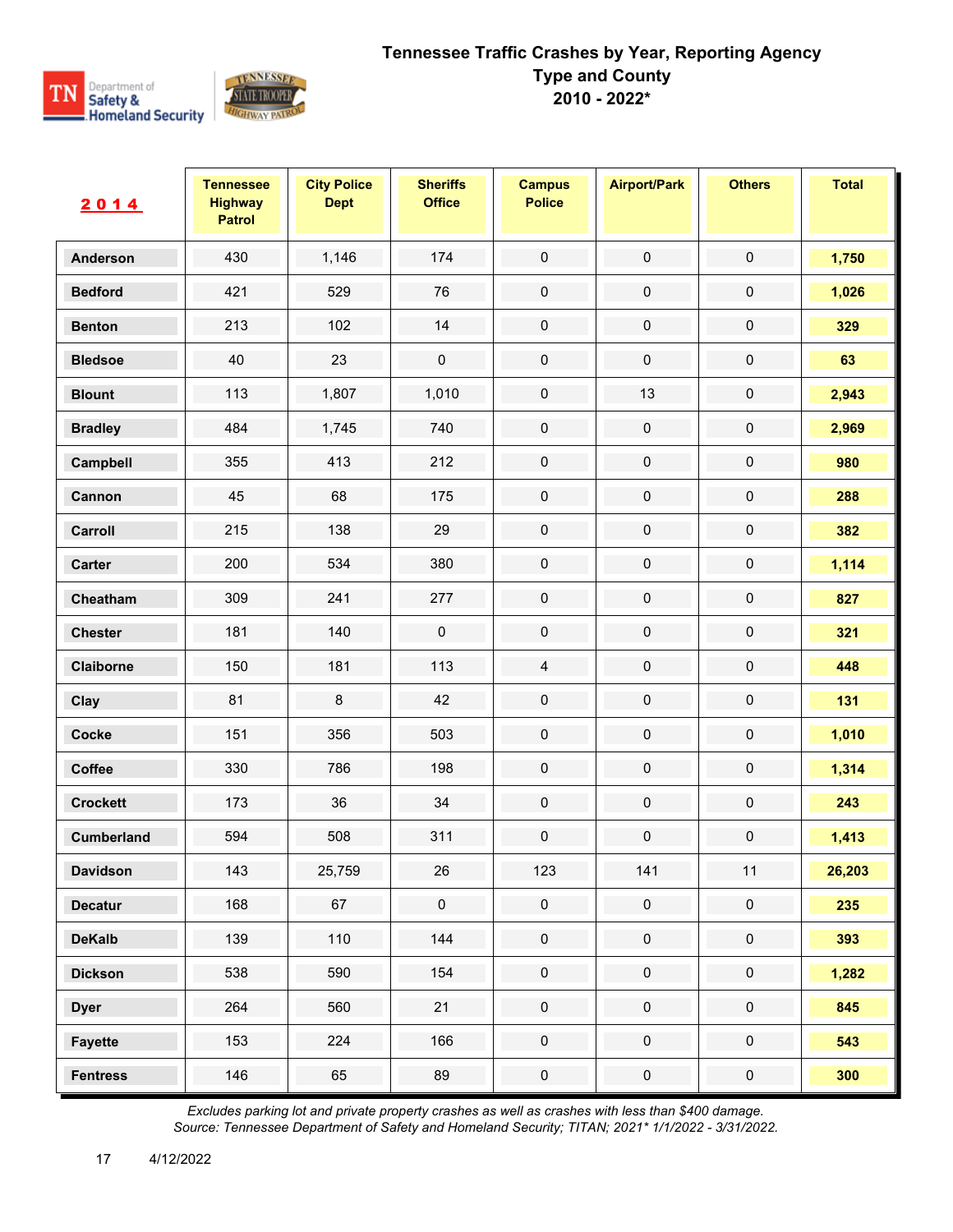

|                  | <b>Tennessee</b><br><b>Highway</b><br><b>Patrol</b> | <b>City Police</b><br><b>Dept</b> | <b>Sheriffs</b><br><b>Office</b> | <b>Campus</b><br><b>Police</b> | <b>Airport/Park</b> | <b>Others</b>       | <b>Total</b> |
|------------------|-----------------------------------------------------|-----------------------------------|----------------------------------|--------------------------------|---------------------|---------------------|--------------|
| <b>Franklin</b>  | 88                                                  | 398                               | 267                              | $\pmb{0}$                      | $\pmb{0}$           | $\pmb{0}$           | 753          |
| Gibson           | 305                                                 | 444                               | $\pmb{0}$                        | $\pmb{0}$                      | $\pmb{0}$           | $\pmb{0}$           | 749          |
| <b>Giles</b>     | 519                                                 | 287                               | $\overline{2}$                   | $\pmb{0}$                      | $\pmb{0}$           | $\pmb{0}$           | 808          |
| Grainger         | 182                                                 | 80                                | 64                               | $\pmb{0}$                      | $\pmb{0}$           | $\pmb{0}$           | 326          |
| Greene           | 355                                                 | 645                               | 695                              | $\pmb{0}$                      | $\pmb{0}$           | $\pmb{0}$           | 1,695        |
| Grundy           | 118                                                 | 40                                | 87                               | $\pmb{0}$                      | $\pmb{0}$           | $\pmb{0}$           | 245          |
| Hamblen          | 83                                                  | 1,137                             | 264                              | $\pmb{0}$                      | $\pmb{0}$           | $\overline{2}$      | 1,486        |
| <b>Hamilton</b>  | 124                                                 | 10,003                            | 1,342                            | $\mathbf{1}$                   | $\pmb{0}$           | $\pmb{0}$           | 11,470       |
| <b>Hancock</b>   | 37                                                  | $\pmb{0}$                         | 81                               | $\pmb{0}$                      | $\pmb{0}$           | $\mathbf{1}$        | 119          |
| Hardeman         | 80                                                  | 174                               | 248                              | $\mathbf 0$                    | $\pmb{0}$           | $\pmb{0}$           | 502          |
| <b>Hardin</b>    | 369                                                 | 237                               | $\pmb{0}$                        | $\pmb{0}$                      | $\pmb{0}$           | $\pmb{0}$           | 606          |
| <b>Hawkins</b>   | 207                                                 | 295                               | 292                              | $\pmb{0}$                      | $\pmb{0}$           | $\pmb{0}$           | 794          |
| Haywood          | 316                                                 | 175                               | $\pmb{0}$                        | $\mathsf{O}\xspace$            | $\pmb{0}$           | $\pmb{0}$           | 491          |
| Henderson        | 471                                                 | 317                               | $\pmb{0}$                        | $\pmb{0}$                      | $\pmb{0}$           | $\pmb{0}$           | 788          |
| Henry            | 237                                                 | 196                               | $\pmb{0}$                        | $\pmb{0}$                      | $\pmb{0}$           | $\pmb{0}$           | 433          |
| <b>Hickman</b>   | 429                                                 | 83                                | $\overline{2}$                   | $\pmb{0}$                      | $\pmb{0}$           | $\pmb{0}$           | 514          |
| <b>Houston</b>   | 18                                                  | 35                                | 39                               | $\pmb{0}$                      | $\pmb{0}$           | $\pmb{0}$           | 92           |
| <b>Humphreys</b> | 134                                                 | 89                                | 145                              | $\pmb{0}$                      | $\pmb{0}$           | $\pmb{0}$           | 368          |
| <b>Jackson</b>   | 84                                                  | 8                                 | 51                               | $\mathbf 0$                    | $\pmb{0}$           | $\mathbf 0$         | 143          |
| <b>Jefferson</b> | 353                                                 | 390                               | 324                              | $\mathbf 0$                    | $\pmb{0}$           | $\mathbf 0$         | 1,067        |
| Johnson          | 16                                                  | 77                                | 265                              | $\pmb{0}$                      | $\pmb{0}$           | $\mathsf{O}\xspace$ | 358          |
| Knox             | 1,283                                               | 8,221                             | 2,771                            | $17$                           | $\pmb{0}$           | $\mathsf{O}\xspace$ | 12,292       |
| Lake             | 40                                                  | 16                                | $\pmb{0}$                        | $\pmb{0}$                      | $\pmb{0}$           | $\pmb{0}$           | 56           |
| Lauderdale       | 157                                                 | 135                               | 130                              | $\mathsf{O}\xspace$            | $\mathbf 0$         | $\mathsf{O}\xspace$ | 422          |
| Lawrence         | 429                                                 | 365                               | $\mathbf{1}$                     | $\pmb{0}$                      | $\pmb{0}$           | $\pmb{0}$           | 795          |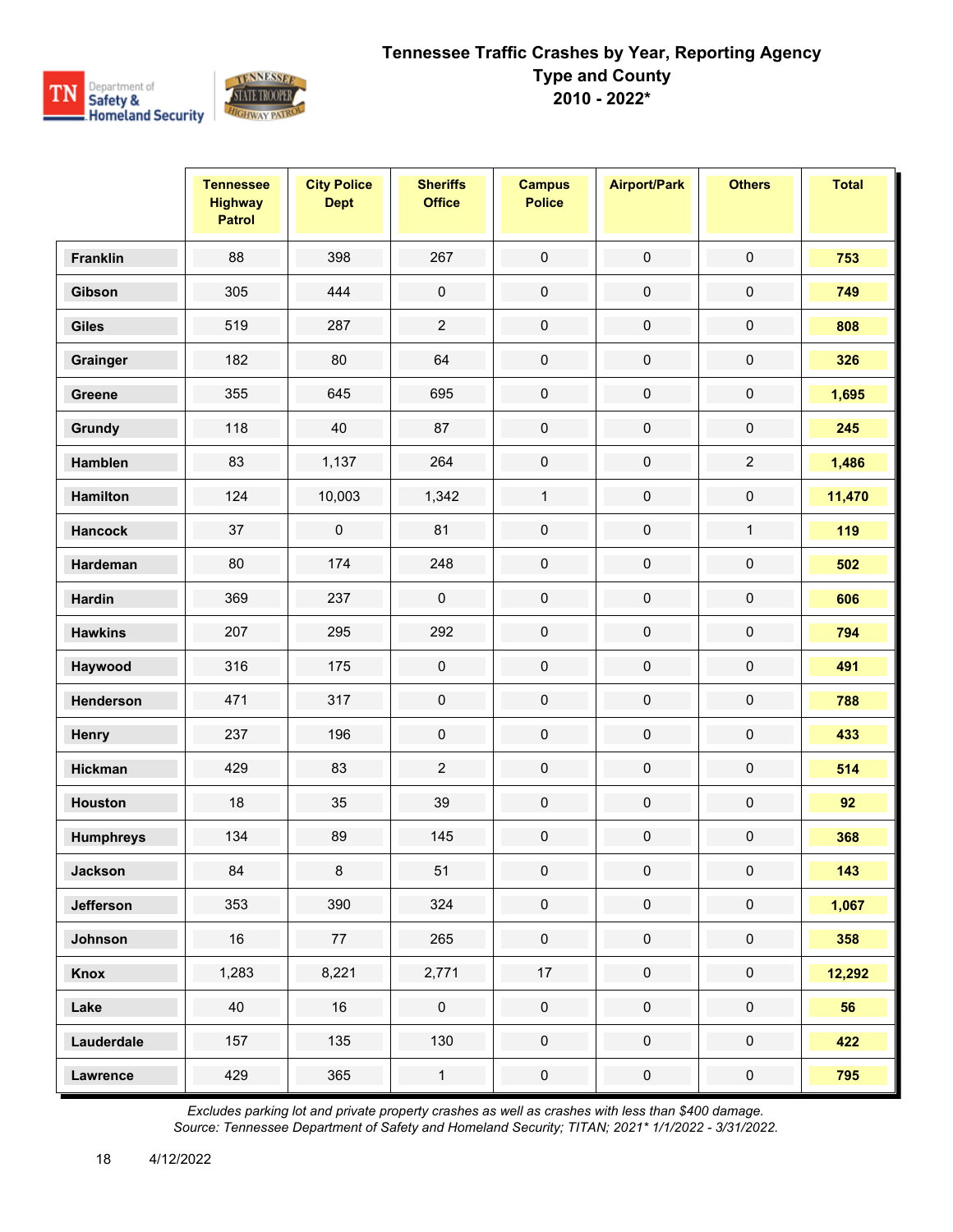

|                   | <b>Tennessee</b><br><b>Highway</b><br><b>Patrol</b> | <b>City Police</b><br><b>Dept</b> | <b>Sheriffs</b><br><b>Office</b> | <b>Campus</b><br><b>Police</b> | <b>Airport/Park</b> | <b>Others</b>  | <b>Total</b> |
|-------------------|-----------------------------------------------------|-----------------------------------|----------------------------------|--------------------------------|---------------------|----------------|--------------|
| Lewis             | 104                                                 | 95                                | $\boldsymbol{9}$                 | $\pmb{0}$                      | $\pmb{0}$           | $\pmb{0}$      | 208          |
| Lincoln           | 448                                                 | 322                               | $\pmb{0}$                        | $\pmb{0}$                      | 0                   | $\pmb{0}$      | 770          |
| Loudon            | 282                                                 | 475                               | 435                              | $\pmb{0}$                      | $\pmb{0}$           | $\pmb{0}$      | 1,192        |
| <b>Macon</b>      | 138                                                 | 131                               | 115                              | $\pmb{0}$                      | $\pmb{0}$           | $\pmb{0}$      | 384          |
| <b>Madison</b>    | 502                                                 | 2,476                             | 381                              | $\pmb{0}$                      | 0                   | $\pmb{0}$      | 3,359        |
| <b>Marion</b>     | 386                                                 | 133                               | 68                               | $\pmb{0}$                      | $\pmb{0}$           | $\pmb{0}$      | 587          |
| <b>Marshall</b>   | 317                                                 | 342                               | $\boldsymbol{7}$                 | $\mathbf 0$                    | $\pmb{0}$           | $\overline{2}$ | 668          |
| <b>Maury</b>      | 674                                                 | 1,516                             | 95                               | $\pmb{0}$                      | 0                   | $\pmb{0}$      | 2,285        |
| <b>McMinn</b>     | 352                                                 | 604                               | 335                              | $\pmb{0}$                      | $\mathsf 0$         | $\pmb{0}$      | 1,291        |
| <b>McNairy</b>    | 315                                                 | 149                               | $\mathbf 0$                      | $\mathbf 0$                    | $\pmb{0}$           | $\pmb{0}$      | 464          |
| <b>Meigs</b>      | 78                                                  | 16                                | 61                               | $\mathbf 0$                    | $\pmb{0}$           | $\pmb{0}$      | 155          |
| <b>Monroe</b>     | 164                                                 | 410                               | 149                              | $\pmb{0}$                      | $\pmb{0}$           | $\pmb{0}$      | 723          |
| Montgomery        | 789                                                 | 4,273                             | 177                              | 11                             | $\pmb{0}$           | $\pmb{0}$      | 5,250        |
| <b>Moore</b>      | 45                                                  | $\pmb{0}$                         | 40                               | $\pmb{0}$                      | $\pmb{0}$           | $\pmb{0}$      | 85           |
| Morgan            | 114                                                 | $\pmb{0}$                         | 67                               | $\pmb{0}$                      | $\pmb{0}$           | $\pmb{0}$      | 181          |
| Obion             | 250                                                 | 342                               | 48                               | $\mathbf 0$                    | 0                   | $\pmb{0}$      | 640          |
| Overton           | 151                                                 | 145                               | 170                              | $\mathbf 0$                    | $\pmb{0}$           | $\pmb{0}$      | 466          |
| <b>Perry</b>      | 139                                                 | 0                                 | 15                               | $\pmb{0}$                      | $\pmb{0}$           | $\pmb{0}$      | 154          |
| <b>Pickett</b>    | 47                                                  | 0                                 | 28                               | 0                              | 0                   | 0              | 75           |
| Polk              | 119                                                 | 17                                | 112                              | $\mathbf 0$                    | $\mathbf 0$         | $\pmb{0}$      | 248          |
| Putnam            | 769                                                 | 1,481                             | 190                              | $\,6\,$                        | $\pmb{0}$           | $\pmb{0}$      | 2,446        |
| Rhea              | 28                                                  | 144                               | 202                              | $\mathbf 0$                    | $\pmb{0}$           | $\pmb{0}$      | 374          |
| Roane             | 494                                                 | 490                               | 158                              | $\mathbf 0$                    | $\mathbf 0$         | $\pmb{0}$      | 1,142        |
| Robertson         | 784                                                 | 795                               | 39                               | $\mathbf 0$                    | $\mathbf 0$         | $\pmb{0}$      | 1,618        |
| <b>Rutherford</b> | 984                                                 | 6,710                             | 1,236                            | $30\,$                         | $\pmb{0}$           | $\pmb{0}$      | 8,960        |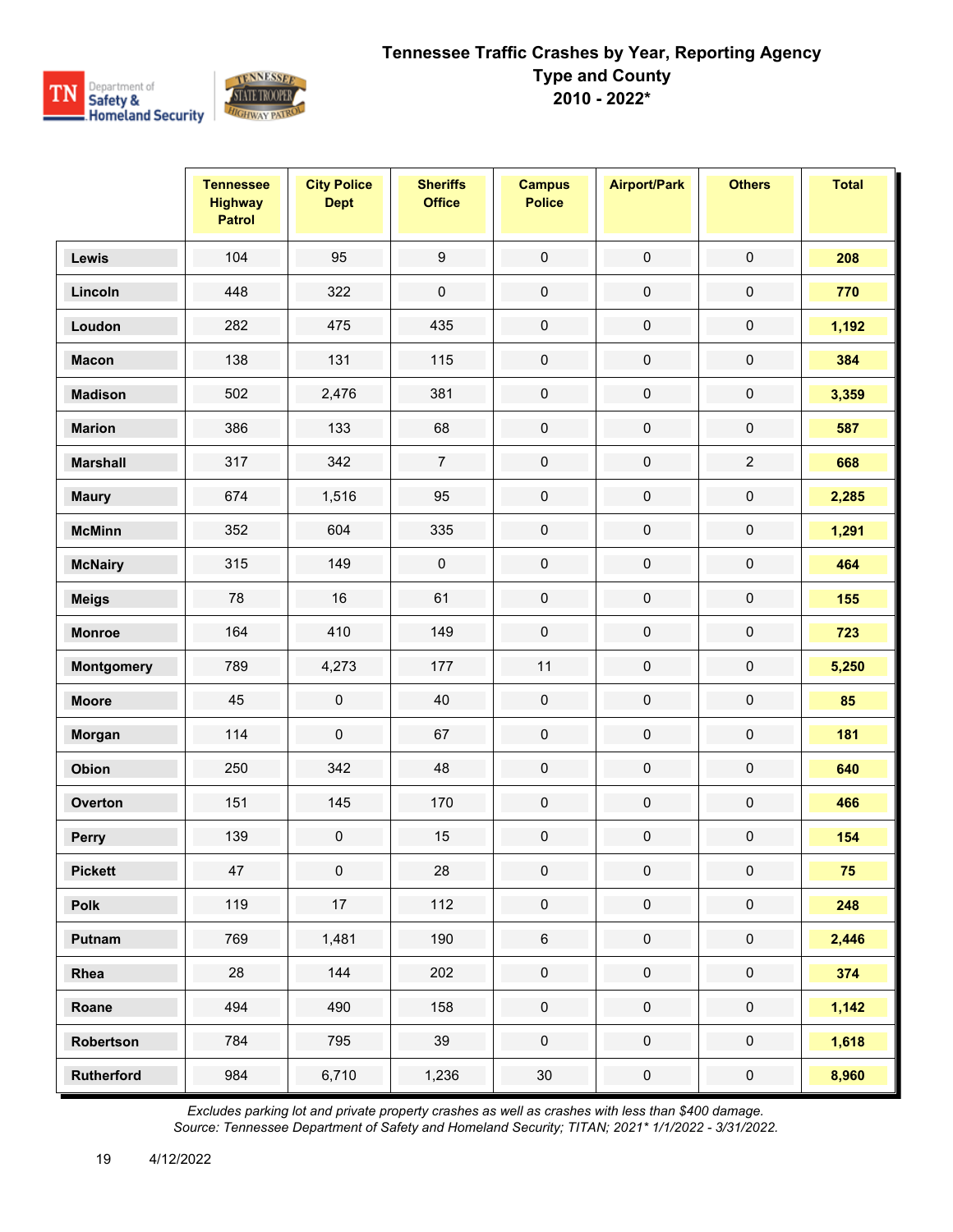

|                   | <b>Tennessee</b><br><b>Highway</b><br><b>Patrol</b> | <b>City Police</b><br><b>Dept</b> | <b>Sheriffs</b><br><b>Office</b> | <b>Campus</b><br><b>Police</b> | <b>Airport/Park</b> | <b>Others</b> | <b>Total</b> |
|-------------------|-----------------------------------------------------|-----------------------------------|----------------------------------|--------------------------------|---------------------|---------------|--------------|
| <b>Scott</b>      | 78                                                  | 57                                | 112                              | $\pmb{0}$                      | $\pmb{0}$           | $\pmb{0}$     | 247          |
| Sequatchie        | 18                                                  | 102                               | 72                               | $\pmb{0}$                      | $\mathbf 0$         | $\mathsf 0$   | 192          |
| <b>Sevier</b>     | 184                                                 | 2,052                             | 784                              | $\pmb{0}$                      | $\sqrt{2}$          | $\pmb{0}$     | 3,022        |
| <b>Shelby</b>     | 321                                                 | 28,679                            | 1,807                            | 49                             | $\,6\,$             | $\mathsf 0$   | 30,862       |
| <b>Smith</b>      | 385                                                 | 100                               | 32                               | $\mathbf 0$                    | $\pmb{0}$           | $\mathbf 0$   | 517          |
| <b>Stewart</b>    | 93                                                  | 26                                | 92                               | $\boldsymbol{0}$               | $\mathbf 0$         | $\pmb{0}$     | 211          |
| <b>Sullivan</b>   | 498                                                 | 2,753                             | 621                              | $\mathbf{1}$                   | $\pmb{0}$           | 0             | 3,873        |
| <b>Sumner</b>     | 72                                                  | 2,843                             | 758                              | $\mathbf 0$                    | $\pmb{0}$           | $\mathbf 0$   | 3,673        |
| <b>Tipton</b>     | 379                                                 | 544                               | 97                               | $\pmb{0}$                      | $\mathbf 0$         | $\pmb{0}$     | 1,020        |
| <b>Trousdale</b>  | 116                                                 | $\mathbf 0$                       | 114                              | $\mathbf 0$                    | $\pmb{0}$           | $\pmb{0}$     | 230          |
| <b>Unicoi</b>     | 145                                                 | 119                               | 114                              | $\pmb{0}$                      | $\pmb{0}$           | $\pmb{0}$     | 378          |
| <b>Union</b>      | 116                                                 | 17                                | 99                               | $\pmb{0}$                      | $\pmb{0}$           | $\mathbf 0$   | 232          |
| <b>VanBuren</b>   | 44                                                  | 5                                 | 66                               | $\pmb{0}$                      | $\pmb{0}$           | $\pmb{0}$     | 115          |
| Warren            | 166                                                 | 370                               | 305                              | $\pmb{0}$                      | $\mathbf 0$         | $\mathbf 0$   | 841          |
| Washington        | 142                                                 | 2,846                             | 649                              | 37                             | $\pmb{0}$           | $\mathbf 0$   | 3,674        |
| Wayne             | 224                                                 | 73                                | $\pmb{0}$                        | $\pmb{0}$                      | $\overline{2}$      | $\pmb{0}$     | 299          |
| Weakley           | 160                                                 | 302                               | 55                               | $\,8\,$                        | $\pmb{0}$           | $\pmb{0}$     | 525          |
| White             | 84                                                  | 131                               | 263                              | $\mathbf 0$                    | $\pmb{0}$           | $\mathbf 0$   | 478          |
| Williamson        | 744                                                 | 3,244                             | 718                              | $\pmb{0}$                      | $\mathbf 0$         | $\mathbf 0$   | 4,706        |
| Wilson            | 1,010                                               | 1,684                             | 82                               | $\pmb{0}$                      | $\pmb{0}$           | $\pmb{0}$     | 2,776        |
| <b>Total 2014</b> | 25,922                                              | 126,996                           | 22,935                           | 287                            | 164                 | 16            | 176,320      |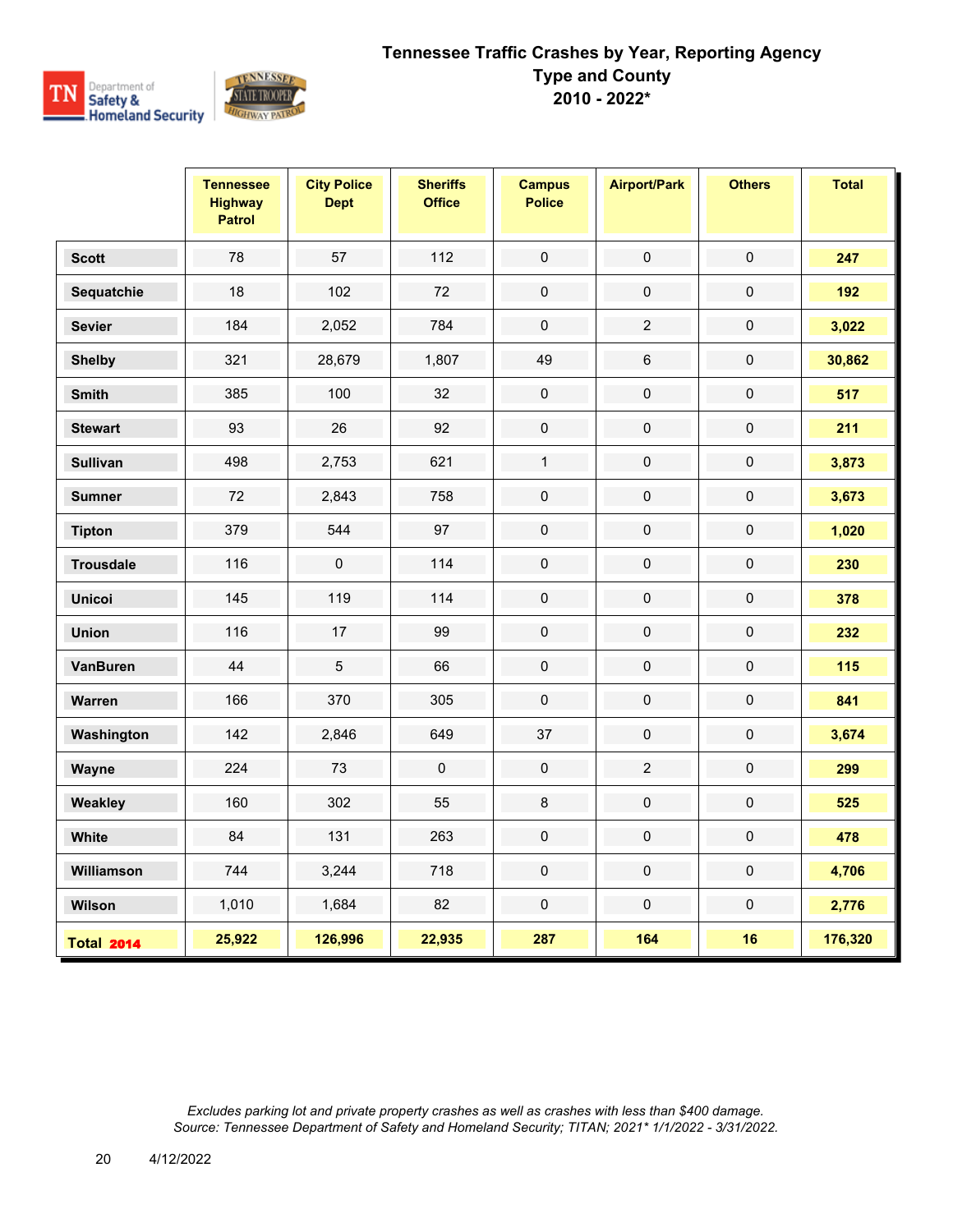

| 2015              | <b>Tennessee</b><br><b>Highway</b><br><b>Patrol</b> | <b>City Police</b><br><b>Dept</b> | <b>Sheriffs</b><br><b>Office</b> | <b>Campus</b><br><b>Police</b> | <b>Airport/Park</b> | <b>Total</b> |
|-------------------|-----------------------------------------------------|-----------------------------------|----------------------------------|--------------------------------|---------------------|--------------|
| <b>Anderson</b>   | 436                                                 | 1,360                             | 234                              | $\pmb{0}$                      | $\pmb{0}$           | 2,030        |
| <b>Bedford</b>    | 459                                                 | 585                               | 82                               | $\pmb{0}$                      | $\pmb{0}$           | 1,126        |
| <b>Benton</b>     | 245                                                 | 90                                | 12                               | $\pmb{0}$                      | $\mathbf 0$         | 347          |
| <b>Bledsoe</b>    | 72                                                  | 23                                | $\pmb{0}$                        | $\pmb{0}$                      | $\pmb{0}$           | 95           |
| <b>Blount</b>     | 234                                                 | 2,081                             | 970                              | $\pmb{0}$                      | $\sqrt{2}$          | 3,287        |
| <b>Bradley</b>    | 612                                                 | 1,968                             | 814                              | $\pmb{0}$                      | $\pmb{0}$           | 3,394        |
| Campbell          | 397                                                 | 462                               | 230                              | $\pmb{0}$                      | 1                   | 1,090        |
| Cannon            | 48                                                  | 66                                | 170                              | $\mathbf 0$                    | $\pmb{0}$           | 284          |
| Carroll           | 217                                                 | 158                               | 28                               | $\pmb{0}$                      | $\pmb{0}$           | 403          |
| Carter            | 119                                                 | 628                               | 545                              | $\pmb{0}$                      | $\mathbf{1}$        | 1,293        |
| Cheatham          | 290                                                 | 235                               | 357                              | $\pmb{0}$                      | $\pmb{0}$           | 882          |
| <b>Chester</b>    | 191                                                 | 166                               | $\pmb{0}$                        | $\pmb{0}$                      | $\pmb{0}$           | 357          |
| Claiborne         | 123                                                 | 204                               | 119                              | $\pmb{0}$                      | $\pmb{0}$           | 446          |
| Clay              | 100                                                 | 10                                | $30\,$                           | $\pmb{0}$                      | $\mathbf 0$         | 140          |
| Cocke             | 160                                                 | 403                               | 539                              | $\pmb{0}$                      | $\pmb{0}$           | 1,102        |
| Coffee            | 359                                                 | 899                               | 265                              | $\pmb{0}$                      | $\pmb{0}$           | 1,523        |
| <b>Crockett</b>   | 206                                                 | 34                                | 17                               | $\pmb{0}$                      | $\pmb{0}$           | 257          |
| <b>Cumberland</b> | 678                                                 | 524                               | 332                              | $\pmb{0}$                      | $\mathbf 0$         | 1,534        |
| <b>Davidson</b>   | 209                                                 | 30,866                            | $\boldsymbol{2}$                 | 152                            | 136                 | 31,365       |
| <b>Decatur</b>    | 160                                                 | 54                                | $\pmb{0}$                        | $\pmb{0}$                      | $\pmb{0}$           | 214          |
| <b>DeKalb</b>     | 161                                                 | 119                               | 176                              | $\mathbf 0$                    | $\mathbf{1}$        | 457          |
| <b>Dickson</b>    | 700                                                 | 719                               | 180                              | $\mathsf{O}\xspace$            | $\pmb{0}$           | 1,599        |
| <b>Dyer</b>       | 273                                                 | 569                               | 14                               | $\pmb{0}$                      | $\pmb{0}$           | 856          |
| <b>Fayette</b>    | 184                                                 | 242                               | 142                              | $\pmb{0}$                      | $\pmb{0}$           | 568          |
| <b>Fentress</b>   | 69                                                  | 67                                | 213                              | $\mathbf 0$                    | $\mathbf 0$         | 349          |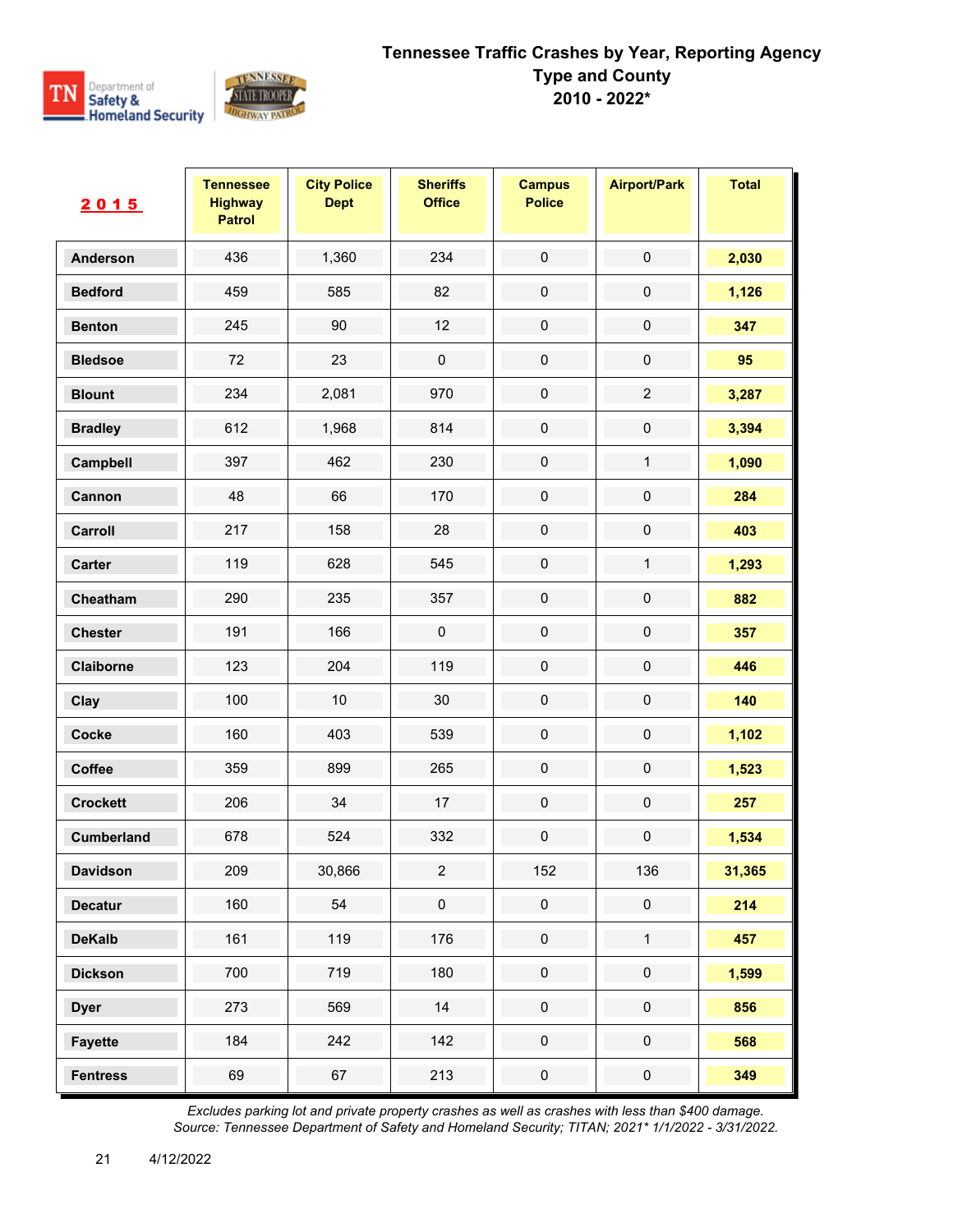

|                  | <b>Tennessee</b><br><b>Highway</b><br><b>Patrol</b> | <b>City Police</b><br><b>Dept</b> | <b>Sheriffs</b><br><b>Office</b> | <b>Campus</b><br><b>Police</b> | <b>Airport/Park</b> | <b>Total</b> |
|------------------|-----------------------------------------------------|-----------------------------------|----------------------------------|--------------------------------|---------------------|--------------|
| <b>Franklin</b>  | 85                                                  | 515                               | 309                              | $\pmb{0}$                      | $\mathbf{1}$        | 910          |
| Gibson           | 299                                                 | 394                               | $\pmb{0}$                        | $\pmb{0}$                      | $\mathsf{O}\xspace$ | 693          |
| <b>Giles</b>     | 618                                                 | 339                               | $\pmb{0}$                        | $\mathsf{O}\xspace$            | $\mathbf 0$         | 957          |
| Grainger         | 257                                                 | 76                                | $\mathbf 5$                      | $\pmb{0}$                      | $\pmb{0}$           | 338          |
| Greene           | 348                                                 | 719                               | 862                              | $\mathsf 0$                    | $\pmb{0}$           | 1,929        |
| Grundy           | 126                                                 | 55                                | 102                              | $\pmb{0}$                      | $\pmb{0}$           | 283          |
| Hamblen          | 117                                                 | 1,189                             | 150                              | $\pmb{0}$                      | 3                   | 1,459        |
| <b>Hamilton</b>  | 141                                                 | 11,262                            | 1,550                            | 3                              | $\mathbf 0$         | 12,956       |
| <b>Hancock</b>   | 45                                                  | $\mathsf{O}\xspace$               | 69                               | $\mathsf 0$                    | $\mathsf{O}\xspace$ | 114          |
| Hardeman         | 80                                                  | 165                               | 272                              | $\pmb{0}$                      | $\mathsf{O}\xspace$ | 517          |
| <b>Hardin</b>    | 418                                                 | 268                               | $\pmb{0}$                        | $\pmb{0}$                      | $\mathbf 0$         | 686          |
| <b>Hawkins</b>   | 262                                                 | 285                               | 287                              | $\mathsf 0$                    | $\mathsf{O}\xspace$ | 834          |
| Haywood          | 324                                                 | 179                               | $\mathsf 0$                      | $\pmb{0}$                      | $\mathsf{O}\xspace$ | 503          |
| Henderson        | 499                                                 | 355                               | $\mathbf{1}$                     | $\pmb{0}$                      | $\mathsf{O}\xspace$ | 855          |
| Henry            | 268                                                 | 202                               | $\mathsf 0$                      | $\pmb{0}$                      | $\mathbf 0$         | 470          |
| Hickman          | 497                                                 | 74                                | $\pmb{0}$                        | $\pmb{0}$                      | $\pmb{0}$           | 571          |
| <b>Houston</b>   | 35                                                  | 30                                | 26                               | $\pmb{0}$                      | $\pmb{0}$           | 91           |
| <b>Humphreys</b> | 157                                                 | 102                               | 122                              | $\mathbf 0$                    | $\mathbf 0$         | 381          |
| <b>Jackson</b>   | 101                                                 | 12                                | 45                               | 0                              | 0                   | 158          |
| Jefferson        | 375                                                 | 441                               | 329                              | $\mathsf{O}\xspace$            | $\pmb{0}$           | 1,145        |
| Johnson          | 20                                                  | 71                                | 249                              | $\pmb{0}$                      | $\pmb{0}$           | 340          |
| Knox             | 1,485                                               | 9,177                             | 2,698                            | 15                             | $\overline{4}$      | 13,379       |
| Lake             | 34                                                  | 28                                | $\pmb{0}$                        | $\mathbf 0$                    | $\pmb{0}$           | 62           |
| Lauderdale       | 146                                                 | 190                               | 164                              | $\pmb{0}$                      | $\pmb{0}$           | 500          |
| Lawrence         | 475                                                 | 370                               | $\mathbf{1}$                     | $\pmb{0}$                      | $\pmb{0}$           | 846          |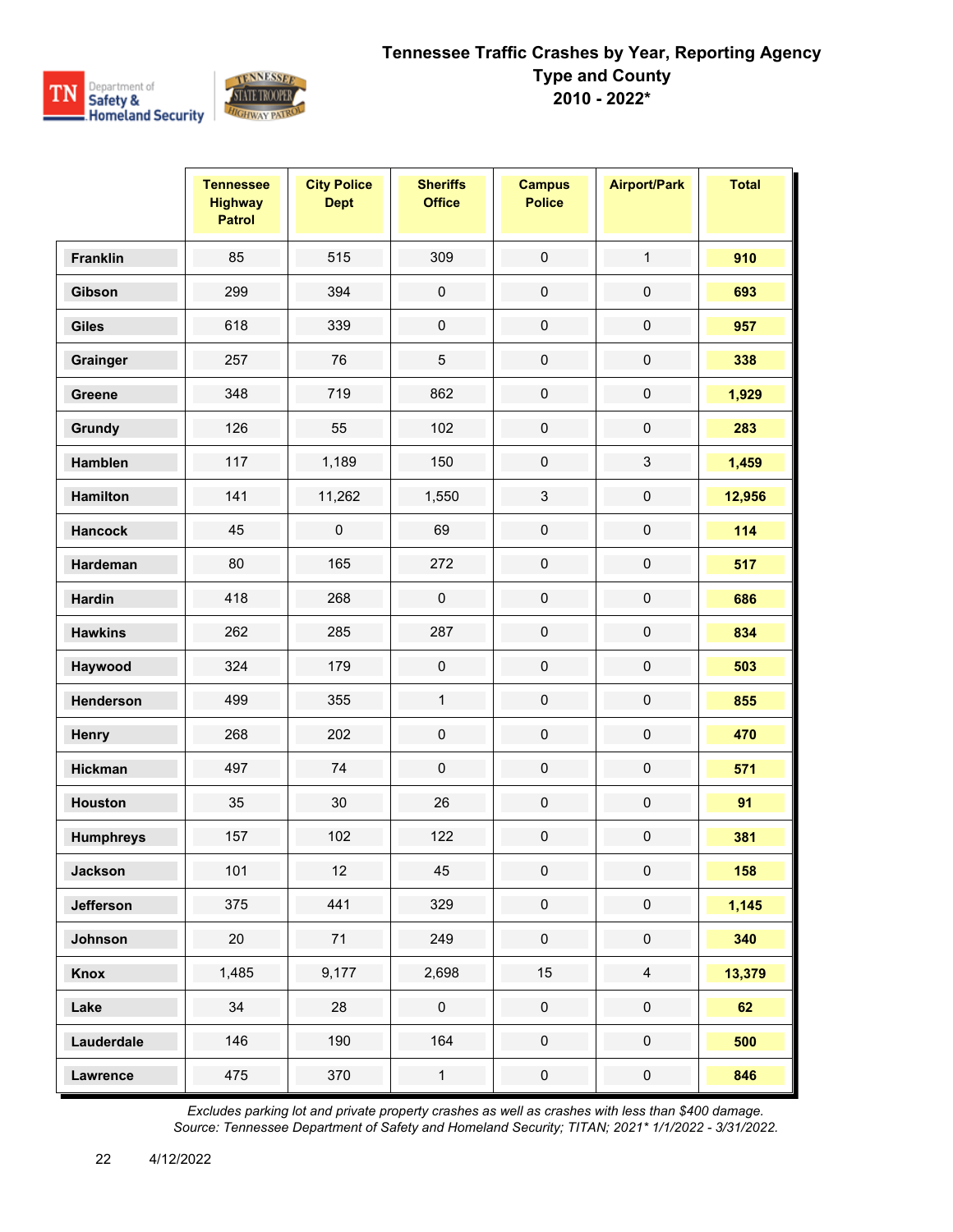

|                   | <b>Tennessee</b><br><b>Highway</b><br><b>Patrol</b> | <b>City Police</b><br><b>Dept</b> | <b>Sheriffs</b><br><b>Office</b> | <b>Campus</b><br><b>Police</b> | <b>Airport/Park</b> | <b>Total</b> |
|-------------------|-----------------------------------------------------|-----------------------------------|----------------------------------|--------------------------------|---------------------|--------------|
| Lewis             | 109                                                 | 76                                | $\bf 8$                          | $\mathsf{O}\xspace$            | $\mathsf{O}\xspace$ | 193          |
| Lincoln           | 455                                                 | 297                               | $\pmb{0}$                        | $\pmb{0}$                      | $\pmb{0}$           | 752          |
| Loudon            | 254                                                 | 560                               | 547                              | $\mathbf 0$                    | $\mathbf 0$         | 1,361        |
| <b>Macon</b>      | 136                                                 | 153                               | 57                               | $\mathsf{O}\xspace$            | $\mathsf{O}\xspace$ | 346          |
| <b>Madison</b>    | 550                                                 | 2,588                             | 426                              | $\mathsf{O}\xspace$            | $\mathbf 0$         | 3,564        |
| <b>Marion</b>     | 431                                                 | 193                               | 119                              | $\pmb{0}$                      | $\mathsf{O}\xspace$ | 743          |
| <b>Marshall</b>   | 378                                                 | 363                               | $10$                             | $\mathsf{O}\xspace$            | $\overline{2}$      | 753          |
| <b>Maury</b>      | 638                                                 | 1,732                             | 119                              | $\mathsf{O}\xspace$            | $\mathbf 0$         | 2,489        |
| <b>McMinn</b>     | 416                                                 | 633                               | 409                              | $\mathsf{O}\xspace$            | $\mathbf 0$         | 1,458        |
| <b>McNairy</b>    | 390                                                 | 181                               | $\pmb{0}$                        | $\pmb{0}$                      | $\mathsf{O}\xspace$ | 571          |
| <b>Meigs</b>      | 106                                                 | 29                                | 56                               | $\pmb{0}$                      | $\pmb{0}$           | 191          |
| <b>Monroe</b>     | 178                                                 | 415                               | 184                              | $\mathsf{O}\xspace$            | $\mathbf 0$         | 777          |
| <b>Montgomery</b> | 908                                                 | 4,616                             | 201                              | 8                              | $\mathbf 0$         | 5,733        |
| <b>Moore</b>      | 45                                                  | $\mathbf 0$                       | 63                               | $\mathsf{O}\xspace$            | $\pmb{0}$           | 108          |
| Morgan            | 157                                                 | $\mathbf{3}$                      | 53                               | $\mathsf{O}\xspace$            | $\mathbf{1}$        | 214          |
| Obion             | 216                                                 | 387                               | 34                               | $\pmb{0}$                      | $\mathbf 0$         | 637          |
| Overton           | 186                                                 | 134                               | 161                              | $\pmb{0}$                      | $\mathbf{1}$        | 482          |
| Perry             | 123                                                 | $\mathbf 0$                       | 5                                | $\mathsf{O}\xspace$            | $\mathbf 0$         | 128          |
| <b>Pickett</b>    | 34                                                  | $\pmb{0}$                         | $37\,$                           | 0                              | $\mathbf 0$         | 71           |
| Polk              | 91                                                  | 18                                | 172                              | $\mathsf{O}\xspace$            | $\mathsf{O}\xspace$ | 281          |
| Putnam            | 773                                                 | 1,609                             | 325                              | $\overline{a}$                 | $\pmb{0}$           | 2,709        |
| Rhea              | 51                                                  | 147                               | 230                              | $\pmb{0}$                      | $\pmb{0}$           | 428          |
| Roane             | 588                                                 | 543                               | 207                              | $\mathsf{O}\xspace$            | $\pmb{0}$           | 1,338        |
| Robertson         | 974                                                 | 888                               | 31                               | $\pmb{0}$                      | $\pmb{0}$           | 1,893        |
| <b>Rutherford</b> | 1,289                                               | 7,458                             | 1,350                            | 31                             | $\pmb{0}$           | 10,128       |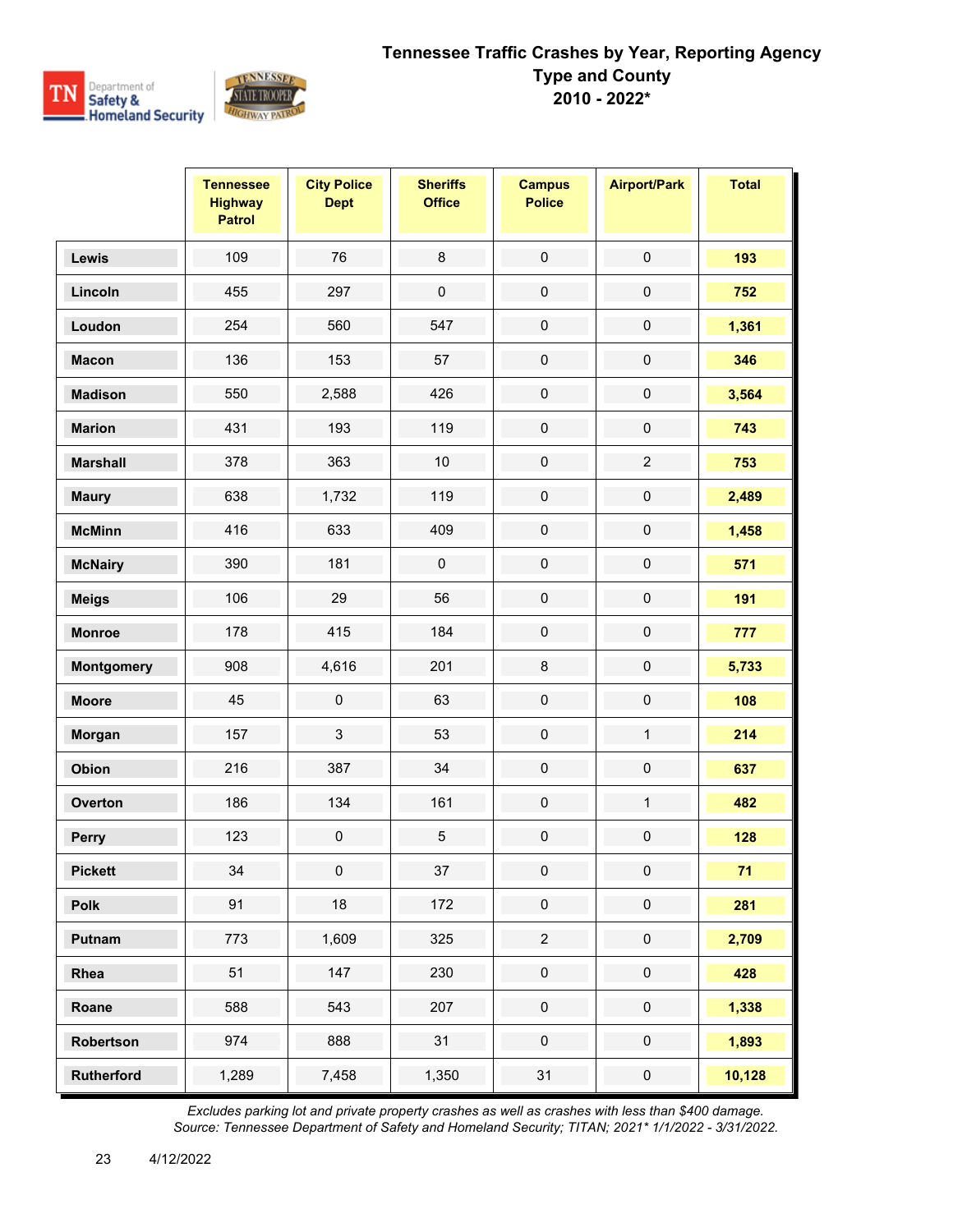

|                   | <b>Tennessee</b><br><b>Highway</b><br><b>Patrol</b> | <b>City Police</b><br><b>Dept</b> | <b>Sheriffs</b><br><b>Office</b> | <b>Campus</b><br><b>Police</b> | <b>Airport/Park</b> | <b>Total</b>            |
|-------------------|-----------------------------------------------------|-----------------------------------|----------------------------------|--------------------------------|---------------------|-------------------------|
| <b>Scott</b>      | 53                                                  | 77                                | 107                              | $\pmb{0}$                      | $\pmb{0}$           | 237                     |
| Sequatchie        | 40                                                  | 120                               | 69                               | $\pmb{0}$                      | $\mathbf 0$         | 229                     |
| <b>Sevier</b>     | 194                                                 | 2,390                             | 874                              | $\mathsf 0$                    | $\pmb{0}$           | 3,458                   |
| <b>Shelby</b>     | 385                                                 | 31,503                            | 1,936                            | 48                             | $10$                | 33,882                  |
| <b>Smith</b>      | 446                                                 | 89                                | 67                               | $\mathsf 0$                    | $\mathsf 0$         | 602                     |
| <b>Stewart</b>    | 118                                                 | 25                                | 88                               | $\mathsf{O}\xspace$            | $\mathbf 0$         | 231                     |
| <b>Sullivan</b>   | 498                                                 | 3,085                             | 599                              | $\pmb{0}$                      | $\overline{2}$      | 4,184                   |
| <b>Sumner</b>     | 69                                                  | 3,124                             | 790                              | $\pmb{0}$                      | $\pmb{0}$           | 3,983                   |
| <b>Tipton</b>     | 365                                                 | 590                               | 91                               | $\mathsf 0$                    | $\mathsf 0$         | 1,046                   |
| <b>Trousdale</b>  | 86                                                  | $\pmb{0}$                         | 135                              | $\mathsf 0$                    | $\mathsf{O}\xspace$ | 221                     |
| <b>Unicoi</b>     | 178                                                 | 116                               | 89                               | $\pmb{0}$                      | $\pmb{0}$           | 383                     |
| <b>Union</b>      | 94                                                  | $\boldsymbol{9}$                  | 165                              | $\mathsf 0$                    | $\mathbf 0$         | 268                     |
| <b>Unknown</b>    | $\mathbf{1}$                                        | $\mathsf 0$                       | $\mathsf 0$                      | $\mathsf{O}\xspace$            | $\mathsf 0$         | $\overline{\mathbf{1}}$ |
| <b>VanBuren</b>   | 71                                                  | $\mathbf{1}$                      | 105                              | $\mathsf 0$                    | 11                  | 188                     |
| Warren            | 181                                                 | 388                               | 342                              | $\pmb{0}$                      | $\mathbf 0$         | 911                     |
| Washington        | 152                                                 | 3,206                             | 683                              | 21                             | $\pmb{0}$           | 4,062                   |
| Wayne             | 232                                                 | 79                                | $\mathbf{1}$                     | $\mathsf 0$                    | $\mathsf 0$         | 312                     |
| Weakley           | 153                                                 | 285                               | 38                               | 11                             | $\mathsf{O}\xspace$ | 487                     |
| White             | 123                                                 | 105                               | 283                              | $\mathbf 0$                    | $\mathbf 0$         | 511                     |
| Williamson        | 866                                                 | 3,800                             | 733                              | $\mathsf{O}\xspace$            | $\mathsf 0$         | 5,399                   |
| Wilson            | 1,269                                               | 1,930                             | 89                               | $\mathsf 0$                    | $\mathbf 0$         | 3,288                   |
| <b>Total 2015</b> | 28,964                                              | 142,975                           | 24,800                           | 291                            | 176                 | 197,206                 |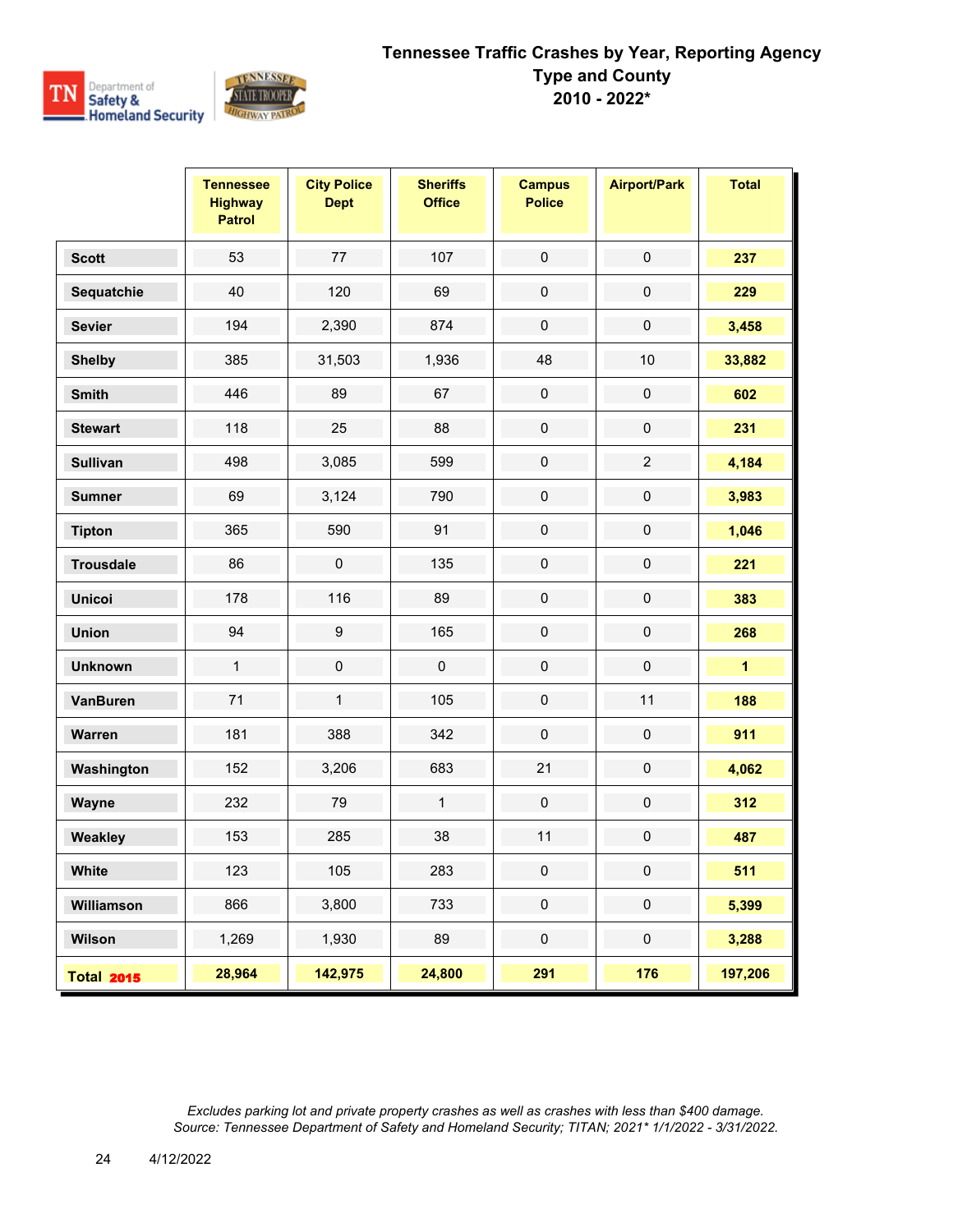

| 2016            | <b>Tennessee</b><br><b>Highway</b><br><b>Patrol</b> | <b>City Police</b><br><b>Dept</b> | <b>Sheriffs</b><br><b>Office</b> | <b>Campus</b><br><b>Police</b> | <b>Airport/Park</b> | <b>Others</b> | <b>Total</b> |
|-----------------|-----------------------------------------------------|-----------------------------------|----------------------------------|--------------------------------|---------------------|---------------|--------------|
| <b>Anderson</b> | 364                                                 | 1,387                             | 330                              | $\mathbf 0$                    | $\mathbf 0$         | $\mathbf 0$   | 2,081        |
| <b>Bedford</b>  | 479                                                 | 608                               | 114                              | $\pmb{0}$                      | $\pmb{0}$           | 0             | 1,201        |
| <b>Benton</b>   | 255                                                 | 92                                | 11                               | $\mathbf 0$                    | $\pmb{0}$           | $\pmb{0}$     | 358          |
| <b>Bledsoe</b>  | 63                                                  | 33                                | $\pmb{0}$                        | $\pmb{0}$                      | $\pmb{0}$           | $\pmb{0}$     | 96           |
| <b>Blount</b>   | 233                                                 | 2,162                             | 1,061                            | $\pmb{0}$                      | $\,6\,$             | 0             | 3,462        |
| <b>Bradley</b>  | 555                                                 | 1,876                             | 804                              | $\mathbf 0$                    | $\pmb{0}$           | $\mathbf{1}$  | 3,236        |
| Campbell        | 390                                                 | 489                               | 258                              | $\pmb{0}$                      | $\pmb{0}$           | $\pmb{0}$     | 1,137        |
| Cannon          | 43                                                  | $73\,$                            | 162                              | $\mathbf 0$                    | $\pmb{0}$           | $\pmb{0}$     | 278          |
| Carroll         | 226                                                 | 195                               | 33                               | $\pmb{0}$                      | $\pmb{0}$           | $\pmb{0}$     | 454          |
| Carter          | 62                                                  | 571                               | 563                              | $\pmb{0}$                      | $\sqrt{2}$          | $\pmb{0}$     | 1,198        |
| Cheatham        | 268                                                 | 244                               | 477                              | $\mathbf 0$                    | $\pmb{0}$           | $\pmb{0}$     | 989          |
| <b>Chester</b>  | 190                                                 | 140                               | $\pmb{0}$                        | $\mathbf 0$                    | $\pmb{0}$           | $\pmb{0}$     | 330          |
| Claiborne       | 159                                                 | 252                               | $77\,$                           | $\overline{2}$                 | $\pmb{0}$           | $\pmb{0}$     | 490          |
| Clay            | 64                                                  | $\overline{4}$                    | 37                               | $\mathbf 0$                    | $\pmb{0}$           | 0             | 105          |
| Cocke           | 198                                                 | 417                               | 562                              | $\pmb{0}$                      | $\pmb{0}$           | $\pmb{0}$     | 1,177        |
| Coffee          | 290                                                 | 959                               | 360                              | $\pmb{0}$                      | $\pmb{0}$           | $\pmb{0}$     | 1,609        |
| <b>Crockett</b> | 211                                                 | 47                                | $10$                             | $\mathbf 0$                    | $\pmb{0}$           | $\pmb{0}$     | 268          |
| Cumberland      | 692                                                 | 541                               | 292                              | $\mathbf 0$                    | $\pmb{0}$           | $\pmb{0}$     | 1,525        |
| <b>Davidson</b> | 176                                                 | 32,710                            | $\overline{7}$                   | 145                            | 125                 | 0             | 33,163       |
| <b>Decatur</b>  | 181                                                 | 62                                | $\pmb{0}$                        | $\mathbf 0$                    | $\mathsf{O}\xspace$ | $\mathbf 0$   | 243          |
| <b>DeKalb</b>   | 150                                                 | 48                                | 141                              | $\pmb{0}$                      | $\mathbf{1}$        | $\pmb{0}$     | 340          |
| <b>Dickson</b>  | 658                                                 | 791                               | 191                              | $\pmb{0}$                      | $\mathbf{1}$        | $\pmb{0}$     | 1,641        |
| <b>Dyer</b>     | 328                                                 | 523                               | 12                               | $\mathbf 0$                    | $\mathsf{O}\xspace$ | $\mathbf 0$   | 863          |
| <b>Fayette</b>  | 205                                                 | 299                               | 131                              | $\mathbf 0$                    | $\pmb{0}$           | $\pmb{0}$     | 635          |
| <b>Fentress</b> | 66                                                  | 67                                | 206                              | $\pmb{0}$                      | $\pmb{0}$           | $\pmb{0}$     | 339          |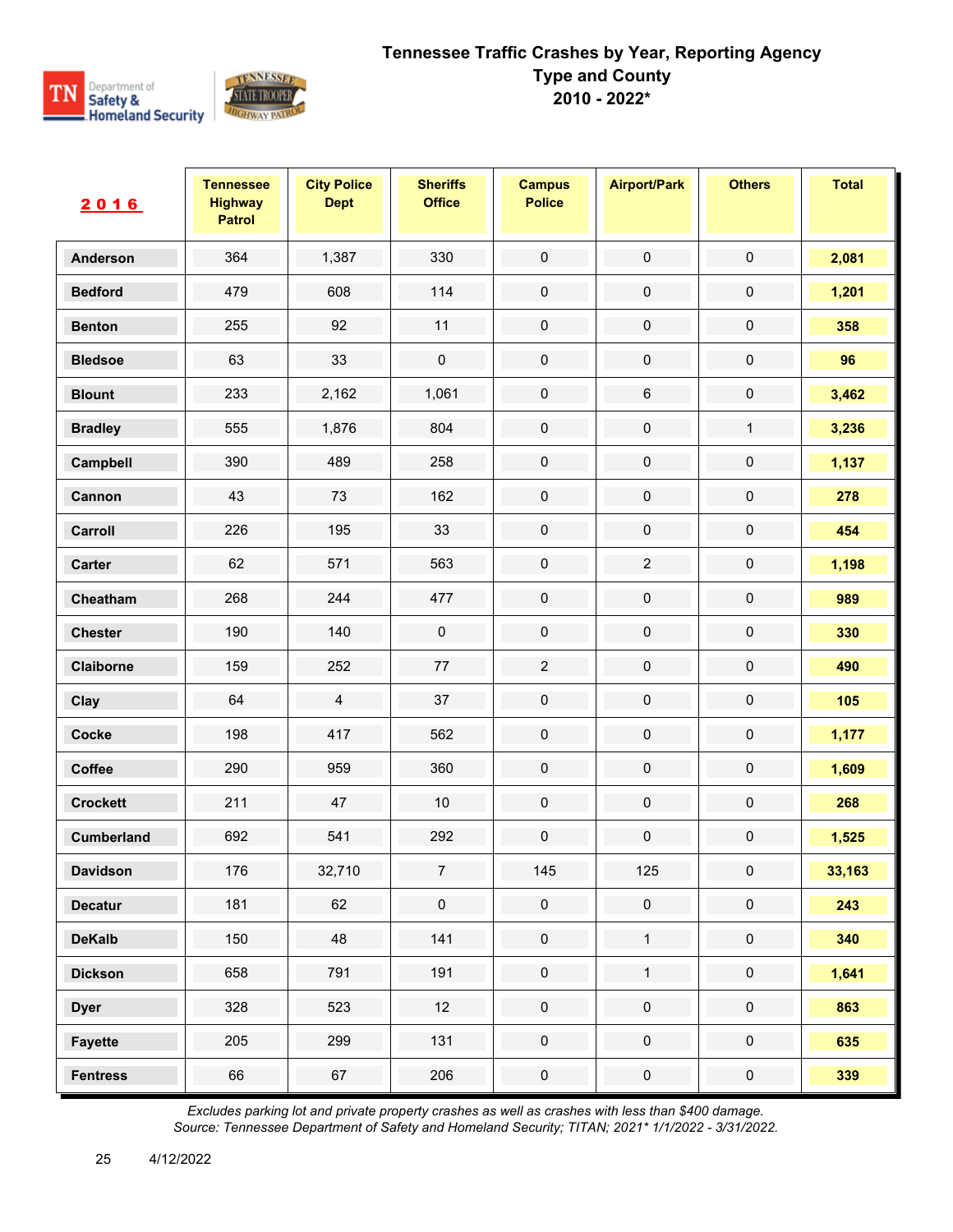

|                  | <b>Tennessee</b><br><b>Highway</b><br><b>Patrol</b> | <b>City Police</b><br><b>Dept</b> | <b>Sheriffs</b><br><b>Office</b> | <b>Campus</b><br><b>Police</b> | <b>Airport/Park</b> | <b>Others</b>       | <b>Total</b> |
|------------------|-----------------------------------------------------|-----------------------------------|----------------------------------|--------------------------------|---------------------|---------------------|--------------|
| <b>Franklin</b>  | 65                                                  | 528                               | 274                              | $\pmb{0}$                      | $\pmb{0}$           | $\pmb{0}$           | 867          |
| Gibson           | 294                                                 | 453                               | $\pmb{0}$                        | $\pmb{0}$                      | $\pmb{0}$           | 0                   | 747          |
| <b>Giles</b>     | 567                                                 | 401                               | $\pmb{0}$                        | $\pmb{0}$                      | $\pmb{0}$           | $\pmb{0}$           | 968          |
| Grainger         | 278                                                 | 90                                | $\pmb{0}$                        | $\mathsf{O}\xspace$            | $\pmb{0}$           | $\pmb{0}$           | 368          |
| Greene           | 343                                                 | 707                               | 860                              | $\pmb{0}$                      | $\pmb{0}$           | 0                   | 1,910        |
| Grundy           | 112                                                 | 52                                | 138                              | $\pmb{0}$                      | $\mathbf 0$         | 0                   | 302          |
| <b>Hamblen</b>   | 116                                                 | 1,336                             | 291                              | $\pmb{0}$                      | $\mathbf{1}$        | $\pmb{0}$           | 1,744        |
| <b>Hamilton</b>  | 176                                                 | 10,884                            | 1,521                            | $\,6\,$                        | $\pmb{0}$           | 0                   | 12,587       |
| <b>Hancock</b>   | 30                                                  | $\mathsf 0$                       | 61                               | $\pmb{0}$                      | $\mathbf 0$         | $\pmb{0}$           | 91           |
| Hardeman         | 75                                                  | 145                               | 304                              | $\pmb{0}$                      | $\pmb{0}$           | $\pmb{0}$           | 524          |
| Hardin           | 446                                                 | 288                               | $\pmb{0}$                        | $\mathbf 0$                    | $\pmb{0}$           | $\pmb{0}$           | 734          |
| <b>Hawkins</b>   | 240                                                 | 309                               | 351                              | $\pmb{0}$                      | $\pmb{0}$           | $\pmb{0}$           | 900          |
| Haywood          | 376                                                 | 221                               | $\pmb{0}$                        | $\pmb{0}$                      | $\pmb{0}$           | $\pmb{0}$           | 597          |
| Henderson        | 486                                                 | 337                               | $\pmb{0}$                        | $\pmb{0}$                      | $\pmb{0}$           | $\pmb{0}$           | 823          |
| Henry            | 324                                                 | 195                               | $\pmb{0}$                        | $\pmb{0}$                      | $\pmb{0}$           | $\pmb{0}$           | 519          |
| <b>Hickman</b>   | 492                                                 | 69                                | $\pmb{0}$                        | $\pmb{0}$                      | $\pmb{0}$           | $\pmb{0}$           | 561          |
| <b>Houston</b>   | 42                                                  | 25                                | 35                               | $\pmb{0}$                      | $\pmb{0}$           | $\pmb{0}$           | 102          |
| <b>Humphreys</b> | 221                                                 | 105                               | 114                              | $\pmb{0}$                      | $\pmb{0}$           | $\pmb{0}$           | 440          |
| <b>Jackson</b>   | 81                                                  | 11                                | 30                               | 0                              | 0                   | 0                   | 122          |
| <b>Jefferson</b> | 329                                                 | 409                               | 323                              | $\pmb{0}$                      | $\pmb{0}$           | $\mathsf{O}\xspace$ | 1,061        |
| Johnson          | 49                                                  | 79                                | 247                              | $\mathbf 0$                    | $\pmb{0}$           | $\mathsf{O}\xspace$ | 375          |
| Knox             | 1,523                                               | 9,659                             | 2,939                            | $24\,$                         | $\overline{2}$      | $\mathbf{1}$        | 14,148       |
| Lake             | 43                                                  | 19                                | $\pmb{0}$                        | $\pmb{0}$                      | $\mathbf 0$         | $\pmb{0}$           | 62           |
| Lauderdale       | 124                                                 | 217                               | 167                              | $\mathsf{O}\xspace$            | $\mathsf{O}\xspace$ | $\mathsf{O}\xspace$ | 508          |
| <b>Lawrence</b>  | 437                                                 | 419                               | $\overline{7}$                   | $\pmb{0}$                      | $\overline{c}$      | $\pmb{0}$           | 865          |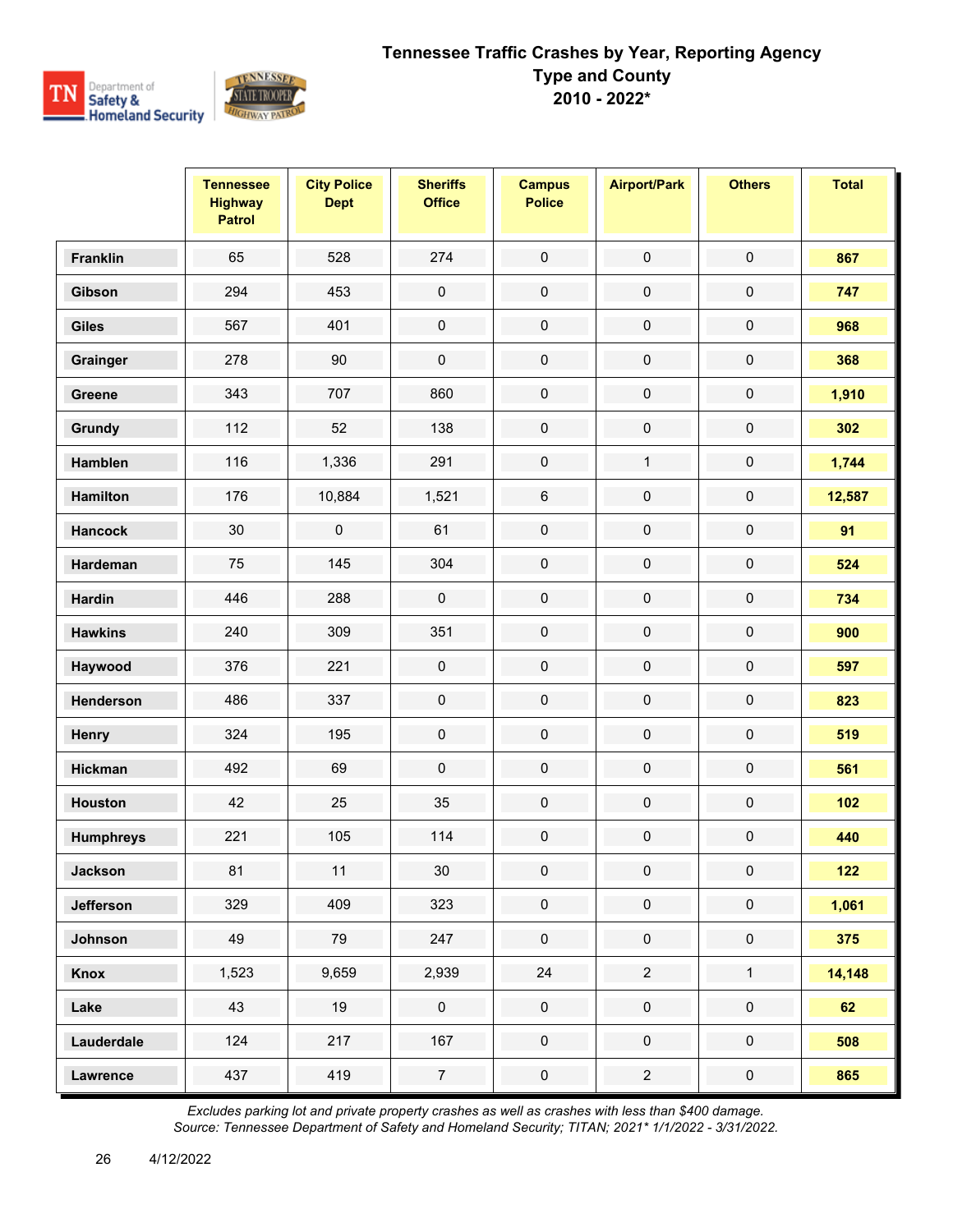

|                   | <b>Tennessee</b><br><b>Highway</b><br><b>Patrol</b> | <b>City Police</b><br><b>Dept</b> | <b>Sheriffs</b><br><b>Office</b> | <b>Campus</b><br><b>Police</b> | <b>Airport/Park</b> | <b>Others</b>       | <b>Total</b> |
|-------------------|-----------------------------------------------------|-----------------------------------|----------------------------------|--------------------------------|---------------------|---------------------|--------------|
| Lewis             | 115                                                 | 71                                | $\overline{2}$                   | $\mathbf 0$                    | $\pmb{0}$           | $\mathbf 0$         | 188          |
| Lincoln           | 543                                                 | 349                               | $\pmb{0}$                        | $\pmb{0}$                      | $\pmb{0}$           | $\pmb{0}$           | 892          |
| Loudon            | 258                                                 | 557                               | 547                              | $\mathbf 0$                    | $\pmb{0}$           | $\pmb{0}$           | 1,362        |
| <b>Macon</b>      | 129                                                 | 165                               | 51                               | $\mathbf 0$                    | $\pmb{0}$           | $\pmb{0}$           | 345          |
| <b>Madison</b>    | 568                                                 | 2,922                             | 461                              | $\pmb{0}$                      | $\pmb{0}$           | $\pmb{0}$           | 3,951        |
| <b>Marion</b>     | 447                                                 | 219                               | 52                               | $\pmb{0}$                      | $\pmb{0}$           | $\pmb{0}$           | 718          |
| <b>Marshall</b>   | 382                                                 | 350                               | $\overline{4}$                   | $\pmb{0}$                      | $\pmb{0}$           | $\pmb{0}$           | 736          |
| <b>Maury</b>      | 651                                                 | 2,016                             | 171                              | $\pmb{0}$                      | $\pmb{0}$           | $\pmb{0}$           | 2,838        |
| <b>McMinn</b>     | 439                                                 | 587                               | 386                              | $\pmb{0}$                      | $\pmb{0}$           | $\pmb{0}$           | 1,412        |
| <b>McNairy</b>    | 362                                                 | 185                               | $\pmb{0}$                        | $\pmb{0}$                      | $\pmb{0}$           | $\pmb{0}$           | 547          |
| <b>Meigs</b>      | 108                                                 | 24                                | 49                               | $\pmb{0}$                      | $\pmb{0}$           | $\pmb{0}$           | 181          |
| <b>Monroe</b>     | 177                                                 | 418                               | 229                              | $\mathbf 0$                    | $\pmb{0}$           | $\pmb{0}$           | 824          |
| Montgomery        | 951                                                 | 4,892                             | 229                              | 16                             | $\pmb{0}$           | $\pmb{0}$           | 6,088        |
| <b>Moore</b>      | 21                                                  | $\pmb{0}$                         | 107                              | $\pmb{0}$                      | $\pmb{0}$           | $\pmb{0}$           | 128          |
| Morgan            | 127                                                 | 3                                 | 43                               | $\pmb{0}$                      | $\pmb{0}$           | $\pmb{0}$           | 173          |
| Obion             | 251                                                 | 406                               | 47                               | $\pmb{0}$                      | $\pmb{0}$           | $\pmb{0}$           | 704          |
| Overton           | 169                                                 | 156                               | 179                              | $\pmb{0}$                      | $\pmb{0}$           | $\pmb{0}$           | 504          |
| Perry             | 111                                                 | $\pmb{0}$                         | $\mathbf{1}$                     | $\pmb{0}$                      | $\mathbf 0$         | $\pmb{0}$           | 112          |
| <b>Pickett</b>    | 23                                                  | 0                                 | 27                               | 0                              | 0                   | 0                   | 50           |
| Polk              | 104                                                 | 11                                | 183                              | $\pmb{0}$                      | $\pmb{0}$           | $\pmb{0}$           | 298          |
| Putnam            | 787                                                 | 1,590                             | 334                              | $\mathfrak{S}$                 | $\pmb{0}$           | $\mathsf{O}\xspace$ | 2,714        |
| Rhea              | $50\,$                                              | 141                               | 366                              | $\pmb{0}$                      | $\pmb{0}$           | $\pmb{0}$           | 557          |
| Roane             | 670                                                 | 557                               | 179                              | $\mathbf 0$                    | $\mathbf 0$         | $\mathbf 0$         | 1,406        |
| Robertson         | 1,093                                               | 969                               | 41                               | $\pmb{0}$                      | $\mathsf{O}\xspace$ | $\mathsf{O}\xspace$ | 2,103        |
| <b>Rutherford</b> | 1,420                                               | 7,866                             | 1,252                            | $36\,$                         | $\pmb{0}$           | $\pmb{0}$           | 10,574       |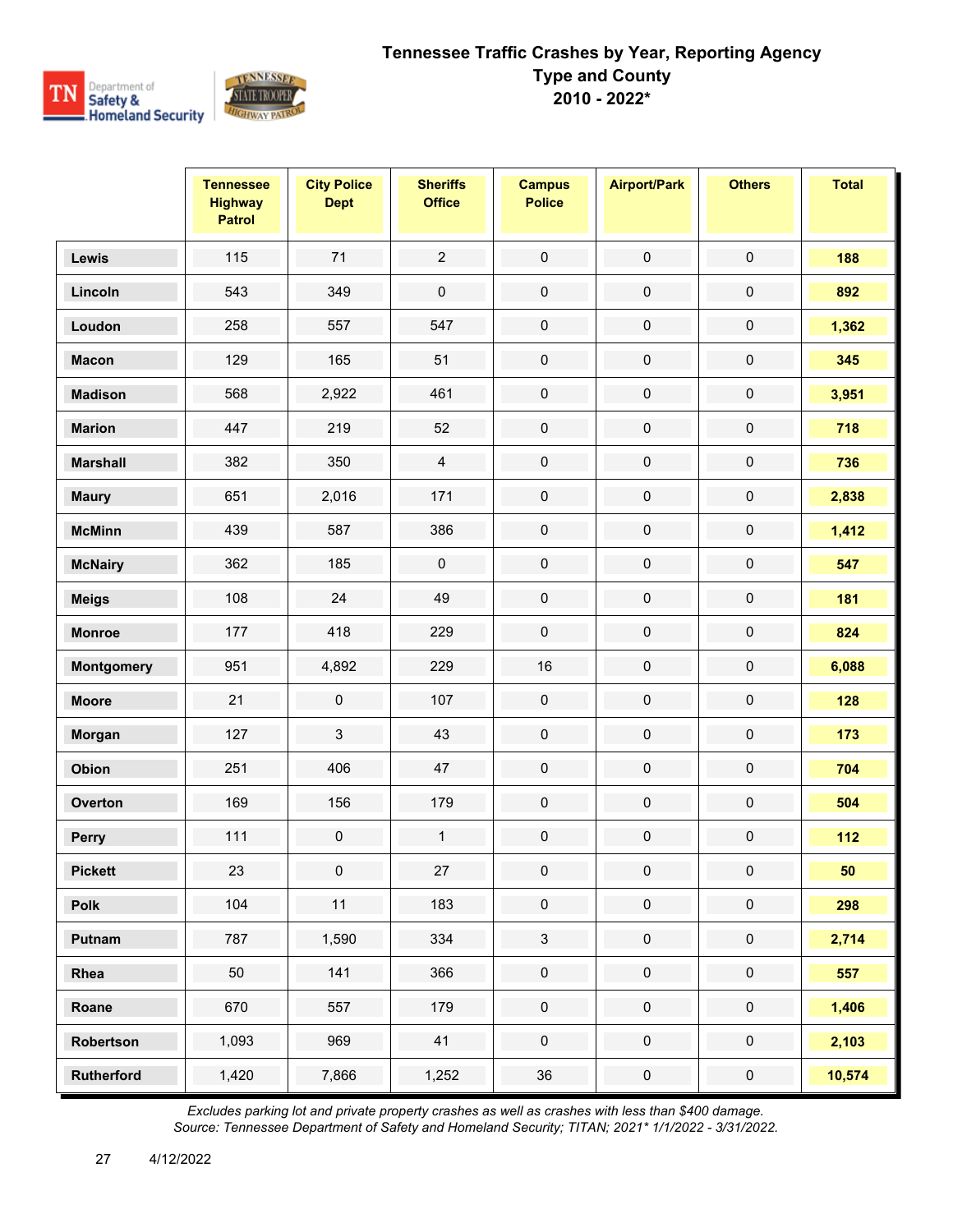

|                   | <b>Tennessee</b><br><b>Highway</b><br><b>Patrol</b> | <b>City Police</b><br><b>Dept</b> | <b>Sheriffs</b><br><b>Office</b> | <b>Campus</b><br><b>Police</b> | <b>Airport/Park</b> | <b>Others</b>           | <b>Total</b> |
|-------------------|-----------------------------------------------------|-----------------------------------|----------------------------------|--------------------------------|---------------------|-------------------------|--------------|
| <b>Scott</b>      | 71                                                  | 85                                | 64                               | $\pmb{0}$                      | $\pmb{0}$           | $\pmb{0}$               | 220          |
| Sequatchie        | 47                                                  | 119                               | 50                               | $\mathbf 0$                    | $\boldsymbol{0}$    | $\pmb{0}$               | 216          |
| <b>Sevier</b>     | 128                                                 | 2,518                             | 952                              | $\pmb{0}$                      | $\pmb{0}$           | $\pmb{0}$               | 3,598        |
| <b>Shelby</b>     | 388                                                 | 34,705                            | 2,188                            | 56                             | 10                  | $\mathsf 0$             | 37,347       |
| <b>Smith</b>      | 420                                                 | 92                                | 47                               | $\mathsf{O}\xspace$            | $\pmb{0}$           | $\mathbf 0$             | 559          |
| <b>Stewart</b>    | 159                                                 | 25                                | 61                               | $\pmb{0}$                      | $\mathbf 0$         | $\pmb{0}$               | 245          |
| <b>Sullivan</b>   | 550                                                 | 3,112                             | 675                              | $\pmb{0}$                      | $\mathbf{1}$        | $\pmb{0}$               | 4,338        |
| <b>Sumner</b>     | 88                                                  | 3,073                             | 778                              | $\mathbf 0$                    | $\mathbf 0$         | $\mathsf 0$             | 3,939        |
| <b>Tipton</b>     | 346                                                 | 619                               | 102                              | $\mathbf 0$                    | $\mathbf 0$         | 0                       | 1,067        |
| <b>Trousdale</b>  | 85                                                  | $\mathsf 0$                       | 160                              | $\pmb{0}$                      | $\pmb{0}$           | $\pmb{0}$               | 245          |
| <b>Unicoi</b>     | 161                                                 | 95                                | 69                               | $\pmb{0}$                      | $\mathbf 0$         | 0                       | 325          |
| <b>Union</b>      | 75                                                  | 22                                | 186                              | $\mathbf 0$                    | $\mathbf 0$         | $\mathbf 0$             | 283          |
| <b>VanBuren</b>   | 45                                                  | $\overline{5}$                    | 103                              | $\pmb{0}$                      | $\,6\,$             | $\pmb{0}$               | 159          |
| Warren            | 141                                                 | 438                               | 380                              | $\pmb{0}$                      | $\pmb{0}$           | $\pmb{0}$               | 959          |
| Washington        | 165                                                 | 3,168                             | 710                              | 22                             | $\mathbf 0$         | $\pmb{0}$               | 4,065        |
| Wayne             | 225                                                 | 71                                | 14                               | $\pmb{0}$                      | $\pmb{0}$           | 0                       | 310          |
| Weakley           | 143                                                 | 295                               | 50                               | $\boldsymbol{9}$               | $\pmb{0}$           | 0                       | 497          |
| White             | 159                                                 | 101                               | 216                              | $\mathbf 0$                    | $\pmb{0}$           | $\pmb{0}$               | 476          |
| Williamson        | 907                                                 | 3,791                             | 901                              | $\mathbf 0$                    | $\mathbf 0$         | $\mathbf 0$             | 5,599        |
| Wilson            | 1,333                                               | 1,982                             | 98                               | $\pmb{0}$                      | $\pmb{0}$           | $\pmb{0}$               | 3,413        |
| <b>Total 2016</b> | 29,367                                              | 150,318                           | 26,245                           | 319                            | 157                 | $\overline{\mathbf{2}}$ | 206,408      |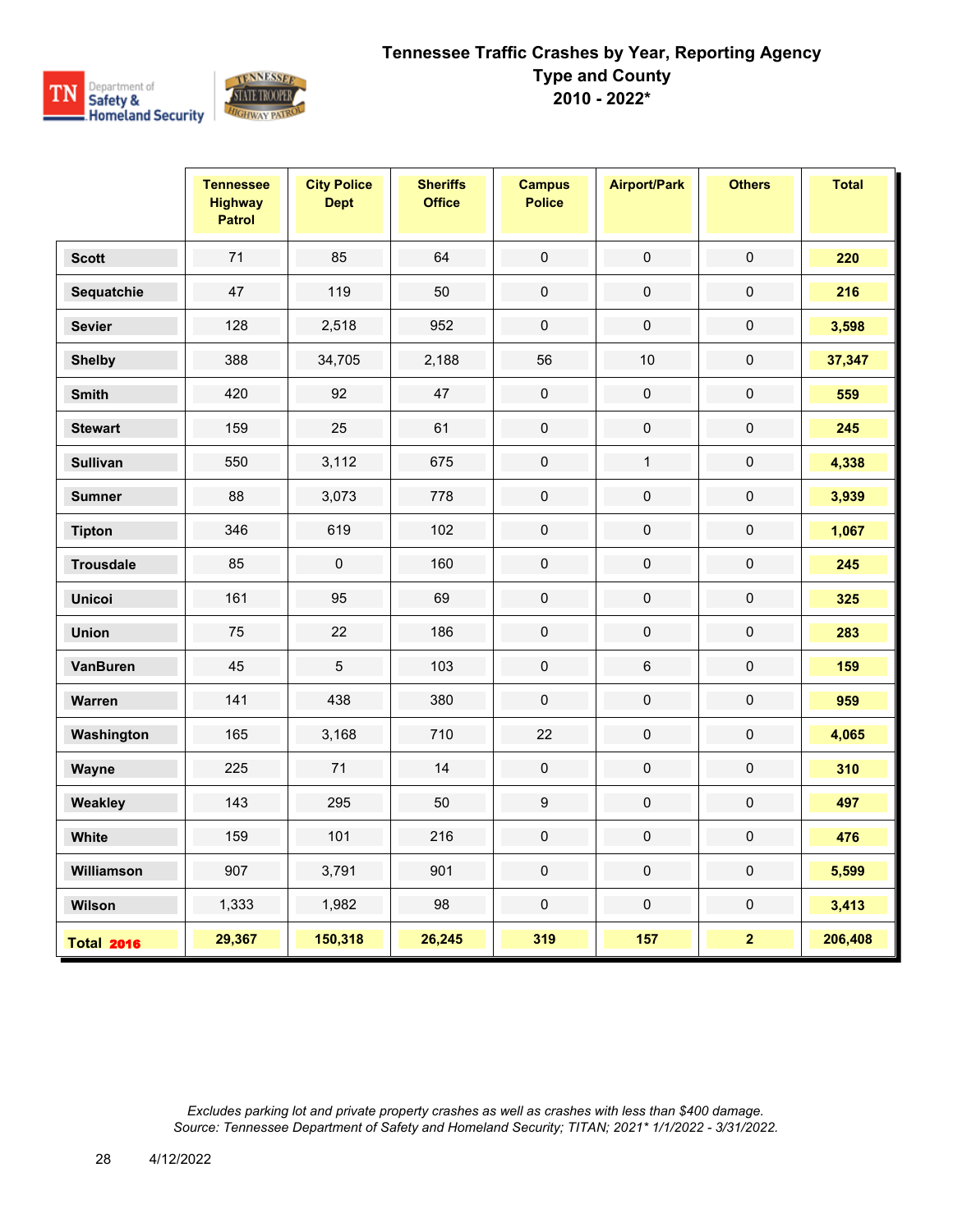

| 2017            | <b>Tennessee</b><br><b>Highway</b><br><b>Patrol</b> | <b>City Police</b><br><b>Dept</b> | <b>Sheriffs</b><br><b>Office</b> | <b>Campus</b><br><b>Police</b> | <b>Airport/Park</b> | <b>Others</b> | <b>Total</b> |
|-----------------|-----------------------------------------------------|-----------------------------------|----------------------------------|--------------------------------|---------------------|---------------|--------------|
| Anderson        | 353                                                 | 1,320                             | 312                              | $\mathsf{O}\xspace$            | $\pmb{0}$           | $\mathbf 0$   | 1,985        |
| <b>Bedford</b>  | 564                                                 | 565                               | 78                               | $\pmb{0}$                      | $\pmb{0}$           | $\pmb{0}$     | 1,207        |
| <b>Benton</b>   | 269                                                 | 87                                | $\overline{7}$                   | $\pmb{0}$                      | $\mathbf 0$         | $\pmb{0}$     | 363          |
| <b>Bledsoe</b>  | 67                                                  | 33                                | $\pmb{0}$                        | $\mathbf 0$                    | $\pmb{0}$           | $\mathbf 0$   | 100          |
| <b>Blount</b>   | 191                                                 | 2,073                             | 1,028                            | $\pmb{0}$                      | $\overline{4}$      | 0             | 3,296        |
| <b>Bradley</b>  | 453                                                 | 1,828                             | 842                              | $\pmb{0}$                      | $\pmb{0}$           | $\pmb{0}$     | 3,123        |
| Campbell        | 487                                                 | 472                               | 222                              | $\mathbf 0$                    | $\pmb{0}$           | $\pmb{0}$     | 1,181        |
| Cannon          | 34                                                  | 68                                | 219                              | $\pmb{0}$                      | $\pmb{0}$           | 0             | 321          |
| Carroll         | 275                                                 | 198                               | 20                               | $\pmb{0}$                      | $\pmb{0}$           | $\pmb{0}$     | 493          |
| Carter          | 95                                                  | 603                               | 528                              | $\mathbf 0$                    | $\mathbf 5$         | $\pmb{0}$     | 1,231        |
| Cheatham        | 341                                                 | 245                               | 384                              | $\mathbf 0$                    | $\pmb{0}$           | $\pmb{0}$     | 970          |
| <b>Chester</b>  | 210                                                 | 151                               | $\pmb{0}$                        | $\pmb{0}$                      | $\pmb{0}$           | $\pmb{0}$     | 361          |
| Claiborne       | 182                                                 | 183                               | 31                               | $\sqrt{5}$                     | $\pmb{0}$           | $\pmb{0}$     | 401          |
| Clay            | 80                                                  | $\overline{4}$                    | 31                               | $\mathbf 0$                    | $\pmb{0}$           | $\pmb{0}$     | 115          |
| Cocke           | 198                                                 | 357                               | 516                              | $\pmb{0}$                      | $\pmb{0}$           | $\pmb{0}$     | 1,071        |
| Coffee          | 368                                                 | 924                               | 344                              | $\pmb{0}$                      | $\pmb{0}$           | $\pmb{0}$     | 1,636        |
| <b>Crockett</b> | 171                                                 | 30                                | $\sqrt{2}$                       | $\mathbf 0$                    | $\pmb{0}$           | $\pmb{0}$     | 203          |
| Cumberland      | 653                                                 | 500                               | 311                              | $\pmb{0}$                      | $\pmb{0}$           | $\pmb{0}$     | 1,464        |
| <b>Davidson</b> | 209                                                 | 33,163                            | 13                               | 131                            | 168                 | 0             | 33,684       |
| <b>Decatur</b>  | 211                                                 | 50                                | $\mathbf 0$                      | $\mathbf 0$                    | $\pmb{0}$           | $\pmb{0}$     | 261          |
| <b>DeKalb</b>   | 152                                                 | 27                                | 152                              | $\pmb{0}$                      | $\mathbf{1}$        | $\pmb{0}$     | 332          |
| <b>Dickson</b>  | 709                                                 | 801                               | 133                              | $\pmb{0}$                      | $\pmb{0}$           | $\pmb{0}$     | 1,643        |
| <b>Dyer</b>     | 320                                                 | 515                               | 13                               | $\mathbf 0$                    | $\mathsf{O}\xspace$ | $\pmb{0}$     | 848          |
| <b>Fayette</b>  | 190                                                 | 307                               | 115                              | $\pmb{0}$                      | $\pmb{0}$           | $\pmb{0}$     | 612          |
| <b>Fentress</b> | 65                                                  | 71                                | 229                              | $\pmb{0}$                      | $\pmb{0}$           | ${\bf 0}$     | 365          |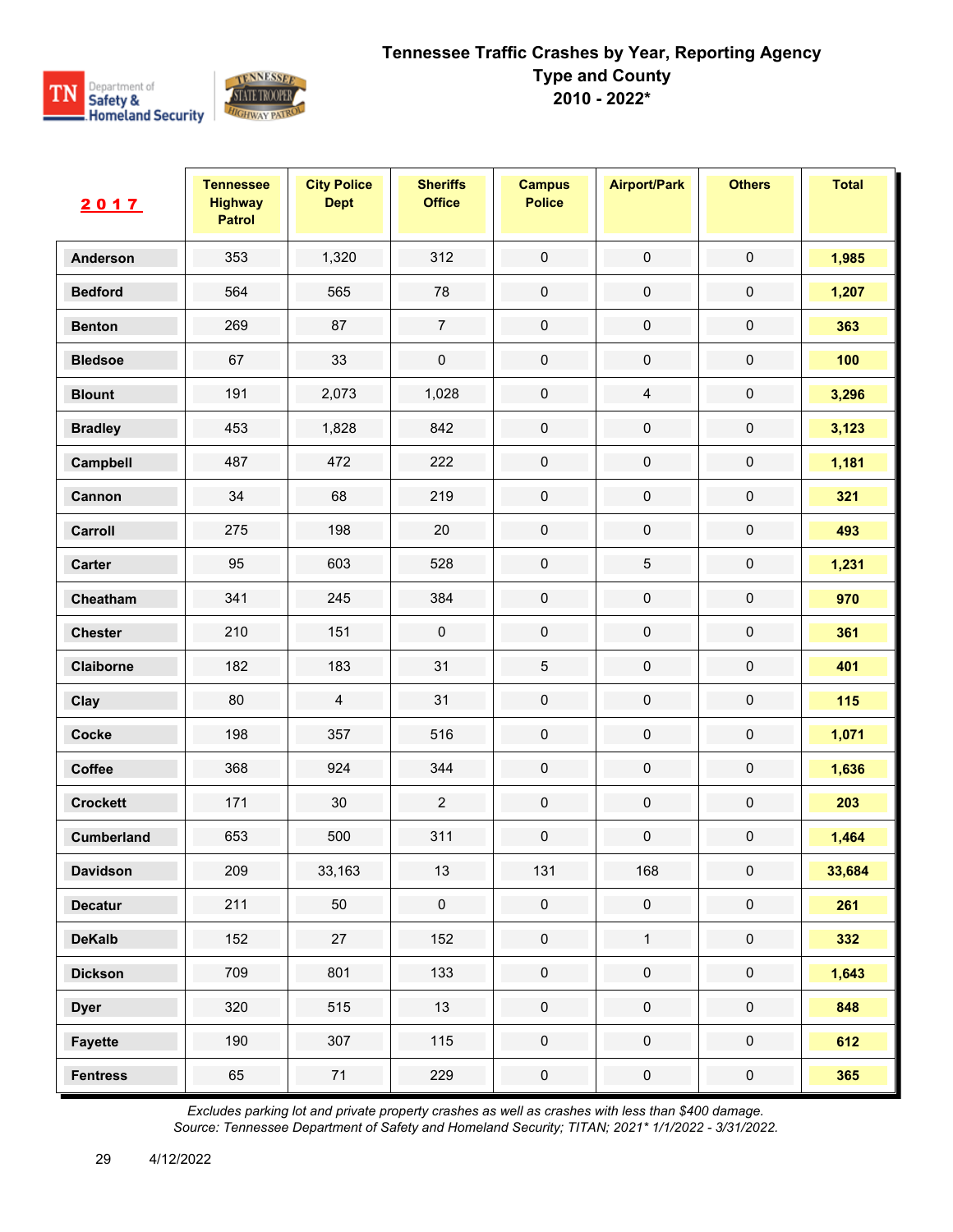

|                  | <b>Tennessee</b><br><b>Highway</b><br><b>Patrol</b> | <b>City Police</b><br><b>Dept</b> | <b>Sheriffs</b><br><b>Office</b> | <b>Campus</b><br><b>Police</b> | <b>Airport/Park</b> | <b>Others</b>       | <b>Total</b> |
|------------------|-----------------------------------------------------|-----------------------------------|----------------------------------|--------------------------------|---------------------|---------------------|--------------|
| <b>Franklin</b>  | 102                                                 | 533                               | 265                              | $\pmb{0}$                      | $\pmb{0}$           | $\pmb{0}$           | 900          |
| Gibson           | 300                                                 | 444                               | $\pmb{0}$                        | $\pmb{0}$                      | $\pmb{0}$           | $\pmb{0}$           | 744          |
| <b>Giles</b>     | 501                                                 | 350                               | $\pmb{0}$                        | $\pmb{0}$                      | $\pmb{0}$           | $\pmb{0}$           | 851          |
| Grainger         | 243                                                 | 62                                | $\mathbf{1}$                     | $\mathbf 0$                    | $\pmb{0}$           | $\pmb{0}$           | 306          |
| Greene           | 293                                                 | 692                               | 952                              | $\pmb{0}$                      | $\pmb{0}$           | $\pmb{0}$           | 1,937        |
| Grundy           | 116                                                 | 59                                | 128                              | $\pmb{0}$                      | $\pmb{0}$           | $\pmb{0}$           | 303          |
| <b>Hamblen</b>   | 116                                                 | 1,227                             | 280                              | $\mathbf 0$                    | $\mathbf{1}$        | $\pmb{0}$           | 1,624        |
| <b>Hamilton</b>  | 181                                                 | 12,125                            | 1,572                            | $\overline{4}$                 | $\sqrt{2}$          | 0                   | 13,884       |
| <b>Hancock</b>   | 24                                                  | $\mathbf 0$                       | 47                               | $\pmb{0}$                      | $\pmb{0}$           | 0                   | 71           |
| Hardeman         | 45                                                  | 139                               | 301                              | $\mathbf 0$                    | $\pmb{0}$           | $\mathsf{O}\xspace$ | 485          |
| <b>Hardin</b>    | 411                                                 | 256                               | $\pmb{0}$                        | $\pmb{0}$                      | $\pmb{0}$           | $\pmb{0}$           | 667          |
| <b>Hawkins</b>   | 159                                                 | 306                               | 446                              | $\pmb{0}$                      | $\pmb{0}$           | $\pmb{0}$           | 911          |
| Haywood          | 383                                                 | 185                               | $\pmb{0}$                        | $\pmb{0}$                      | $\pmb{0}$           | $\pmb{0}$           | 568          |
| Henderson        | 501                                                 | 345                               | $\sqrt{2}$                       | $\pmb{0}$                      | $\pmb{0}$           | $\pmb{0}$           | 848          |
| Henry            | 286                                                 | 205                               | $\pmb{0}$                        | $\pmb{0}$                      | $\pmb{0}$           | $\pmb{0}$           | 491          |
| <b>Hickman</b>   | 453                                                 | 67                                | $\pmb{0}$                        | $\pmb{0}$                      | $\pmb{0}$           | $\pmb{0}$           | 520          |
| <b>Houston</b>   | 98                                                  | 34                                | 45                               | $\pmb{0}$                      | $\pmb{0}$           | $\pmb{0}$           | 177          |
| <b>Humphreys</b> | 181                                                 | 87                                | 95                               | $\pmb{0}$                      | $\pmb{0}$           | $\pmb{0}$           | 363          |
| <b>Jackson</b>   | 90                                                  | $\overline{4}$                    | 25                               | 0                              | $\mathbf 0$         | 0                   | 119          |
| <b>Jefferson</b> | 364                                                 | 439                               | 361                              | $\mathbf 0$                    | $\pmb{0}$           | $\pmb{0}$           | 1,164        |
| Johnson          | 58                                                  | 76                                | 295                              | $\mathsf{O}\xspace$            | $\pmb{0}$           | $\mathsf{O}\xspace$ | 429          |
| Knox             | 1,645                                               | 9,677                             | 2,979                            | 36                             | $\pmb{0}$           | $\overline{7}$      | 14,344       |
| Lake             | 43                                                  | 23                                | $\pmb{0}$                        | $\pmb{0}$                      | $\pmb{0}$           | $\pmb{0}$           | 66           |
| Lauderdale       | 137                                                 | 175                               | 146                              | $\mathbf 0$                    | $\mathbf 0$         | $\mathbf 0$         | 458          |
| <b>Lawrence</b>  | 441                                                 | 409                               | $\overline{4}$                   | $\pmb{0}$                      | $\mathbf{1}$        | $\pmb{0}$           | 855          |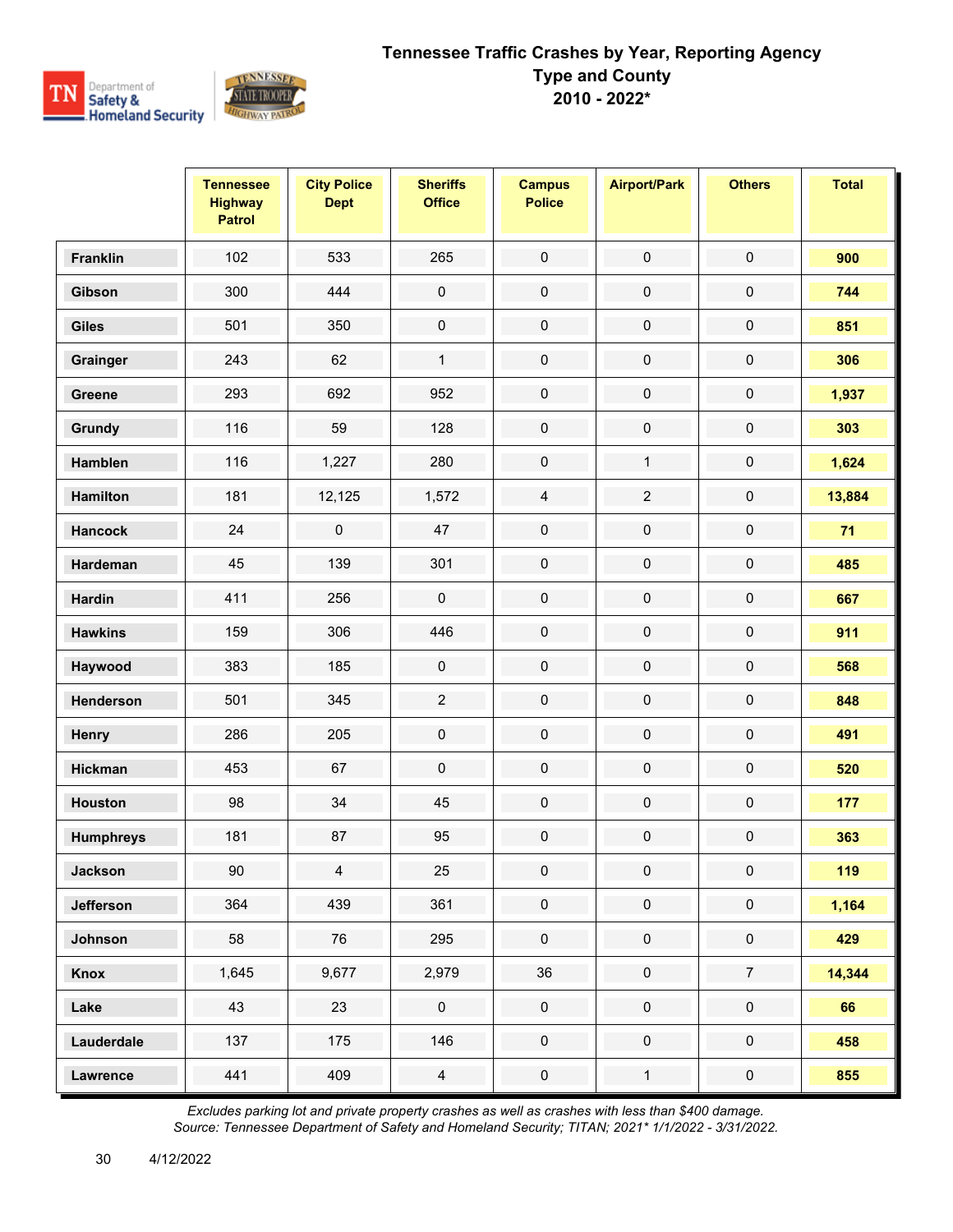

|                   | <b>Tennessee</b><br><b>Highway</b><br><b>Patrol</b> | <b>City Police</b><br><b>Dept</b> | <b>Sheriffs</b><br><b>Office</b> | <b>Campus</b><br><b>Police</b> | <b>Airport/Park</b> | <b>Others</b>       | <b>Total</b> |
|-------------------|-----------------------------------------------------|-----------------------------------|----------------------------------|--------------------------------|---------------------|---------------------|--------------|
| Lewis             | 109                                                 | 60                                | $\mathbf 0$                      | $\mathbf 0$                    | $\pmb{0}$           | $\mathbf 0$         | 169          |
| Lincoln           | 470                                                 | 327                               | $\pmb{0}$                        | $\pmb{0}$                      | $\pmb{0}$           | $\pmb{0}$           | 797          |
| Loudon            | 264                                                 | 545                               | 563                              | $\mathbf 0$                    | $\pmb{0}$           | $\pmb{0}$           | 1,372        |
| <b>Macon</b>      | 151                                                 | 157                               | 11                               | $\mathbf 0$                    | $\pmb{0}$           | $\pmb{0}$           | 319          |
| <b>Madison</b>    | 661                                                 | 2,868                             | 462                              | $\pmb{0}$                      | $\pmb{0}$           | $\pmb{0}$           | 3,991        |
| <b>Marion</b>     | 451                                                 | 209                               | 39                               | $\pmb{0}$                      | $\pmb{0}$           | $\pmb{0}$           | 699          |
| <b>Marshall</b>   | 420                                                 | 388                               | $\overline{2}$                   | $\pmb{0}$                      | $\sqrt{3}$          | $\pmb{0}$           | 813          |
| <b>Maury</b>      | 703                                                 | 1,947                             | 183                              | $\pmb{0}$                      | $\pmb{0}$           | $\pmb{0}$           | 2,833        |
| <b>McMinn</b>     | 472                                                 | 629                               | 376                              | $\pmb{0}$                      | $\pmb{0}$           | $\pmb{0}$           | 1,477        |
| <b>McNairy</b>    | 341                                                 | 155                               | $\pmb{0}$                        | $\pmb{0}$                      | $\pmb{0}$           | $\pmb{0}$           | 496          |
| <b>Meigs</b>      | 107                                                 | 27                                | 36                               | $\pmb{0}$                      | $\pmb{0}$           | $\pmb{0}$           | 170          |
| <b>Monroe</b>     | 113                                                 | 442                               | 361                              | $\pmb{0}$                      | $\mathbf{1}$        | $\pmb{0}$           | 917          |
| Montgomery        | 952                                                 | 5,085                             | 286                              | $\bf 8$                        | $\pmb{0}$           | $\pmb{0}$           | 6,331        |
| <b>Moore</b>      | 35                                                  | $\pmb{0}$                         | 89                               | $\pmb{0}$                      | $\pmb{0}$           | $\pmb{0}$           | 124          |
| Morgan            | 154                                                 | 3                                 | 36                               | $\pmb{0}$                      | $\pmb{0}$           | $\pmb{0}$           | 193          |
| Obion             | 243                                                 | 335                               | 41                               | $\pmb{0}$                      | $\pmb{0}$           | $\pmb{0}$           | 619          |
| Overton           | 147                                                 | 140                               | 204                              | $\pmb{0}$                      | $\pmb{0}$           | $\pmb{0}$           | 491          |
| Perry             | 74                                                  | $\pmb{0}$                         | $\pmb{0}$                        | $\pmb{0}$                      | $\mathbf 0$         | $\pmb{0}$           | 74           |
| <b>Pickett</b>    | 29                                                  | 0                                 | 27                               | $\mathbf 0$                    | 0                   | 0                   | 56           |
| Polk              | 104                                                 | $\bf 8$                           | 199                              | $\pmb{0}$                      | $\pmb{0}$           | $\pmb{0}$           | 311          |
| Putnam            | 879                                                 | 1,532                             | 364                              | $\mathbf{1}$                   | $\pmb{0}$           | $\mathsf{O}\xspace$ | 2,776        |
| Rhea              | 55                                                  | 283                               | 318                              | $\pmb{0}$                      | $\pmb{0}$           | $\pmb{0}$           | 656          |
| Roane             | 639                                                 | 504                               | 142                              | $\mathbf 0$                    | $\mathbf 0$         | $\pmb{0}$           | 1,285        |
| Robertson         | 1,081                                               | 691                               | 41                               | $\pmb{0}$                      | $\mathsf{O}\xspace$ | $\mathsf{O}\xspace$ | 1,813        |
| <b>Rutherford</b> | 1,342                                               | 8,241                             | 1,370                            | 32                             | $\pmb{0}$           | $\pmb{0}$           | 10,985       |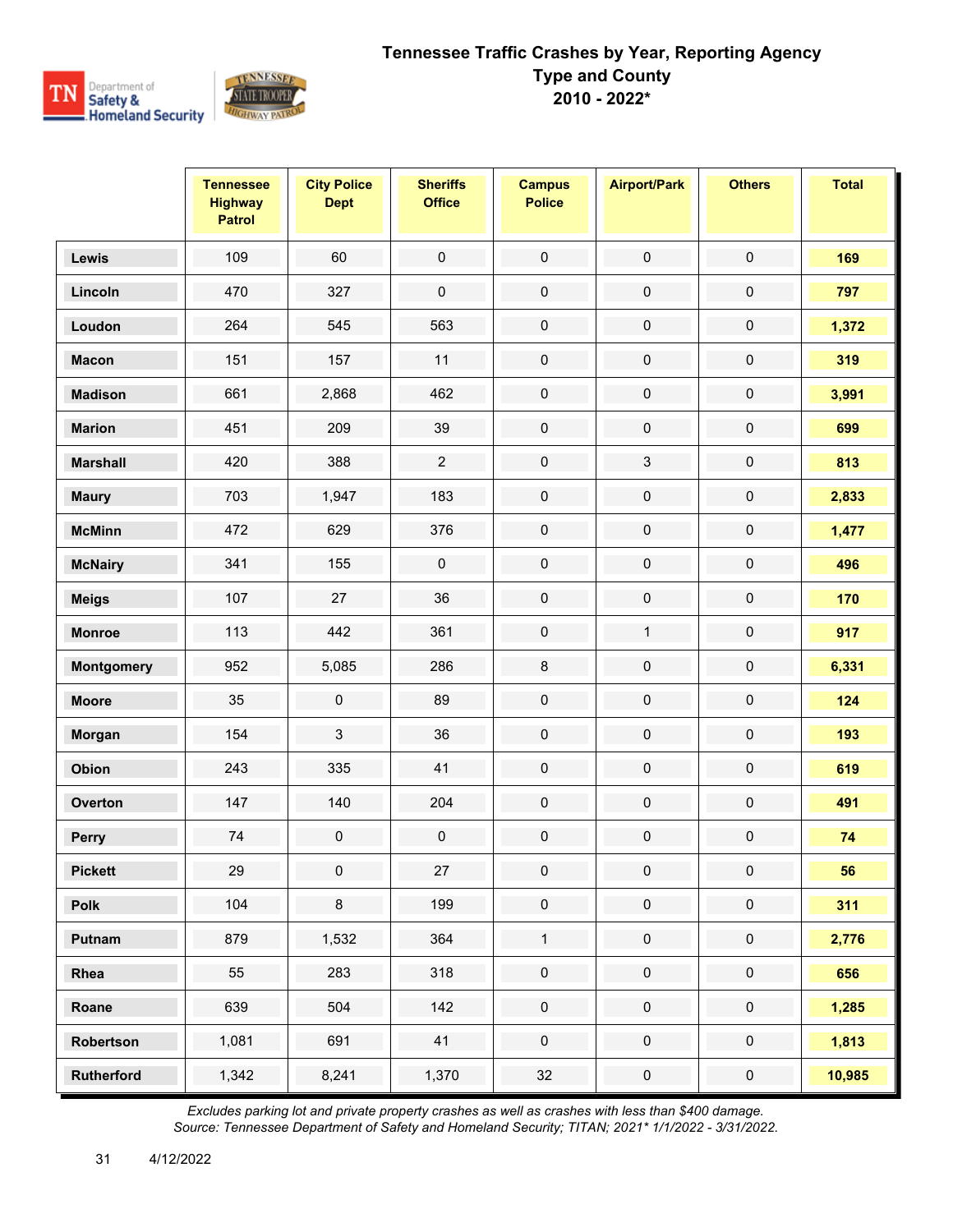

|                   | <b>Tennessee</b><br><b>Highway</b><br><b>Patrol</b> | <b>City Police</b><br><b>Dept</b> | <b>Sheriffs</b><br><b>Office</b> | <b>Campus</b><br><b>Police</b> | <b>Airport/Park</b> | <b>Others</b> | <b>Total</b> |
|-------------------|-----------------------------------------------------|-----------------------------------|----------------------------------|--------------------------------|---------------------|---------------|--------------|
| <b>Scott</b>      | 78                                                  | 54                                | 29                               | $\pmb{0}$                      | $\pmb{0}$           | $\pmb{0}$     | 161          |
| Sequatchie        | 39                                                  | 133                               | 41                               | $\pmb{0}$                      | $\pmb{0}$           | $\pmb{0}$     | 213          |
| <b>Sevier</b>     | 152                                                 | 2,483                             | 964                              | $\pmb{0}$                      | $\pmb{0}$           | $\pmb{0}$     | 3,599        |
| <b>Shelby</b>     | 418                                                 | 34,919                            | 2,184                            | 69                             | 15                  | $\pmb{0}$     | 37,605       |
| <b>Smith</b>      | 481                                                 | 121                               | 65                               | $\pmb{0}$                      | $\pmb{0}$           | $\pmb{0}$     | 667          |
| <b>Stewart</b>    | 131                                                 | 16                                | 49                               | $\mathbf 0$                    | $\mathbf 0$         | $\mathbf 0$   | 196          |
| <b>Sullivan</b>   | 546                                                 | 2,982                             | 673                              | $\mathsf{O}\xspace$            | $\sqrt{3}$          | $\mathbf 0$   | 4,204        |
| <b>Sumner</b>     | 108                                                 | 2,870                             | 817                              | $\mathbf{1}$                   | $\pmb{0}$           | $\pmb{0}$     | 3,796        |
| <b>Tipton</b>     | 399                                                 | 612                               | 105                              | $\mathbf 0$                    | $\pmb{0}$           | $\mathbf 0$   | 1,116        |
| <b>Trousdale</b>  | 71                                                  | $\mathbf 0$                       | 161                              | $\mathbf 0$                    | $\mathbf 0$         | $\pmb{0}$     | 232          |
| <b>Unicoi</b>     | 173                                                 | 123                               | 62                               | $\pmb{0}$                      | $\mathbf 0$         | $\pmb{0}$     | 358          |
| <b>Union</b>      | 55                                                  | 22                                | 133                              | $\pmb{0}$                      | $\pmb{0}$           | $\mathbf{1}$  | 211          |
| VanBuren          | 50                                                  | $\,6$                             | 89                               | $\mathsf 0$                    | 11                  | $\pmb{0}$     | 156          |
| Warren            | 139                                                 | 448                               | 394                              | $\mathbf 0$                    | $\mathbf 0$         | $\mathbf 0$   | 981          |
| Washington        | 214                                                 | 3,157                             | 681                              | 21                             | $\mathbf 0$         | $\mathbf 0$   | 4,073        |
| Wayne             | 208                                                 | 68                                | $\overline{4}$                   | $\pmb{0}$                      | $\pmb{0}$           | $\pmb{0}$     | 280          |
| Weakley           | 151                                                 | 280                               | 65                               | $\overline{7}$                 | $\pmb{0}$           | $\pmb{0}$     | 503          |
| White             | 145                                                 | 127                               | 259                              | $\mathbf 0$                    | $\pmb{0}$           | $\mathbf 0$   | 531          |
| Williamson        | 512                                                 | 3,811                             | 1,328                            | $\mathsf{O}\xspace$            | $\mathbf 0$         | $\mathbf 0$   | 5,651        |
| Wilson            | 1,338                                               | 2,157                             | 114                              | $\pmb{0}$                      | $\mathbf{1}$        | $\mathbf 0$   | 3,610        |
| <b>Total 2017</b> | 29,422                                              | 151,459                           | 26,841                           | 315                            | 216                 | $\pmb{8}$     | 208,261      |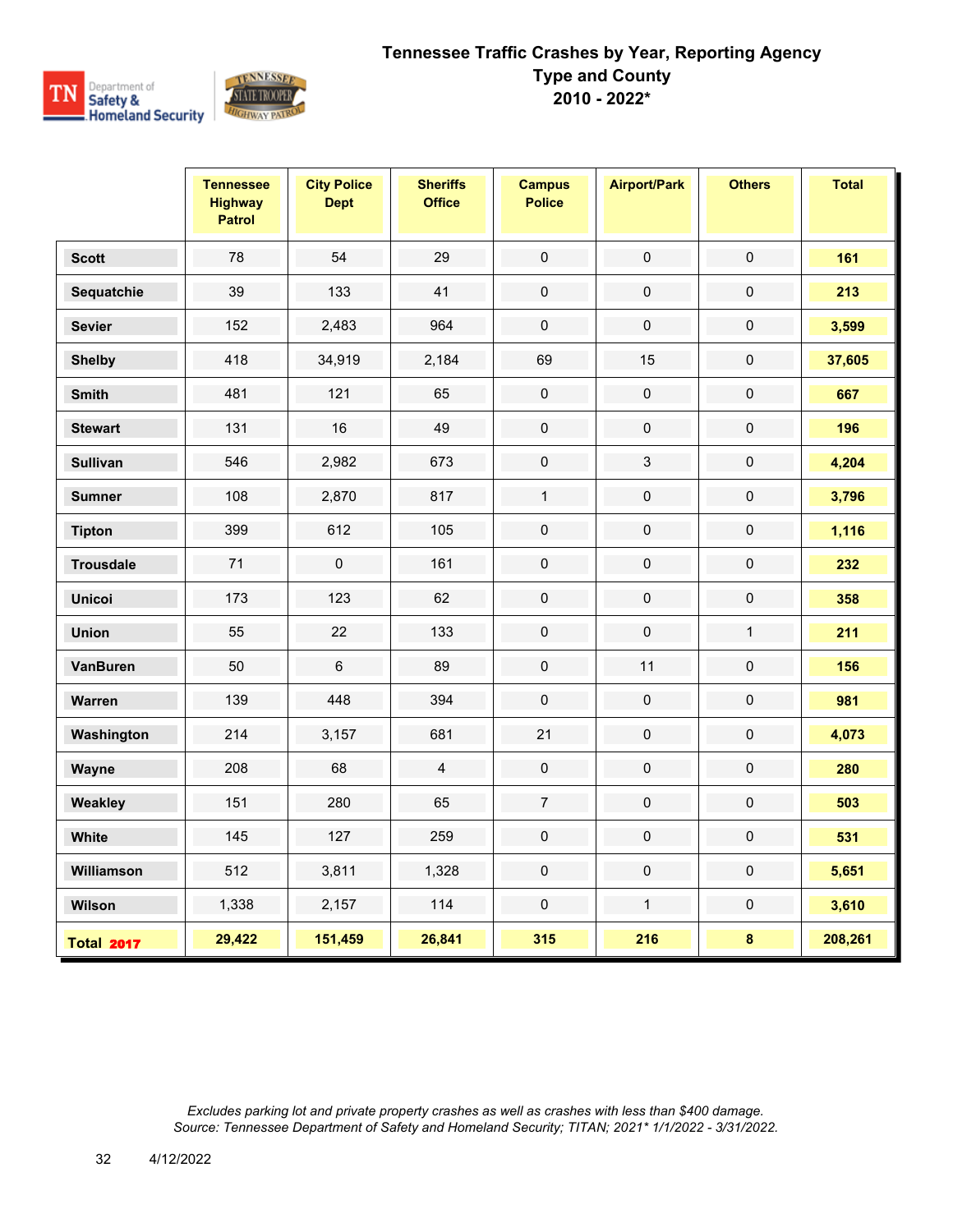

| 2018              | <b>Tennessee</b><br><b>Highway</b><br><b>Patrol</b> | <b>City Police</b><br><b>Dept</b> | <b>Sheriffs</b><br><b>Office</b> | <b>Campus</b><br><b>Police</b> | <b>Airport/Park</b> | <b>Others</b> | <b>Total</b> |
|-------------------|-----------------------------------------------------|-----------------------------------|----------------------------------|--------------------------------|---------------------|---------------|--------------|
| Anderson          | 362                                                 | 1,249                             | 329                              | $\mathsf{O}\xspace$            | $\pmb{0}$           | $\mathbf 0$   | 1,940        |
| <b>Bedford</b>    | 555                                                 | 590                               | 99                               | $\pmb{0}$                      | $\pmb{0}$           | $\pmb{0}$     | 1,244        |
| <b>Benton</b>     | 308                                                 | 90                                | $10$                             | $\pmb{0}$                      | $\mathbf 0$         | $\pmb{0}$     | 408          |
| <b>Bledsoe</b>    | 56                                                  | 44                                | $\mathbf{1}$                     | $\mathbf 0$                    | $\mathbf 0$         | $\pmb{0}$     | 101          |
| <b>Blount</b>     | 151                                                 | 2,247                             | 983                              | $\pmb{0}$                      | 8                   | 0             | 3,389        |
| <b>Bradley</b>    | 533                                                 | 1,773                             | 839                              | $\pmb{0}$                      | $\pmb{0}$           | $\pmb{0}$     | 3,145        |
| Campbell          | 420                                                 | 393                               | 216                              | $\mathbf 0$                    | $\pmb{0}$           | $\mathbf 0$   | 1,029        |
| Cannon            | 60                                                  | 60                                | 178                              | $\mathbf 0$                    | $\pmb{0}$           | 0             | 298          |
| Carroll           | 234                                                 | 158                               | 31                               | $\pmb{0}$                      | $\pmb{0}$           | $\pmb{0}$     | 423          |
| Carter            | 113                                                 | 599                               | 554                              | $\mathbf 0$                    | $\mathbf 5$         | $\pmb{0}$     | 1,271        |
| Cheatham          | 293                                                 | 264                               | 337                              | $\mathbf 0$                    | $\pmb{0}$           | $\pmb{0}$     | 894          |
| <b>Chester</b>    | 188                                                 | 136                               | $\pmb{0}$                        | $\pmb{0}$                      | $\pmb{0}$           | $\pmb{0}$     | 324          |
| Claiborne         | 150                                                 | 209                               | 115                              | $10$                           | $\pmb{0}$           | $\pmb{0}$     | 484          |
| Clay              | 71                                                  | $\pmb{0}$                         | 3                                | $\mathbf 0$                    | $\pmb{0}$           | $\pmb{0}$     | 74           |
| Cocke             | 211                                                 | 395                               | 511                              | $\pmb{0}$                      | $\pmb{0}$           | $\pmb{0}$     | 1,117        |
| Coffee            | 357                                                 | 946                               | 307                              | $\pmb{0}$                      | $\pmb{0}$           | $\pmb{0}$     | 1,610        |
| <b>Crockett</b>   | 211                                                 | 44                                | $\pmb{0}$                        | $\mathbf 0$                    | $\pmb{0}$           | $\pmb{0}$     | 255          |
| <b>Cumberland</b> | 713                                                 | 456                               | 310                              | $\pmb{0}$                      | $\pmb{0}$           | $\pmb{0}$     | 1,479        |
| <b>Davidson</b>   | 227                                                 | 32,869                            | 17                               | 128                            | 179                 | 0             | 33,420       |
| <b>Decatur</b>    | 217                                                 | 41                                | $\mathbf 0$                      | $\mathbf 0$                    | $\mathbf 0$         | $\mathbf 0$   | 258          |
| <b>DeKalb</b>     | 149                                                 | 25                                | 169                              | $\pmb{0}$                      | $\mathbf 0$         | $\pmb{0}$     | 343          |
| <b>Dickson</b>    | 608                                                 | 775                               | 99                               | $\pmb{0}$                      | $\overline{2}$      | $\pmb{0}$     | 1,484        |
| <b>Dyer</b>       | 284                                                 | 507                               | 18                               | $\mathbf 0$                    | $\mathbf 0$         | $\pmb{0}$     | 809          |
| Fayette           | 246                                                 | 251                               | 81                               | $\mathbf 0$                    | $\mathbf 0$         | $\pmb{0}$     | 578          |
| <b>Fentress</b>   | 52                                                  | 48                                | 209                              | $\pmb{0}$                      | $\pmb{0}$           | $\pmb{0}$     | 309          |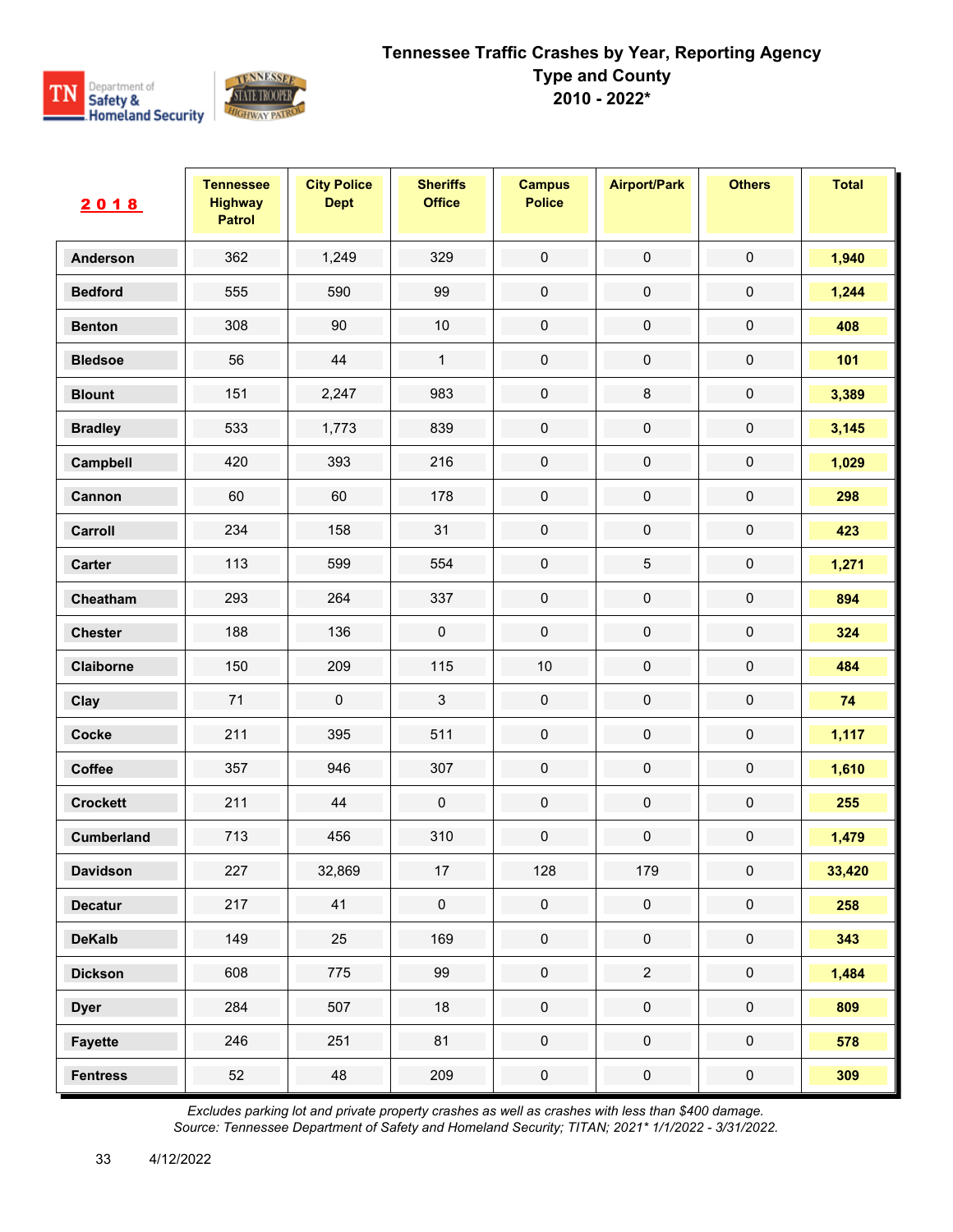

|                  | <b>Tennessee</b><br><b>Highway</b><br><b>Patrol</b> | <b>City Police</b><br><b>Dept</b> | <b>Sheriffs</b><br><b>Office</b> | <b>Campus</b><br><b>Police</b> | <b>Airport/Park</b> | <b>Others</b>       | <b>Total</b> |
|------------------|-----------------------------------------------------|-----------------------------------|----------------------------------|--------------------------------|---------------------|---------------------|--------------|
| <b>Franklin</b>  | 76                                                  | 466                               | 170                              | $\pmb{0}$                      | $\pmb{0}$           | $\pmb{0}$           | 712          |
| Gibson           | 245                                                 | 392                               | $\pmb{0}$                        | $\pmb{0}$                      | $\pmb{0}$           | $\pmb{0}$           | 637          |
| <b>Giles</b>     | 458                                                 | 366                               | 3                                | $\pmb{0}$                      | $\pmb{0}$           | $\pmb{0}$           | 827          |
| Grainger         | 221                                                 | 84                                | $\pmb{0}$                        | $\mathbf 0$                    | $\pmb{0}$           | $\pmb{0}$           | 305          |
| Greene           | 296                                                 | 666                               | 839                              | $\pmb{0}$                      | $\pmb{0}$           | $\pmb{0}$           | 1,801        |
| Grundy           | 117                                                 | 33                                | 99                               | $\pmb{0}$                      | $\pmb{0}$           | $\pmb{0}$           | 249          |
| <b>Hamblen</b>   | 104                                                 | 1,220                             | 318                              | $\pmb{0}$                      | $\mathbf{1}$        | $\pmb{0}$           | 1,643        |
| <b>Hamilton</b>  | 165                                                 | 12,542                            | 1,552                            | $\,6\,$                        | $\pmb{0}$           | 0                   | 14,265       |
| <b>Hancock</b>   | 68                                                  | $\mathbf 0$                       | 18                               | $\pmb{0}$                      | $\mathbf 0$         | 0                   | 86           |
| Hardeman         | 37                                                  | 132                               | 334                              | $\mathbf 0$                    | $\pmb{0}$           | $\mathsf{O}\xspace$ | 503          |
| <b>Hardin</b>    | 393                                                 | 308                               | $\pmb{0}$                        | $\pmb{0}$                      | $\pmb{0}$           | $\pmb{0}$           | 701          |
| <b>Hawkins</b>   | 218                                                 | 226                               | 330                              | $\pmb{0}$                      | $\pmb{0}$           | $\pmb{0}$           | 774          |
| Haywood          | 356                                                 | 190                               | $\pmb{0}$                        | $\pmb{0}$                      | $\pmb{0}$           | $\pmb{0}$           | 546          |
| Henderson        | 560                                                 | 338                               | $\pmb{0}$                        | $\pmb{0}$                      | $\pmb{0}$           | $\pmb{0}$           | 898          |
| Henry            | 312                                                 | 188                               | $\pmb{0}$                        | $\pmb{0}$                      | $\pmb{0}$           | $\pmb{0}$           | 500          |
| <b>Hickman</b>   | 487                                                 | 72                                | $\pmb{0}$                        | $\pmb{0}$                      | $\pmb{0}$           | $\pmb{0}$           | 559          |
| <b>Houston</b>   | 115                                                 | 23                                | $\overline{4}$                   | $\pmb{0}$                      | $\pmb{0}$           | $\pmb{0}$           | 142          |
| <b>Humphreys</b> | 184                                                 | 102                               | 79                               | $\pmb{0}$                      | $\pmb{0}$           | $\pmb{0}$           | 365          |
| <b>Jackson</b>   | 74                                                  | $\overline{2}$                    | 44                               | 0                              | $\mathbf 0$         | 0                   | 120          |
| <b>Jefferson</b> | 353                                                 | 415                               | 370                              | $\mathbf 0$                    | $\pmb{0}$           | $\pmb{0}$           | 1,138        |
| Johnson          | 45                                                  | 74                                | 283                              | $\mathsf{O}\xspace$            | $\pmb{0}$           | $\mathbf 0$         | 402          |
| Knox             | 1,306                                               | 10,075                            | 3,152                            | 29                             | $\pmb{0}$           | $\overline{7}$      | 14,569       |
| Lake             | 29                                                  | 19                                | $\mathsf{O}\xspace$              | $\pmb{0}$                      | $\pmb{0}$           | $\pmb{0}$           | 48           |
| Lauderdale       | 100                                                 | 174                               | 143                              | $\mathbf 0$                    | $\mathbf 0$         | $\mathbf 0$         | 417          |
| <b>Lawrence</b>  | 422                                                 | 387                               | $\pmb{0}$                        | $\pmb{0}$                      | $\pmb{0}$           | $\mathbf 0$         | 809          |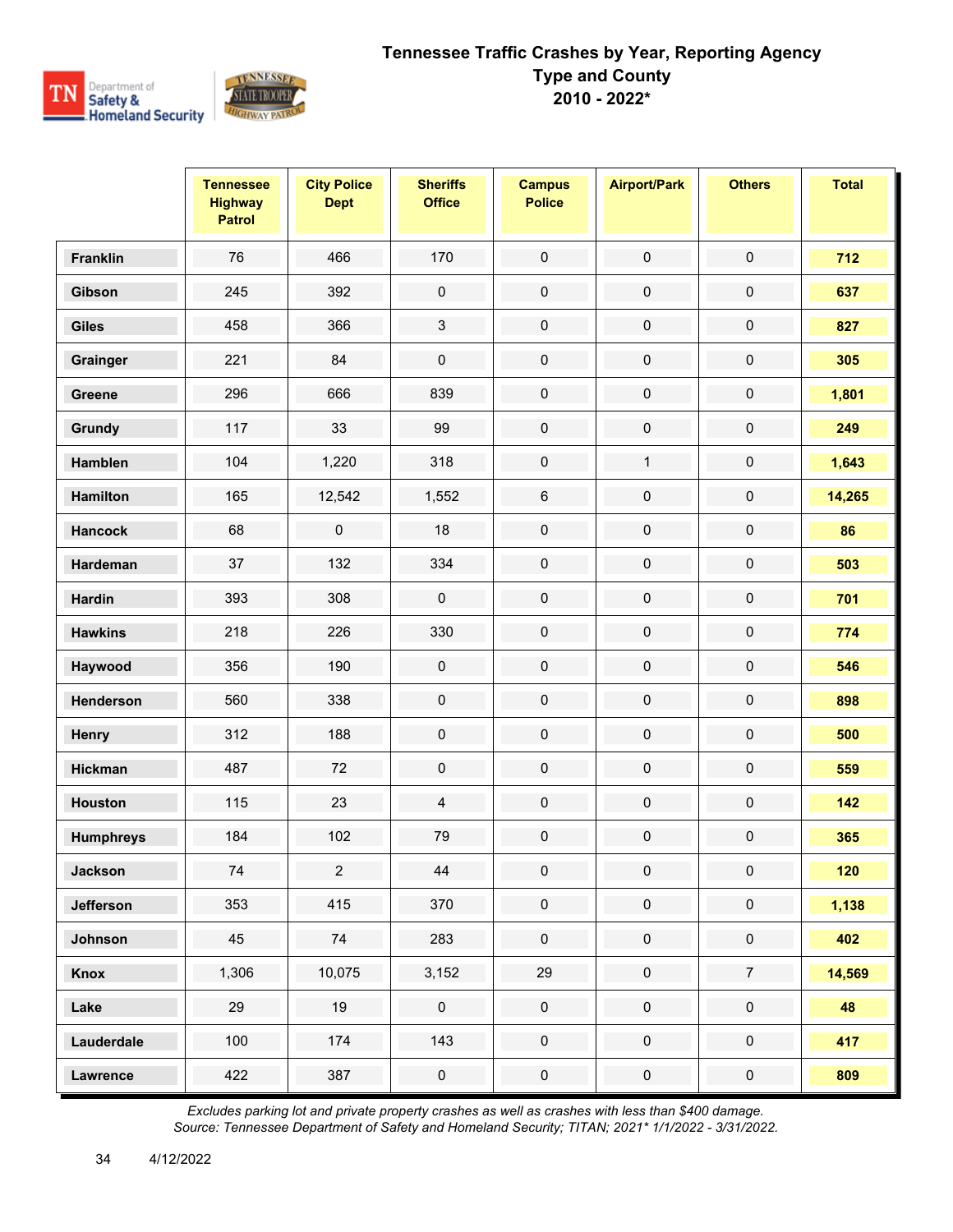

|                   | <b>Tennessee</b><br><b>Highway</b><br><b>Patrol</b> | <b>City Police</b><br><b>Dept</b> | <b>Sheriffs</b><br><b>Office</b> | <b>Campus</b><br><b>Police</b> | <b>Airport/Park</b> | <b>Others</b>       | <b>Total</b> |
|-------------------|-----------------------------------------------------|-----------------------------------|----------------------------------|--------------------------------|---------------------|---------------------|--------------|
| Lewis             | 139                                                 | 61                                | $\mathbf 0$                      | $\mathbf 0$                    | $\pmb{0}$           | $\mathbf 0$         | 200          |
| Lincoln           | 475                                                 | 279                               | $\pmb{0}$                        | $\pmb{0}$                      | $\pmb{0}$           | $\pmb{0}$           | 754          |
| Loudon            | 249                                                 | 637                               | 613                              | $\mathbf 0$                    | $\pmb{0}$           | $\pmb{0}$           | 1,499        |
| <b>Macon</b>      | 138                                                 | 143                               | 11                               | $\mathbf 0$                    | $\pmb{0}$           | $\pmb{0}$           | 292          |
| <b>Madison</b>    | 662                                                 | 2,932                             | 428                              | $\pmb{0}$                      | $\pmb{0}$           | $\pmb{0}$           | 4,022        |
| <b>Marion</b>     | 499                                                 | 168                               | 42                               | $\pmb{0}$                      | $\pmb{0}$           | $\pmb{0}$           | 709          |
| <b>Marshall</b>   | 414                                                 | 343                               | $\boldsymbol{9}$                 | $\pmb{0}$                      | $\overline{2}$      | $\pmb{0}$           | 768          |
| <b>Maury</b>      | 619                                                 | 1,922                             | 159                              | $\pmb{0}$                      | $\pmb{0}$           | $\pmb{0}$           | 2,700        |
| <b>McMinn</b>     | 554                                                 | 660                               | 292                              | $\mathbf 0$                    | $\pmb{0}$           | $\mathbf 0$         | 1,506        |
| <b>McNairy</b>    | 361                                                 | 186                               | $\pmb{0}$                        | $\mathbf 0$                    | $\pmb{0}$           | $\pmb{0}$           | 547          |
| <b>Meigs</b>      | 103                                                 | 19                                | 29                               | $\mathbf 0$                    | $\pmb{0}$           | $\mathbf 0$         | 151          |
| <b>Monroe</b>     | 144                                                 | 453                               | 268                              | $\pmb{0}$                      | $\pmb{0}$           | $\pmb{0}$           | 865          |
| Montgomery        | 991                                                 | 4,900                             | 340                              | 24                             | $\pmb{0}$           | $\pmb{0}$           | 6,255        |
| <b>Moore</b>      | 50                                                  | $\mathbf 0$                       | 82                               | $\mathbf 0$                    | $\pmb{0}$           | $\mathbf 0$         | 132          |
| Morgan            | 157                                                 | $\mathbf{1}$                      | 15                               | $\mathbf 0$                    | $\pmb{0}$           | $\mathbf 0$         | 173          |
| Obion             | 248                                                 | 350                               | 32                               | $\mathbf 0$                    | $\pmb{0}$           | $\pmb{0}$           | 630          |
| Overton           | 124                                                 | 140                               | 178                              | $\mathbf 0$                    | $\mathfrak{Z}$      | $\mathbf 0$         | 445          |
| Perry             | 82                                                  | 0                                 | $\pmb{0}$                        | $\mathbf 0$                    | $\pmb{0}$           | $\mathbf 0$         | 82           |
| <b>Pickett</b>    | 39                                                  | 0                                 | $34\,$                           | $\mathbf 0$                    | 0                   | 0                   | 73           |
| Polk              | $111$                                               | 13                                | 168                              | $\pmb{0}$                      | $\pmb{0}$           | $\pmb{0}$           | 292          |
| Putnam            | 924                                                 | 1,466                             | 332                              | $\mathbf 0$                    | $\pmb{0}$           | $\mathsf{O}\xspace$ | 2,722        |
| Rhea              | 64                                                  | 284                               | 334                              | $\pmb{0}$                      | $\pmb{0}$           | $\pmb{0}$           | 682          |
| Roane             | 662                                                 | 507                               | 185                              | $\mathbf 0$                    | $\mathbf 0$         | $\pmb{0}$           | 1,354        |
| Robertson         | 1,108                                               | 599                               | 54                               | $\pmb{0}$                      | $\mathsf{O}\xspace$ | $\mathsf{O}\xspace$ | 1,761        |
| <b>Rutherford</b> | 1,391                                               | 8,051                             | 1,248                            | 40                             | $\pmb{0}$           | $\pmb{0}$           | 10,730       |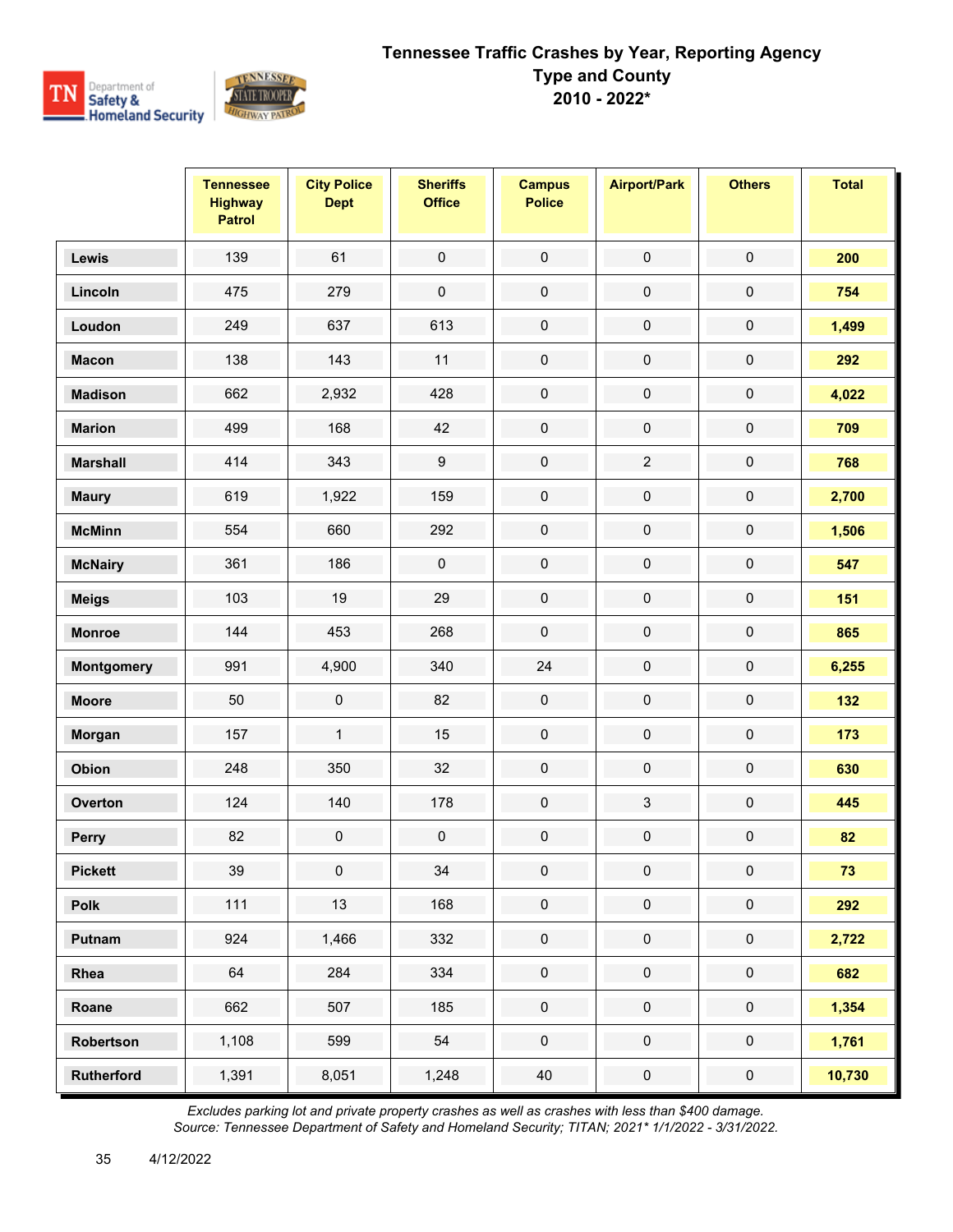

|                   | <b>Tennessee</b><br><b>Highway</b><br><b>Patrol</b> | <b>City Police</b><br><b>Dept</b> | <b>Sheriffs</b><br><b>Office</b> | <b>Campus</b><br><b>Police</b> | <b>Airport/Park</b> | <b>Others</b>  | <b>Total</b> |
|-------------------|-----------------------------------------------------|-----------------------------------|----------------------------------|--------------------------------|---------------------|----------------|--------------|
| <b>Scott</b>      | 79                                                  | 55                                | 34                               | $\pmb{0}$                      | $\pmb{0}$           | $\pmb{0}$      | 168          |
| Sequatchie        | 36                                                  | 120                               | 98                               | $\pmb{0}$                      | $\mathbf 0$         | $\mathbf 0$    | 254          |
| <b>Sevier</b>     | 213                                                 | 2,430                             | 927                              | $\pmb{0}$                      | $\pmb{0}$           | $\pmb{0}$      | 3,570        |
| <b>Shelby</b>     | 406                                                 | 36,439                            | 2,378                            | 53                             | 15                  | $\mathsf 0$    | 39,291       |
| <b>Smith</b>      | 556                                                 | 108                               | 24                               | $\pmb{0}$                      | $\pmb{0}$           | $\pmb{0}$      | 688          |
| <b>Stewart</b>    | 151                                                 | 26                                | 59                               | $\mathbf 0$                    | $\pmb{0}$           | $\pmb{0}$      | 236          |
| <b>Sullivan</b>   | 527                                                 | 2,991                             | 651                              | $\pmb{0}$                      | $\pmb{0}$           | 0              | 4,169        |
| <b>Sumner</b>     | 79                                                  | 2,897                             | 838                              | $\pmb{0}$                      | $\pmb{0}$           | 0              | 3,814        |
| <b>Tipton</b>     | 347                                                 | 608                               | 103                              | $\mathbf 0$                    | $\pmb{0}$           | $\pmb{0}$      | 1,058        |
| <b>Trousdale</b>  | 38                                                  | $\pmb{0}$                         | 233                              | $\pmb{0}$                      | $\pmb{0}$           | $\pmb{0}$      | 271          |
| <b>Unicoi</b>     | 199                                                 | 108                               | 48                               | $\pmb{0}$                      | $\mathbf 0$         | $\mathbf 0$    | 355          |
| <b>Union</b>      | 71                                                  | 25                                | 112                              | $\pmb{0}$                      | $\pmb{0}$           | $\overline{2}$ | 210          |
| <b>VanBuren</b>   | 48                                                  | 10 <sup>1</sup>                   | 67                               | $\pmb{0}$                      | $\mathbf{1}$        | $\pmb{0}$      | 126          |
| Warren            | 110                                                 | 375                               | 416                              | $\pmb{0}$                      | $\pmb{0}$           | $\pmb{0}$      | 901          |
| Washington        | 285                                                 | 3,171                             | 687                              | 17                             | $\pmb{0}$           | $\pmb{0}$      | 4,160        |
| Wayne             | 187                                                 | 72                                | $\sqrt{2}$                       | $\pmb{0}$                      | $\pmb{0}$           | $\pmb{0}$      | 261          |
| Weakley           | 145                                                 | 302                               | 44                               | $\mathbf 5$                    | $\pmb{0}$           | $\pmb{0}$      | 496          |
| White             | 116                                                 | 110                               | 236                              | $\mathbf 0$                    | $\pmb{0}$           | $\mathbf 0$    | 462          |
| Williamson        | 485                                                 | 3,849                             | 1,308                            | $\pmb{0}$                      | $\mathbf 0$         | $\pmb{0}$      | 5,642        |
| Wilson            | 1,342                                               | 2,031                             | $74\,$                           | $\pmb{0}$                      | $\overline{4}$      | $\pmb{0}$      | 3,451        |
| <b>Total 2018</b> | 29,238                                              | 152,504                           | 26,346                           | 312                            | 220                 | 9              | 208,629      |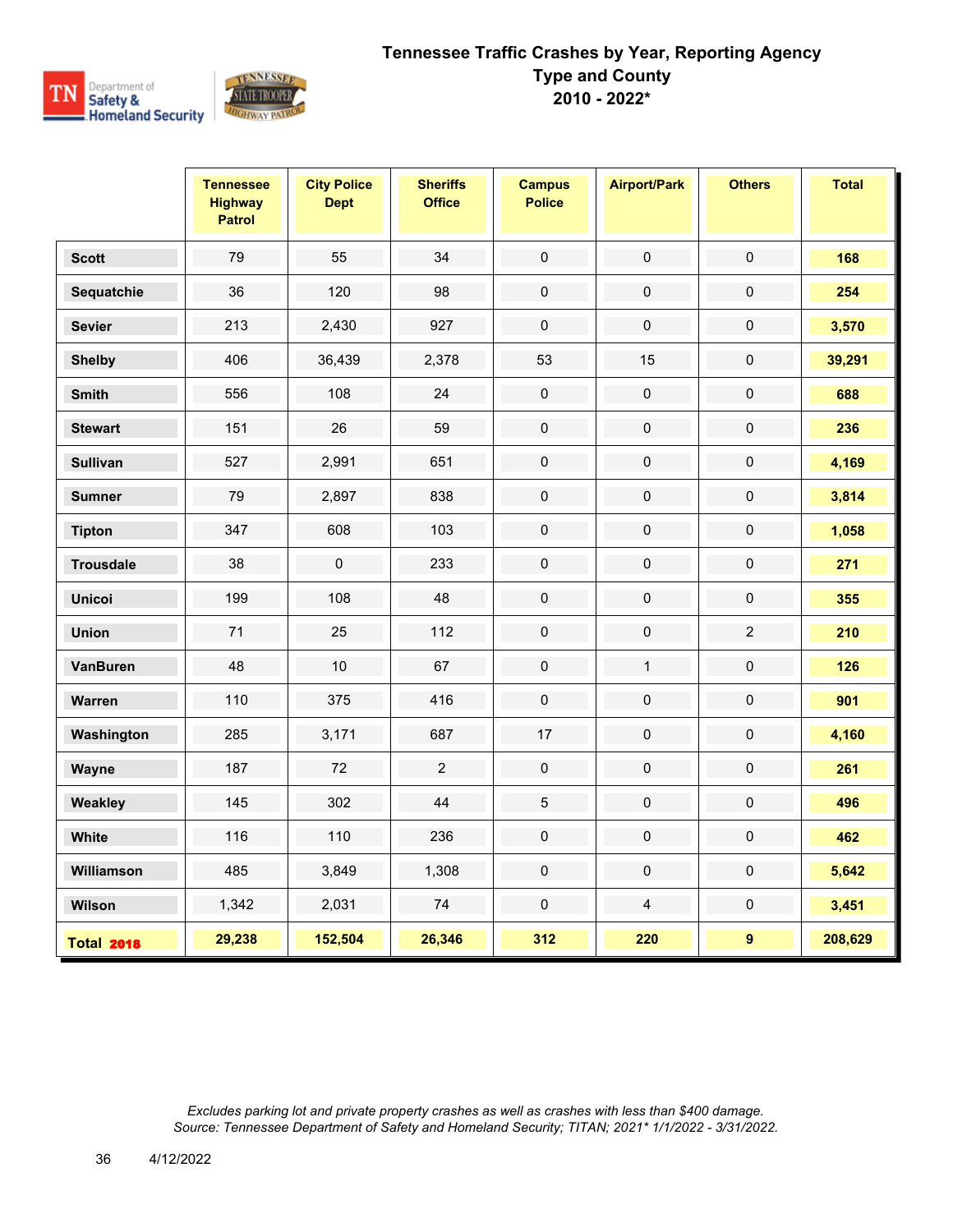

| 2019              | <b>Tennessee</b><br><b>Highway</b><br><b>Patrol</b> | <b>City Police</b><br><b>Dept</b> | <b>Sheriffs</b><br><b>Office</b> | <b>Campus</b><br><b>Police</b> | <b>Airport/Park</b> | <b>Others</b>       | <b>Total</b> |
|-------------------|-----------------------------------------------------|-----------------------------------|----------------------------------|--------------------------------|---------------------|---------------------|--------------|
| <b>Anderson</b>   | 335                                                 | 1,238                             | 338                              | $\mathbf 0$                    | $\pmb{0}$           | $\pmb{0}$           | 1,911        |
| <b>Bedford</b>    | 553                                                 | 610                               | 83                               | $\pmb{0}$                      | $\pmb{0}$           | $\pmb{0}$           | 1,246        |
| <b>Benton</b>     | 267                                                 | 104                               | $\boldsymbol{9}$                 | $\pmb{0}$                      | $\pmb{0}$           | $\pmb{0}$           | 380          |
| <b>Bledsoe</b>    | 51                                                  | 38                                | $\pmb{0}$                        | $\pmb{0}$                      | $\pmb{0}$           | $\pmb{0}$           | 89           |
| <b>Blount</b>     | 219                                                 | 2,142                             | 884                              | $\pmb{0}$                      | $\mathbf 5$         | $\pmb{0}$           | 3,250        |
| <b>Bradley</b>    | 589                                                 | 1,782                             | 739                              | $\pmb{0}$                      | $\pmb{0}$           | $\pmb{0}$           | 3,110        |
| Campbell          | 371                                                 | 399                               | 230                              | $\mathbf 0$                    | $\mathbf{1}$        | $\pmb{0}$           | 1,001        |
| Cannon            | 76                                                  | 86                                | 112                              | $\pmb{0}$                      | $\pmb{0}$           | $\pmb{0}$           | 274          |
| Carroll           | 240                                                 | 152                               | 17                               | $\pmb{0}$                      | $\pmb{0}$           | $\pmb{0}$           | 409          |
| Carter            | 89                                                  | 522                               | 504                              | $\mathbf{1}$                   | $\mathbf 5$         | $\pmb{0}$           | 1,121        |
| Cheatham          | 321                                                 | 284                               | 296                              | $\mathbf 0$                    | $\pmb{0}$           | $\pmb{0}$           | 901          |
| <b>Chester</b>    | 196                                                 | 142                               | $\pmb{0}$                        | $\pmb{0}$                      | $\pmb{0}$           | $\pmb{0}$           | 338          |
| Claiborne         | 143                                                 | 177                               | 192                              | $10$                           | $\pmb{0}$           | $\pmb{0}$           | 522          |
| Clay              | 74                                                  | $\overline{2}$                    | $\pmb{0}$                        | $\mathbf 0$                    | $\pmb{0}$           | $\pmb{0}$           | 76           |
| <b>Cocke</b>      | 182                                                 | 330                               | 459                              | $\pmb{0}$                      | $\pmb{0}$           | $\pmb{0}$           | 971          |
| Coffee            | 440                                                 | 880                               | 209                              | $\pmb{0}$                      | $\pmb{0}$           | $\pmb{0}$           | 1,529        |
| <b>Crockett</b>   | 166                                                 | 41                                | $\pmb{0}$                        | $\mathbf 0$                    | $\pmb{0}$           | $\pmb{0}$           | 207          |
| <b>Cumberland</b> | 664                                                 | 446                               | 270                              | $\pmb{0}$                      | $\pmb{0}$           | $\pmb{0}$           | 1,380        |
| <b>Davidson</b>   | 211                                                 | 32,443                            | 17                               | 160                            | 167                 | 0                   | 32,998       |
| <b>Decatur</b>    | 188                                                 | 42                                | $\mathbf 0$                      | $\mathsf{O}\xspace$            | $\mathsf{O}\xspace$ | $\mathbf 0$         | 230          |
| <b>DeKalb</b>     | 147                                                 | 18                                | 183                              | $\pmb{0}$                      | $\mathbf 0$         | $\mathbf 0$         | 348          |
| <b>Dickson</b>    | 626                                                 | 679                               | 64                               | $\pmb{0}$                      | $\pmb{0}$           | $\mathsf{O}\xspace$ | 1,369        |
| <b>Dyer</b>       | 268                                                 | 452                               | 14                               | $\pmb{0}$                      | $\mathbf 0$         | $\mathbf 0$         | 734          |
| <b>Fayette</b>    | 247                                                 | 289                               | 73                               | $\pmb{0}$                      | $\mathbf 0$         | $\mathsf{O}\xspace$ | 609          |
| <b>Fentress</b>   | 60                                                  | 59                                | 184                              | $\pmb{0}$                      | $\mathbf{1}$        | $\pmb{0}$           | 304          |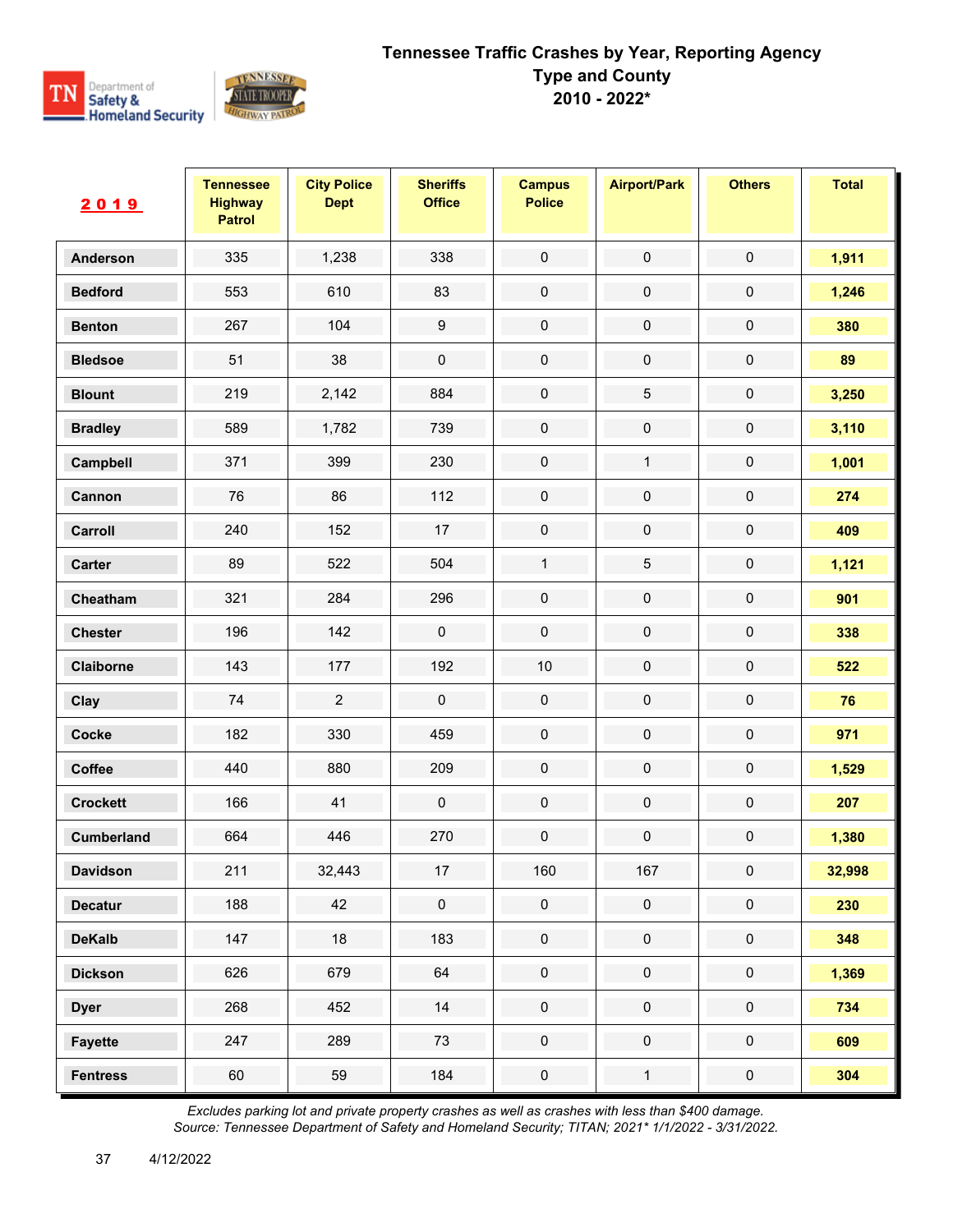

|                  | <b>Tennessee</b><br><b>Highway</b><br><b>Patrol</b> | <b>City Police</b><br><b>Dept</b> | <b>Sheriffs</b><br><b>Office</b> | <b>Campus</b><br><b>Police</b> | <b>Airport/Park</b> | <b>Others</b>       | <b>Total</b> |
|------------------|-----------------------------------------------------|-----------------------------------|----------------------------------|--------------------------------|---------------------|---------------------|--------------|
| <b>Franklin</b>  | 81                                                  | 475                               | 47                               | $\pmb{0}$                      | $\pmb{0}$           | $\pmb{0}$           | 603          |
| Gibson           | 266                                                 | 417                               | $\pmb{0}$                        | $\pmb{0}$                      | $\pmb{0}$           | $\pmb{0}$           | 683          |
| <b>Giles</b>     | 511                                                 | 372                               | $\mathbf{1}$                     | $\mathbf 0$                    | $\pmb{0}$           | $\pmb{0}$           | 884          |
| Grainger         | 218                                                 | 42                                | $\mathbf{1}$                     | $\mathbf 0$                    | $\pmb{0}$           | $\pmb{0}$           | 261          |
| Greene           | 405                                                 | 652                               | 701                              | $\pmb{0}$                      | $\pmb{0}$           | $\pmb{0}$           | 1,758        |
| Grundy           | 106                                                 | 64                                | 120                              | $\pmb{0}$                      | $\pmb{0}$           | $\pmb{0}$           | 290          |
| Hamblen          | 91                                                  | 1,248                             | 328                              | $\pmb{0}$                      | $\overline{2}$      | $\pmb{0}$           | 1,669        |
| <b>Hamilton</b>  | 154                                                 | 12,451                            | 1,493                            | $\,6\,$                        | $\pmb{0}$           | $\pmb{0}$           | 14,104       |
| <b>Hancock</b>   | 93                                                  | $\mathbf{1}$                      | 16                               | $\pmb{0}$                      | $\pmb{0}$           | $\pmb{0}$           | 110          |
| Hardeman         | 52                                                  | 139                               | 273                              | $\pmb{0}$                      | $\pmb{0}$           | $\pmb{0}$           | 464          |
| <b>Hardin</b>    | 443                                                 | 239                               | $\pmb{0}$                        | $\mathbf 0$                    | $\mathbf{1}$        | $\pmb{0}$           | 683          |
| <b>Hawkins</b>   | 243                                                 | 214                               | 279                              | $\pmb{0}$                      | $\pmb{0}$           | $\pmb{0}$           | 736          |
| Haywood          | 345                                                 | 186                               | $10$                             | $\pmb{0}$                      | $\pmb{0}$           | $\pmb{0}$           | 541          |
| Henderson        | 461                                                 | 326                               | $\pmb{0}$                        | $\pmb{0}$                      | $\pmb{0}$           | $\pmb{0}$           | 787          |
| Henry            | 321                                                 | 158                               | $\pmb{0}$                        | $\pmb{0}$                      | $\pmb{0}$           | $\pmb{0}$           | 479          |
| <b>Hickman</b>   | 447                                                 | 61                                | $\pmb{0}$                        | $\pmb{0}$                      | $\pmb{0}$           | $\pmb{0}$           | 508          |
| <b>Houston</b>   | 110                                                 | 25                                | $\overline{7}$                   | $\pmb{0}$                      | $\pmb{0}$           | $\pmb{0}$           | 142          |
| <b>Humphreys</b> | 158                                                 | 104                               | 92                               | $\pmb{0}$                      | $\pmb{0}$           | $\pmb{0}$           | 354          |
| <b>Jackson</b>   | 51                                                  | $\overline{4}$                    | 34                               | $\mathbf 0$                    | 0                   | 0                   | 89           |
| <b>Jefferson</b> | 335                                                 | 394                               | 398                              | $\pmb{0}$                      | $\mathsf{O}\xspace$ | $\pmb{0}$           | 1,127        |
| Johnson          | 49                                                  | 72                                | 211                              | $\mathsf{O}\xspace$            | $\mathbf 0$         | $\mathbf 0$         | 332          |
| Knox             | 1,932                                               | 9,925                             | 2,632                            | $30\,$                         | $\pmb{0}$           | $\bf 8$             | 14,527       |
| Lake             | 43                                                  | 17                                | $\mathsf{O}\xspace$              | $\mathbf 0$                    | $\mathbf 0$         | $\pmb{0}$           | 60           |
| Lauderdale       | 99                                                  | 205                               | 147                              | $\mathsf{O}\xspace$            | $\mathsf{O}\xspace$ | $\mathsf{O}\xspace$ | 451          |
| <b>Lawrence</b>  | 403                                                 | 397                               | $\pmb{0}$                        | $\pmb{0}$                      | $\mathbf{1}$        | $\pmb{0}$           | 801          |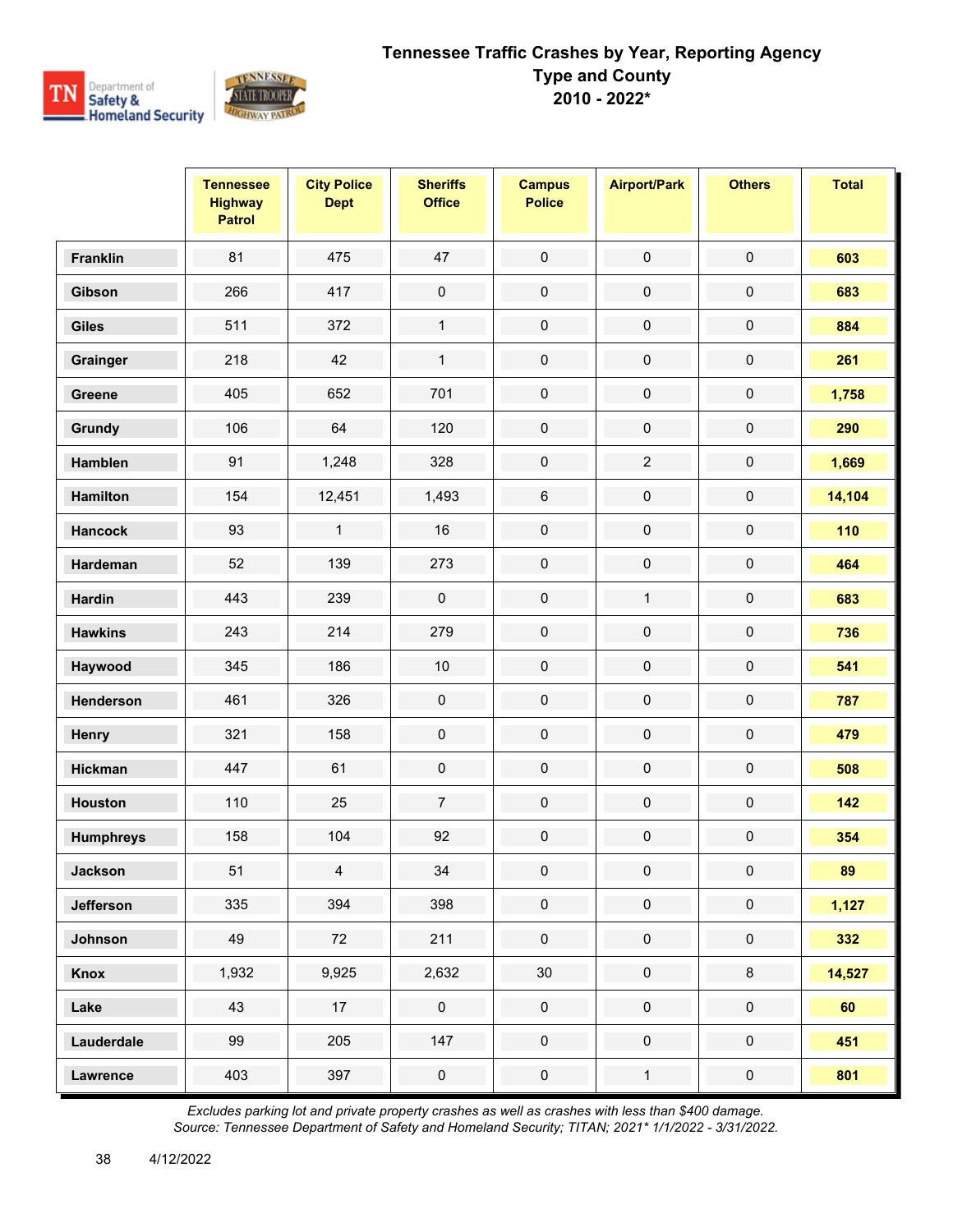

|                   | <b>Tennessee</b><br><b>Highway</b><br><b>Patrol</b> | <b>City Police</b><br><b>Dept</b> | <b>Sheriffs</b><br><b>Office</b> | <b>Campus</b><br><b>Police</b> | <b>Airport/Park</b> | <b>Others</b>       | <b>Total</b> |
|-------------------|-----------------------------------------------------|-----------------------------------|----------------------------------|--------------------------------|---------------------|---------------------|--------------|
| Lewis             | 128                                                 | 64                                | $\mathbf 0$                      | $\mathbf 0$                    | $\pmb{0}$           | $\mathbf 0$         | 192          |
| Lincoln           | 505                                                 | 275                               | $\pmb{0}$                        | $\pmb{0}$                      | $\pmb{0}$           | $\pmb{0}$           | 780          |
| Loudon            | 289                                                 | 525                               | 533                              | $\mathbf 0$                    | $\pmb{0}$           | $\pmb{0}$           | 1,347        |
| <b>Macon</b>      | 108                                                 | 191                               | $\overline{2}$                   | $\mathbf 0$                    | $\pmb{0}$           | $\pmb{0}$           | 301          |
| <b>Madison</b>    | 632                                                 | 2,831                             | 388                              | $\pmb{0}$                      | $\pmb{0}$           | $\pmb{0}$           | 3,851        |
| <b>Marion</b>     | 479                                                 | 170                               | 37                               | $\pmb{0}$                      | $\pmb{0}$           | $\pmb{0}$           | 686          |
| <b>Marshall</b>   | 391                                                 | 354                               | $\pmb{0}$                        | $\pmb{0}$                      | $\overline{2}$      | $\pmb{0}$           | 747          |
| <b>Maury</b>      | 613                                                 | 1,818                             | 100                              | $\pmb{0}$                      | $\pmb{0}$           | $\pmb{0}$           | 2,531        |
| <b>McMinn</b>     | 567                                                 | 627                               | 252                              | $\pmb{0}$                      | $\pmb{0}$           | $\pmb{0}$           | 1,446        |
| <b>McNairy</b>    | 359                                                 | 159                               | $\pmb{0}$                        | $\pmb{0}$                      | $\pmb{0}$           | $\pmb{0}$           | 518          |
| <b>Meigs</b>      | 116                                                 | 17                                | $\boldsymbol{9}$                 | $\pmb{0}$                      | $\pmb{0}$           | $\pmb{0}$           | 142          |
| <b>Monroe</b>     | 148                                                 | 445                               | 265                              | $\pmb{0}$                      | $\mathbf{1}$        | $\pmb{0}$           | 859          |
| Montgomery        | 1,202                                               | 5,002                             | 124                              | $\bf 8$                        | $\pmb{0}$           | $\pmb{0}$           | 6,336        |
| <b>Moore</b>      | 30                                                  | $\pmb{0}$                         | 60                               | $\pmb{0}$                      | $\pmb{0}$           | $\pmb{0}$           | 90           |
| Morgan            | 116                                                 | 6                                 | 57                               | $\pmb{0}$                      | $\pmb{0}$           | $\pmb{0}$           | 179          |
| Obion             | 279                                                 | 379                               | $30\,$                           | $\pmb{0}$                      | $\pmb{0}$           | $\pmb{0}$           | 688          |
| Overton           | 123                                                 | 110                               | 187                              | $\pmb{0}$                      | $\mathfrak{Z}$      | $\pmb{0}$           | 423          |
| Perry             | 97                                                  | $\pmb{0}$                         | $\pmb{0}$                        | $\pmb{0}$                      | $\mathbf 0$         | $\pmb{0}$           | 97           |
| <b>Pickett</b>    | 27                                                  | 0                                 | 24                               | $\mathbf 0$                    | 0                   | 0                   | 51           |
| Polk              | 107                                                 | 12                                | 170                              | $\pmb{0}$                      | $\pmb{0}$           | $\pmb{0}$           | 289          |
| Putnam            | 837                                                 | 1,249                             | 265                              | $\mathsf{O}\xspace$            | $\pmb{0}$           | $\mathsf{O}\xspace$ | 2,351        |
| Rhea              | $38\,$                                              | 291                               | 331                              | $\pmb{0}$                      | $\pmb{0}$           | $\pmb{0}$           | 660          |
| Roane             | 668                                                 | 472                               | 151                              | $\mathbf 0$                    | $\mathbf 0$         | $\pmb{0}$           | 1,291        |
| Robertson         | 1,237                                               | 649                               | 44                               | $\mathsf{O}\xspace$            | $\mathsf{O}\xspace$ | $\mathsf{O}\xspace$ | 1,930        |
| <b>Rutherford</b> | 1,415                                               | 7,826                             | 1,241                            | $16\,$                         | $\pmb{0}$           | $\pmb{0}$           | 10,498       |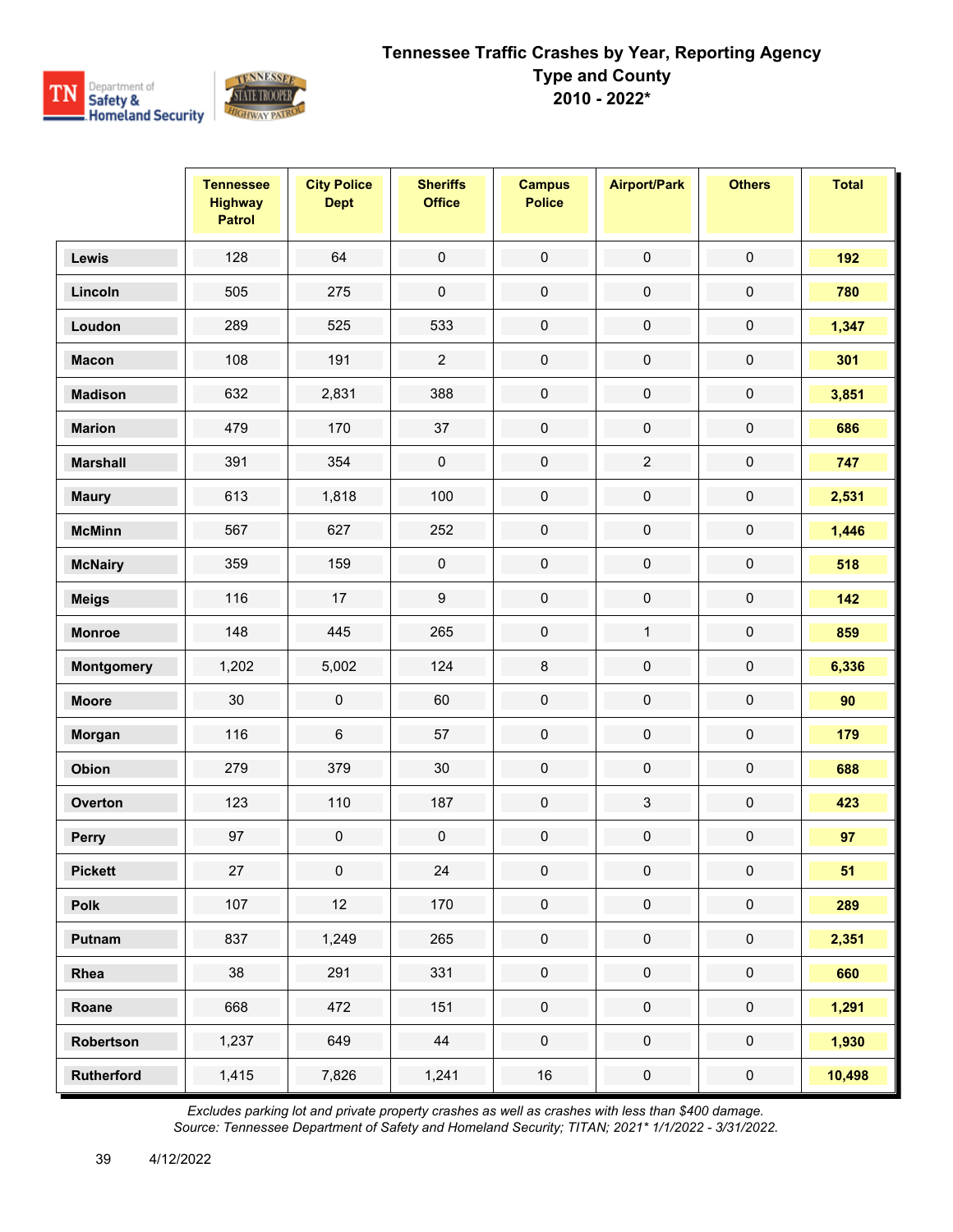

|                   | <b>Tennessee</b><br><b>Highway</b><br><b>Patrol</b> | <b>City Police</b><br><b>Dept</b> | <b>Sheriffs</b><br><b>Office</b> | <b>Campus</b><br><b>Police</b> | <b>Airport/Park</b> | <b>Others</b>       | <b>Total</b> |
|-------------------|-----------------------------------------------------|-----------------------------------|----------------------------------|--------------------------------|---------------------|---------------------|--------------|
| <b>Scott</b>      | 83                                                  | 49                                | 18                               | $\pmb{0}$                      | $\pmb{0}$           | $\pmb{0}$           | 150          |
| Sequatchie        | 52                                                  | 111                               | 95                               | $\pmb{0}$                      | $\pmb{0}$           | $\pmb{0}$           | 258          |
| <b>Sevier</b>     | 291                                                 | 2,435                             | 778                              | $\pmb{0}$                      | $\pmb{0}$           | $\pmb{0}$           | 3,504        |
| <b>Shelby</b>     | 466                                                 | 36,676                            | 2,233                            | 41                             | $20\,$              | $\mathsf{O}\xspace$ | 39,436       |
| <b>Smith</b>      | 440                                                 | 85                                | 18                               | $\pmb{0}$                      | $\pmb{0}$           | $\pmb{0}$           | 543          |
| <b>Stewart</b>    | 140                                                 | 20                                | 101                              | $\pmb{0}$                      | $\pmb{0}$           | 0                   | 261          |
| <b>Sullivan</b>   | 551                                                 | 2,889                             | 591                              | $\mathbf 0$                    | $\overline{2}$      | $\mathsf{O}\xspace$ | 4,033        |
| <b>Sumner</b>     | 144                                                 | 2,668                             | 746                              | $\pmb{0}$                      | $\pmb{0}$           | $\pmb{0}$           | 3,558        |
| <b>Tipton</b>     | 328                                                 | 594                               | 80                               | $\pmb{0}$                      | $\pmb{0}$           | 0                   | 1,002        |
| <b>Trousdale</b>  | 37                                                  | $\pmb{0}$                         | 216                              | $\mathbf 0$                    | $\pmb{0}$           | $\pmb{0}$           | 253          |
| <b>Unicoi</b>     | 192                                                 | 98                                | 23                               | $\pmb{0}$                      | $\pmb{0}$           | $\pmb{0}$           | 313          |
| <b>Union</b>      | 71                                                  | 31                                | 92                               | $\pmb{0}$                      | $\pmb{0}$           | $\pmb{0}$           | 194          |
| <b>Unknown</b>    | $\mathbf{1}$                                        | $\pmb{0}$                         | $\pmb{0}$                        | $\pmb{0}$                      | $\pmb{0}$           | $\pmb{0}$           | $\mathbf{1}$ |
| <b>VanBuren</b>   | 34                                                  | 9                                 | 68                               | $\pmb{0}$                      | $\,6\,$             | 0                   | 117          |
| Warren            | 92                                                  | 336                               | 349                              | $\pmb{0}$                      | $\pmb{0}$           | $\mathbf{1}$        | 778          |
| Washington        | 387                                                 | 3,053                             | 606                              | $30\,$                         | $\pmb{0}$           | $\pmb{0}$           | 4,076        |
| Wayne             | 231                                                 | 64                                | $\mathbf 0$                      | $\mathbf 0$                    | $\pmb{0}$           | $\pmb{0}$           | 295          |
| Weakley           | 139                                                 | 304                               | 32                               | $\bf 8$                        | $\pmb{0}$           | $\pmb{0}$           | 483          |
| <b>White</b>      | 135                                                 | 112                               | 232                              | 0                              | 0                   | 0                   | 479          |
| Williamson        | 509                                                 | 3,704                             | 1,272                            | $\mathbf 0$                    | $\mathsf{O}\xspace$ | $\pmb{0}$           | 5,485        |
| Wilson            | 1,611                                               | 1,941                             | 80                               | $\mathbf 0$                    | $\mathbf{1}$        | $\mathbf 0$         | 3,633        |
| <b>Total 2019</b> | 30,585                                              | 150,196                           | 23,567                           | 310                            | 218                 | 9 <sup>°</sup>      | 204,885      |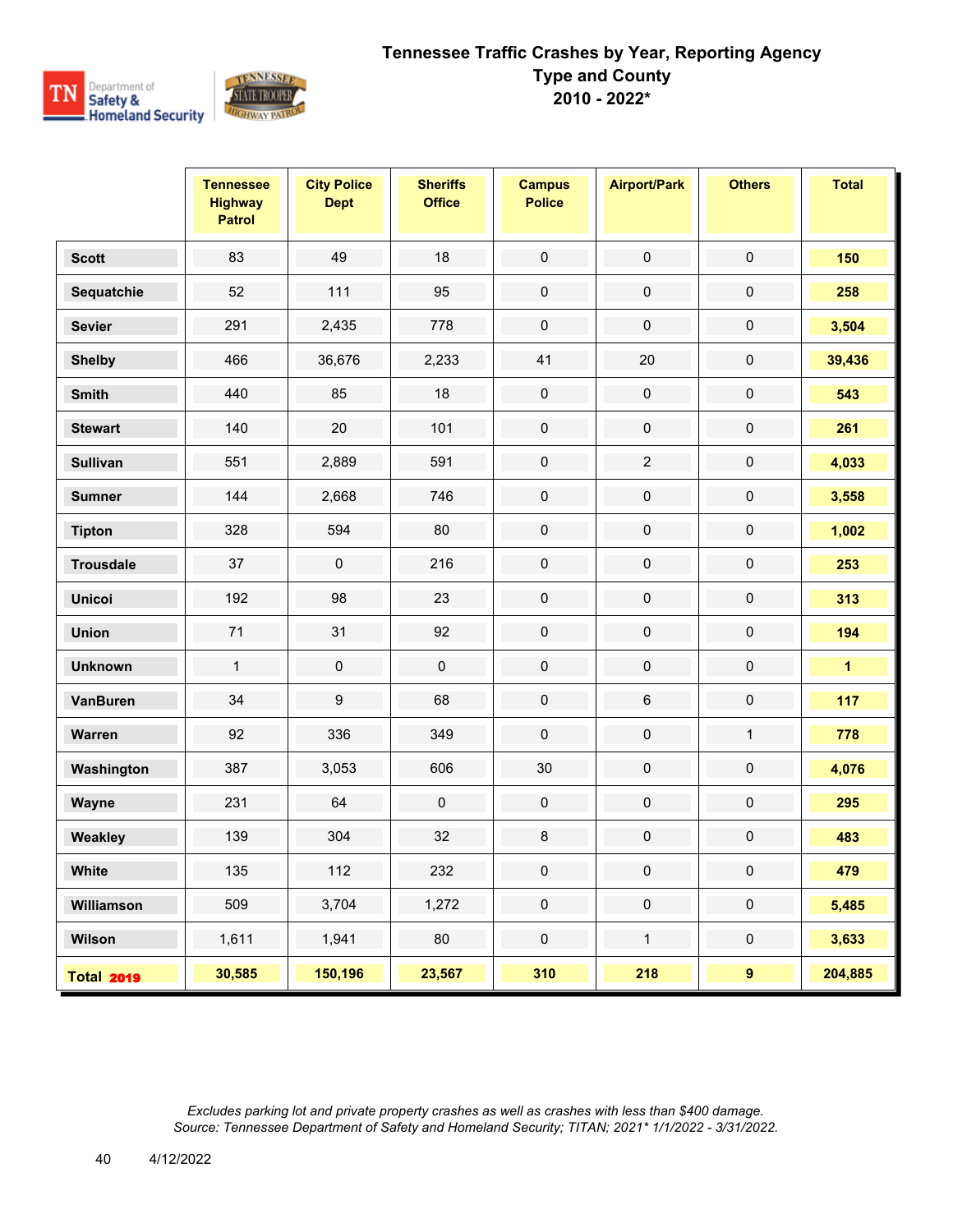

| 2020              | <b>Tennessee</b><br><b>Highway</b><br><b>Patrol</b> | <b>City Police</b><br><b>Dept</b> | <b>Sheriffs</b><br><b>Office</b> | <b>Campus</b><br><b>Police</b> | <b>Airport/Park</b> | <b>Others</b> | <b>Total</b> |
|-------------------|-----------------------------------------------------|-----------------------------------|----------------------------------|--------------------------------|---------------------|---------------|--------------|
| Anderson          | 320                                                 | 1,093                             | 330                              | $\mathsf{O}\xspace$            | $\pmb{0}$           | $\mathbf 0$   | 1,743        |
| <b>Bedford</b>    | 506                                                 | 551                               | 64                               | $\pmb{0}$                      | $\pmb{0}$           | $\pmb{0}$     | 1,121        |
| <b>Benton</b>     | 261                                                 | 73                                | 11                               | $\pmb{0}$                      | $\mathbf 0$         | $\pmb{0}$     | 345          |
| <b>Bledsoe</b>    | 58                                                  | 29                                | $\pmb{0}$                        | $\mathbf 0$                    | $\pmb{0}$           | $\mathbf 0$   | 87           |
| <b>Blount</b>     | 191                                                 | 1,757                             | 867                              | $\pmb{0}$                      | $\mathbf 5$         | 0             | 2,820        |
| <b>Bradley</b>    | 527                                                 | 1,635                             | 749                              | $\pmb{0}$                      | $\pmb{0}$           | $\pmb{0}$     | 2,911        |
| Campbell          | 394                                                 | 353                               | 202                              | $\mathbf 0$                    | $\mathbf{1}$        | $\pmb{0}$     | 950          |
| Cannon            | 83                                                  | 53                                | 102                              | $\pmb{0}$                      | $\pmb{0}$           | 0             | 238          |
| Carroll           | 254                                                 | 156                               | 24                               | $\pmb{0}$                      | $\pmb{0}$           | $\pmb{0}$     | 434          |
| Carter            | 82                                                  | 479                               | 577                              | $\mathbf 0$                    | $\sqrt{3}$          | $\pmb{0}$     | 1,141        |
| Cheatham          | 285                                                 | 241                               | 292                              | $\mathbf 0$                    | $\pmb{0}$           | $\pmb{0}$     | 818          |
| <b>Chester</b>    | 166                                                 | 154                               | $\pmb{0}$                        | $\pmb{0}$                      | $\pmb{0}$           | $\pmb{0}$     | 320          |
| Claiborne         | 137                                                 | 175                               | 168                              | $\sqrt{2}$                     | $\pmb{0}$           | $\pmb{0}$     | 482          |
| Clay              | 72                                                  | $\pmb{0}$                         | $\pmb{0}$                        | $\mathbf 0$                    | $\pmb{0}$           | $\pmb{0}$     | 72           |
| Cocke             | 164                                                 | 360                               | 510                              | $\pmb{0}$                      | $\pmb{0}$           | $\pmb{0}$     | 1,034        |
| Coffee            | 468                                                 | 905                               | 166                              | $\pmb{0}$                      | $\pmb{0}$           | $\pmb{0}$     | 1,539        |
| <b>Crockett</b>   | 161                                                 | 44                                | $\pmb{0}$                        | $\mathbf 0$                    | $\pmb{0}$           | $\pmb{0}$     | 205          |
| <b>Cumberland</b> | 634                                                 | 363                               | 268                              | $\pmb{0}$                      | $\pmb{0}$           | $\pmb{0}$     | 1,265        |
| <b>Davidson</b>   | 176                                                 | 23,482                            | 20                               | 98                             | 61                  | 0             | 23,837       |
| <b>Decatur</b>    | 167                                                 | 33                                | $\mathsf{O}\xspace$              | $\mathbf 0$                    | $\mathbf 0$         | $\pmb{0}$     | 200          |
| <b>DeKalb</b>     | 148                                                 | 15                                | 142                              | $\pmb{0}$                      | $\mathbf 0$         | $\pmb{0}$     | 305          |
| <b>Dickson</b>    | 602                                                 | 624                               | 40                               | $\pmb{0}$                      | $\mathbf{1}$        | $\pmb{0}$     | 1,267        |
| <b>Dyer</b>       | 278                                                 | 372                               | 31                               | $\mathbf 0$                    | $\mathsf{O}\xspace$ | $\mathbf 0$   | 681          |
| <b>Fayette</b>    | 273                                                 | 264                               | 109                              | $\mathbf 0$                    | $\mathbf 0$         | $\pmb{0}$     | 646          |
| <b>Fentress</b>   | 63                                                  | 39                                | 198                              | $\pmb{0}$                      | $\pmb{0}$           | $\pmb{0}$     | 300          |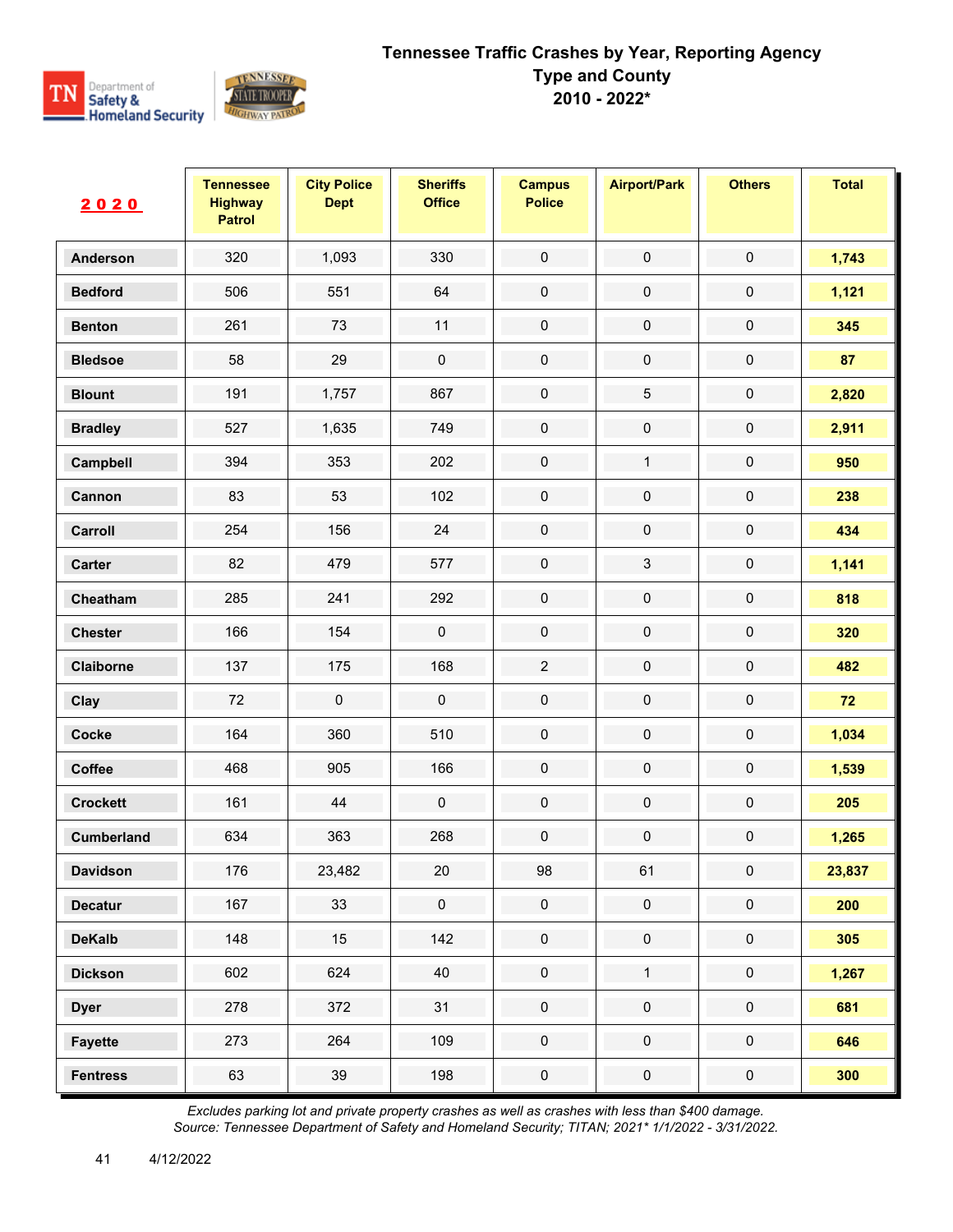

|                  | <b>Tennessee</b><br><b>Highway</b><br><b>Patrol</b> | <b>City Police</b><br><b>Dept</b> | <b>Sheriffs</b><br><b>Office</b> | <b>Campus</b><br><b>Police</b> | <b>Airport/Park</b> | <b>Others</b>       | <b>Total</b> |
|------------------|-----------------------------------------------------|-----------------------------------|----------------------------------|--------------------------------|---------------------|---------------------|--------------|
| <b>Franklin</b>  | 86                                                  | 398                               | 52                               | $\mathbf 0$                    | $\mathbf{1}$        | $\pmb{0}$           | 537          |
| Gibson           | 254                                                 | 402                               | $\pmb{0}$                        | $\pmb{0}$                      | $\pmb{0}$           | $\pmb{0}$           | 656          |
| <b>Giles</b>     | 484                                                 | 300                               | $\boldsymbol{9}$                 | $\mathbf 0$                    | $\pmb{0}$           | $\pmb{0}$           | 793          |
| Grainger         | 231                                                 | 94                                | $\mathbf{1}$                     | $\mathbf 0$                    | $\pmb{0}$           | $\mathsf{O}\xspace$ | 326          |
| Greene           | 461                                                 | 536                               | 525                              | $\pmb{0}$                      | $\pmb{0}$           | $\pmb{0}$           | 1,522        |
| Grundy           | 92                                                  | 30                                | 115                              | $\pmb{0}$                      | $\pmb{0}$           | $\pmb{0}$           | 237          |
| Hamblen          | 79                                                  | 1,167                             | 258                              | $\pmb{0}$                      | $\mathbf{1}$        | $\pmb{0}$           | 1,505        |
| <b>Hamilton</b>  | 199                                                 | 10,619                            | 1,318                            | 11                             | $\pmb{0}$           | $\pmb{0}$           | 12,147       |
| <b>Hancock</b>   | 67                                                  | $\mathsf 0$                       | 18                               | $\pmb{0}$                      | $\pmb{0}$           | $\pmb{0}$           | 85           |
| Hardeman         | 43                                                  | 126                               | 254                              | $\pmb{0}$                      | $\pmb{0}$           | $\pmb{0}$           | 423          |
| <b>Hardin</b>    | 407                                                 | 233                               | $\pmb{0}$                        | $\mathbf 0$                    | $\pmb{0}$           | $\pmb{0}$           | 640          |
| <b>Hawkins</b>   | 250                                                 | 286                               | 295                              | $\pmb{0}$                      | $\pmb{0}$           | $\pmb{0}$           | 831          |
| Haywood          | 329                                                 | 181                               | 19                               | $\pmb{0}$                      | $\pmb{0}$           | $\pmb{0}$           | 529          |
| Henderson        | 485                                                 | 342                               | $\pmb{0}$                        | $\pmb{0}$                      | $\mathbf{1}$        | $\pmb{0}$           | 828          |
| Henry            | 253                                                 | 152                               | $\pmb{0}$                        | $\pmb{0}$                      | $\mathbf{1}$        | $\pmb{0}$           | 406          |
| <b>Hickman</b>   | 469                                                 | 53                                | $\pmb{0}$                        | $\pmb{0}$                      | $\pmb{0}$           | $\pmb{0}$           | 522          |
| <b>Houston</b>   | 95                                                  | 11                                | $10$                             | $\pmb{0}$                      | $\pmb{0}$           | $\pmb{0}$           | 116          |
| <b>Humphreys</b> | 147                                                 | 98                                | 126                              | $\pmb{0}$                      | $\pmb{0}$           | $\pmb{0}$           | 371          |
| <b>Jackson</b>   | 61                                                  | 8                                 | 3                                | $\mathbf 0$                    | 0                   | 0                   | 72           |
| <b>Jefferson</b> | 358                                                 | 410                               | 352                              | $\mathbf 0$                    | $\mathbf 0$         | $\pmb{0}$           | 1,120        |
| Johnson          | 38                                                  | 72                                | 206                              | $\mathsf{O}\xspace$            | $\mathbf 0$         | $\pmb{0}$           | 316          |
| Knox             | 1,765                                               | 7,625                             | 2,085                            | 24                             | $\pmb{0}$           | $\overline{2}$      | 11,501       |
| Lake             | 27                                                  | 18                                | $\mathsf{O}\xspace$              | $\pmb{0}$                      | $\mathbf 0$         | $\pmb{0}$           | 45           |
| Lauderdale       | 94                                                  | 173                               | 191                              | $\pmb{0}$                      | $\mathsf{O}\xspace$ | $\mathsf{O}\xspace$ | 458          |
| <b>Lawrence</b>  | 354                                                 | 344                               | $\pmb{0}$                        | $\pmb{0}$                      | $\pmb{0}$           | $\pmb{0}$           | 698          |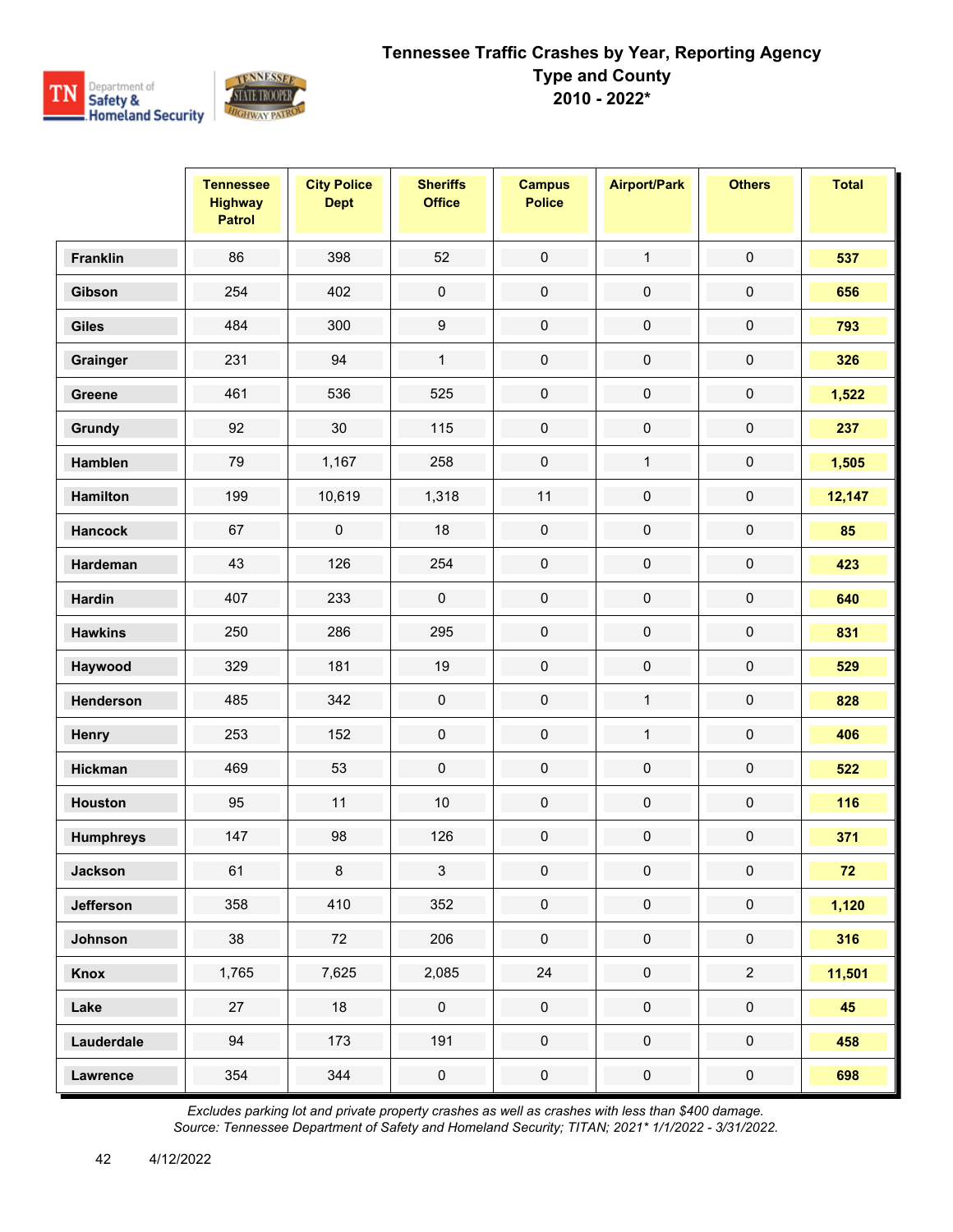

|                   | <b>Tennessee</b><br><b>Highway</b><br><b>Patrol</b> | <b>City Police</b><br><b>Dept</b> | <b>Sheriffs</b><br><b>Office</b> | <b>Campus</b><br><b>Police</b> | <b>Airport/Park</b> | <b>Others</b>       | <b>Total</b> |
|-------------------|-----------------------------------------------------|-----------------------------------|----------------------------------|--------------------------------|---------------------|---------------------|--------------|
| Lewis             | 116                                                 | 63                                | $\mathbf 0$                      | $\mathbf 0$                    | $\pmb{0}$           | $\mathbf 0$         | 179          |
| Lincoln           | 477                                                 | 266                               | $\mathbf{1}$                     | $\pmb{0}$                      | $\pmb{0}$           | $\pmb{0}$           | 744          |
| Loudon            | 308                                                 | 432                               | 467                              | $\mathbf 0$                    | $\pmb{0}$           | $\pmb{0}$           | 1,207        |
| <b>Macon</b>      | 122                                                 | 141                               | $\pmb{0}$                        | $\mathbf 0$                    | $\pmb{0}$           | $\pmb{0}$           | 263          |
| <b>Madison</b>    | 645                                                 | 2,366                             | 366                              | $\pmb{0}$                      | $\pmb{0}$           | $\pmb{0}$           | 3,377        |
| <b>Marion</b>     | 452                                                 | 160                               | 21                               | $\pmb{0}$                      | $\pmb{0}$           | $\pmb{0}$           | 633          |
| <b>Marshall</b>   | 380                                                 | 277                               | $\pmb{0}$                        | $\pmb{0}$                      | $\mathbf{1}$        | $\pmb{0}$           | 658          |
| <b>Maury</b>      | 566                                                 | 1,598                             | 149                              | $\pmb{0}$                      | $\pmb{0}$           | $\pmb{0}$           | 2,313        |
| <b>McMinn</b>     | 532                                                 | 530                               | 231                              | $\pmb{0}$                      | $\pmb{0}$           | $\pmb{0}$           | 1,293        |
| <b>McNairy</b>    | 339                                                 | 135                               | $\pmb{0}$                        | $\pmb{0}$                      | $\pmb{0}$           | $\pmb{0}$           | 474          |
| <b>Meigs</b>      | 123                                                 | 32                                | 11                               | $\pmb{0}$                      | $\pmb{0}$           | $\pmb{0}$           | 166          |
| <b>Monroe</b>     | 185                                                 | 350                               | 243                              | $\pmb{0}$                      | $\pmb{0}$           | $\pmb{0}$           | 778          |
| Montgomery        | 999                                                 | 4,389                             | 151                              | $\mathfrak{S}$                 | $\pmb{0}$           | $\pmb{0}$           | 5,542        |
| <b>Moore</b>      | 36                                                  | $\pmb{0}$                         | 69                               | $\pmb{0}$                      | $\pmb{0}$           | $\pmb{0}$           | 105          |
| Morgan            | 101                                                 | 15                                | 52                               | $\pmb{0}$                      | $\pmb{0}$           | $\pmb{0}$           | 168          |
| Obion             | 240                                                 | 315                               | 45                               | $\pmb{0}$                      | $\pmb{0}$           | $\pmb{0}$           | 600          |
| Overton           | 114                                                 | 100                               | 110                              | $\pmb{0}$                      | $\mathbf 5$         | $\pmb{0}$           | 329          |
| Perry             | 78                                                  | $\pmb{0}$                         | $\pmb{0}$                        | $\pmb{0}$                      | $\pmb{0}$           | $\pmb{0}$           | 78           |
| <b>Pickett</b>    | $20\,$                                              | 0                                 | 30                               | $\mathbf 0$                    | 0                   | 0                   | 50           |
| Polk              | 82                                                  | 19                                | 228                              | $\pmb{0}$                      | $\pmb{0}$           | $\pmb{0}$           | 329          |
| Putnam            | 758                                                 | 1,076                             | 303                              | $\mathbf 0$                    | $\pmb{0}$           | $\mathsf{O}\xspace$ | 2,137        |
| Rhea              | 34                                                  | 277                               | 307                              | $\pmb{0}$                      | $\pmb{0}$           | $\pmb{0}$           | 618          |
| Roane             | 660                                                 | 462                               | 80                               | $\mathbf 0$                    | $\mathbf 0$         | $\pmb{0}$           | 1,202        |
| Robertson         | 1,105                                               | 570                               | 48                               | $\mathsf{O}\xspace$            | $\mathsf{O}\xspace$ | $\mathsf{O}\xspace$ | 1,723        |
| <b>Rutherford</b> | 1,228                                               | 6,512                             | 1,158                            | $\sqrt{5}$                     | $\pmb{0}$           | $\pmb{0}$           | 8,903        |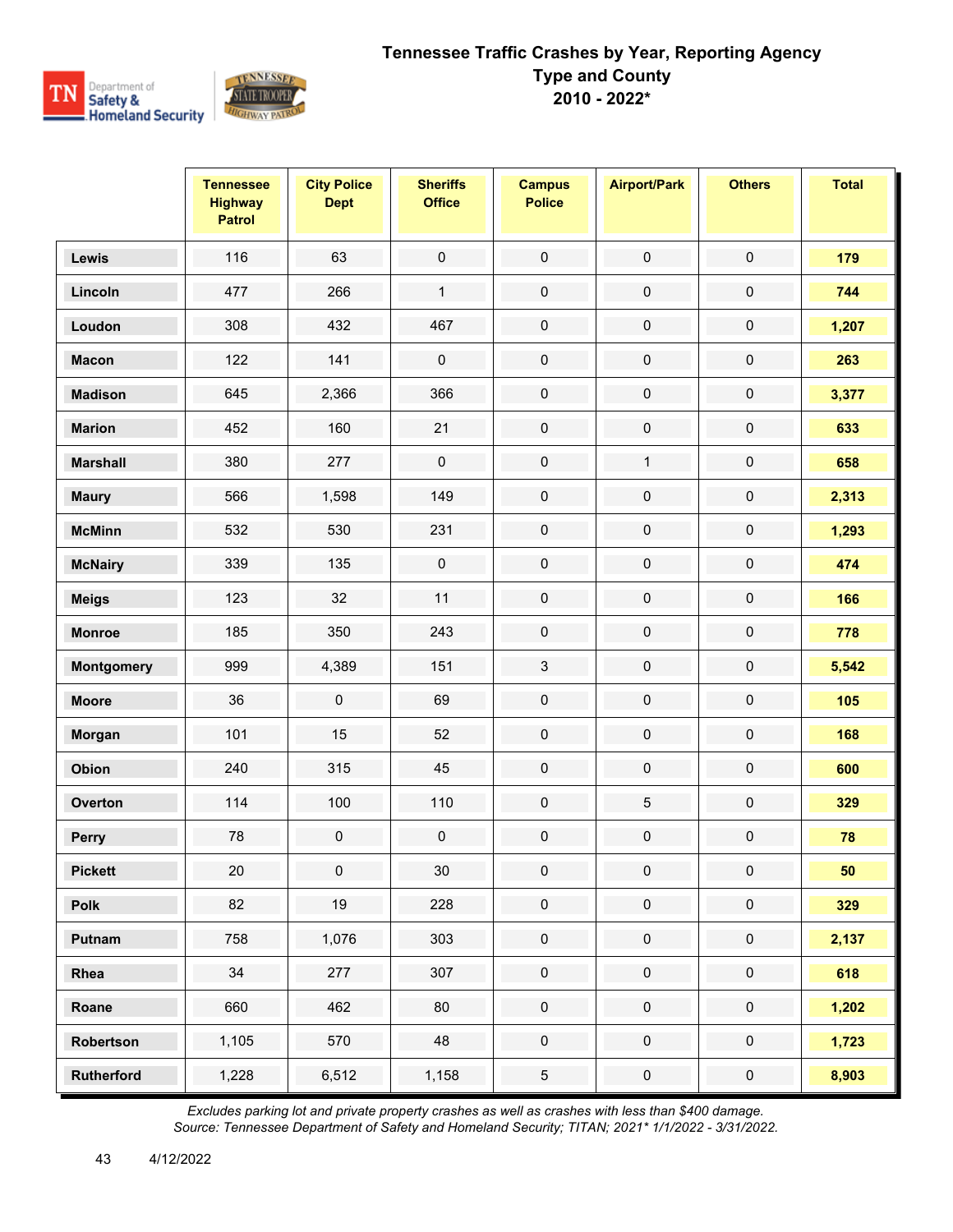

|                   | <b>Tennessee</b><br><b>Highway</b><br><b>Patrol</b> | <b>City Police</b><br><b>Dept</b> | <b>Sheriffs</b><br><b>Office</b> | <b>Campus</b><br><b>Police</b> | <b>Airport/Park</b> | <b>Others</b>           | <b>Total</b> |
|-------------------|-----------------------------------------------------|-----------------------------------|----------------------------------|--------------------------------|---------------------|-------------------------|--------------|
| <b>Scott</b>      | 71                                                  | 13                                | 11                               | $\mathbf 0$                    | $\mathbf 0$         | $\mathbf 0$             | 95           |
| Sequatchie        | 38                                                  | 117                               | 96                               | $\mathbf 0$                    | $\pmb{0}$           | $\mathbf 0$             | 251          |
| <b>Sevier</b>     | 217                                                 | 2,046                             | 743                              | $\pmb{0}$                      | $\mathbf 0$         | $\mathbf 0$             | 3,006        |
| <b>Shelby</b>     | 420                                                 | 32,262                            | 2,321                            | 22                             | $\,6\,$             | $\mathsf 0$             | 35,031       |
| <b>Smith</b>      | 408                                                 | 73                                | 14                               | $\pmb{0}$                      | $\pmb{0}$           | $\pmb{0}$               | 495          |
| <b>Stewart</b>    | 86                                                  | $\boldsymbol{9}$                  | 101                              | $\mathbf 0$                    | $\mathbf 0$         | $\pmb{0}$               | 196          |
| <b>Sullivan</b>   | 543                                                 | 2,529                             | 618                              | $\pmb{0}$                      | $\pmb{0}$           | 0                       | 3,690        |
| <b>Sumner</b>     | 124                                                 | 2,186                             | 622                              | $\pmb{0}$                      | $\pmb{0}$           | 0                       | 2,932        |
| <b>Tipton</b>     | 340                                                 | 539                               | 77                               | $\pmb{0}$                      | $\pmb{0}$           | $\pmb{0}$               | 956          |
| <b>Trousdale</b>  | 36                                                  | $\mathsf 0$                       | 205                              | $\mathbf 0$                    | $\pmb{0}$           | $\pmb{0}$               | 241          |
| <b>Unicoi</b>     | 160                                                 | 100                               | 30                               | $\pmb{0}$                      | $\pmb{0}$           | $\pmb{0}$               | 290          |
| <b>Union</b>      | 91                                                  | 39                                | 57                               | $\pmb{0}$                      | $\pmb{0}$           | $\pmb{0}$               | 187          |
| <b>VanBuren</b>   | 23                                                  | $\overline{\mathbf{4}}$           | 65                               | $\pmb{0}$                      | $\mathbf 5$         | $\mathsf 0$             | 97           |
| Warren            | 80                                                  | 311                               | 366                              | $\pmb{0}$                      | $\pmb{0}$           | $\pmb{0}$               | 757          |
| Washington        | 322                                                 | 2,536                             | 644                              | $6\phantom{a}$                 | $\pmb{0}$           | $\mathbf 0$             | 3,508        |
| Wayne             | 198                                                 | 52                                | $\pmb{0}$                        | $\mathbf 0$                    | $\mathbf 0$         | $\pmb{0}$               | 250          |
| Weakley           | 120                                                 | 257                               | 62                               | $\mathbf{1}$                   | $\pmb{0}$           | 0                       | 440          |
| White             | 111                                                 | 99                                | 217                              | $\pmb{0}$                      | $\pmb{0}$           | $\pmb{0}$               | 427          |
| Williamson        | 348                                                 | 2,411                             | 1,094                            | $\mathbf 0$                    | $\mathbf 0$         | $\pmb{0}$               | 3,853        |
| Wilson            | 1,386                                               | 1,755                             | 109                              | $\mathbf 0$                    | $\mathbf 0$         | $\pmb{0}$               | 3,250        |
| <b>Total 2020</b> | 28,420                                              | 124,351                           | 22,229                           | 172                            | 92                  | $\overline{\mathbf{2}}$ | 175,266      |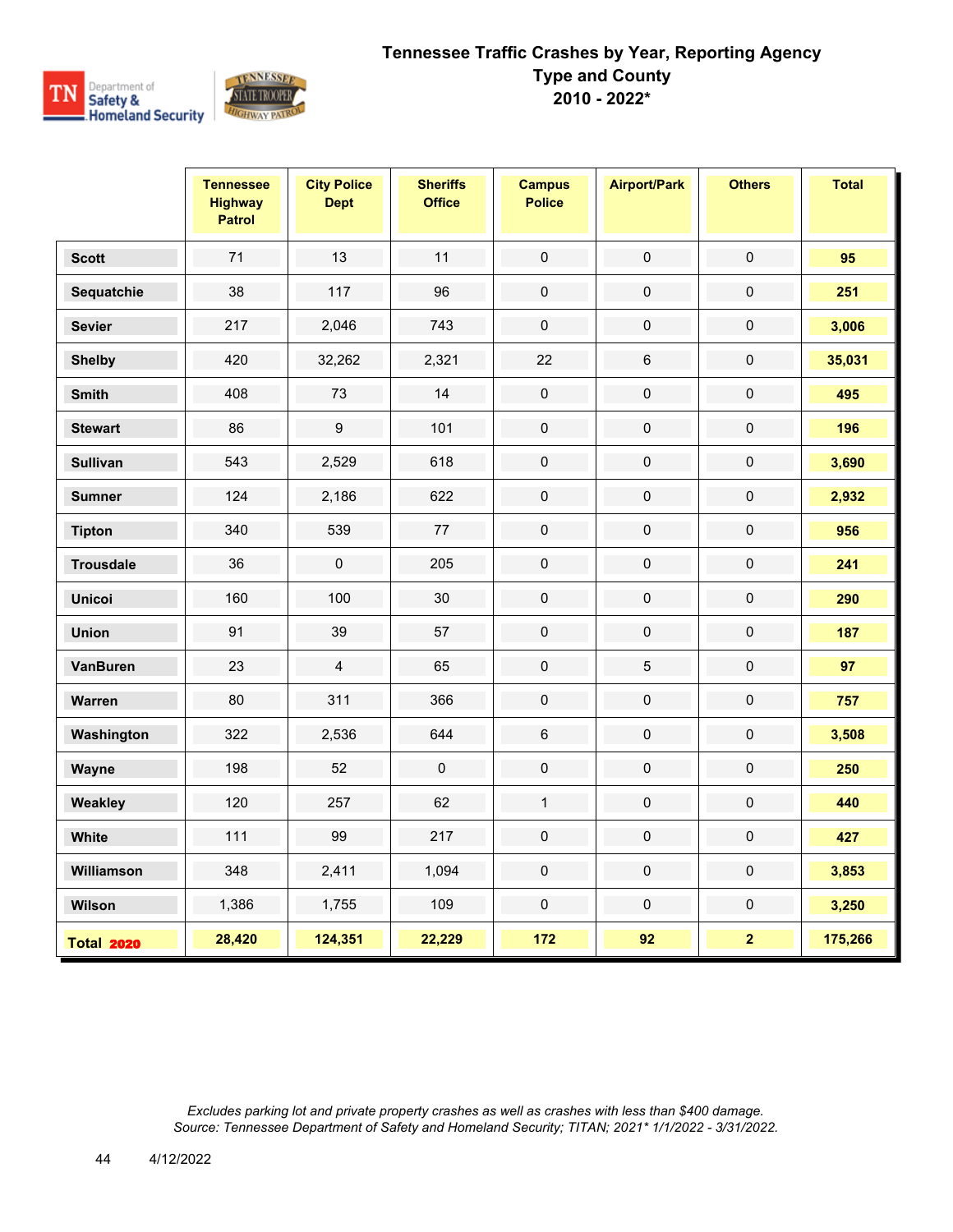

| 2021            | <b>Tennessee</b><br><b>Highway</b><br><b>Patrol</b> | <b>City Police</b><br><b>Dept</b> | <b>Sheriffs</b><br><b>Office</b> | <b>Campus</b><br><b>Police</b> | <b>Airport/Park</b> | <b>Total</b> |
|-----------------|-----------------------------------------------------|-----------------------------------|----------------------------------|--------------------------------|---------------------|--------------|
| <b>Anderson</b> | 359                                                 | 1,170                             | 395                              | $\pmb{0}$                      | $\pmb{0}$           | 1,924        |
| <b>Bedford</b>  | 509                                                 | 662                               | 58                               | $\pmb{0}$                      | $\pmb{0}$           | 1,229        |
| <b>Benton</b>   | 256                                                 | 78                                | 24                               | $\pmb{0}$                      | $\pmb{0}$           | 358          |
| <b>Bledsoe</b>  | 54                                                  | 34                                | $\mathbf{1}$                     | $\pmb{0}$                      | $\pmb{0}$           | 89           |
| <b>Blount</b>   | 236                                                 | 2,082                             | 898                              | $\pmb{0}$                      | $\sqrt{3}$          | 3,219        |
| <b>Bradley</b>  | 690                                                 | 1,754                             | 803                              | $\pmb{0}$                      | $\pmb{0}$           | 3,247        |
| Campbell        | 496                                                 | 405                               | 140                              | $\pmb{0}$                      | $\pmb{0}$           | 1,041        |
| Cannon          | 49                                                  | 85                                | 128                              | $\pmb{0}$                      | $\mathsf{O}\xspace$ | 262          |
| Carroll         | 256                                                 | 159                               | $\overline{7}$                   | $\pmb{0}$                      | $\pmb{0}$           | 422          |
| Carter          | 256                                                 | 534                               | 374                              | $\pmb{0}$                      | $\mathbf{1}$        | 1,165        |
| Cheatham        | 355                                                 | 247                               | 267                              | $\pmb{0}$                      | $\mathbf 0$         | 869          |
| <b>Chester</b>  | 183                                                 | 160                               | $\pmb{0}$                        | $\pmb{0}$                      | $\pmb{0}$           | 343          |
| Claiborne       | 136                                                 | 200                               | 118                              | $\mathbf{1}$                   | $\pmb{0}$           | 455          |
| Clay            | 63                                                  | $\pmb{0}$                         | $\mathbf 0$                      | $\pmb{0}$                      | $\mathbf 0$         | 63           |
| Cocke           | 174                                                 | 313                               | 481                              | $\pmb{0}$                      | $\pmb{0}$           | 968          |
| Coffee          | 445                                                 | 935                               | 223                              | $\pmb{0}$                      | $\pmb{0}$           | 1,603        |
| <b>Crockett</b> | 188                                                 | 40                                | $\mathbf 0$                      | $\pmb{0}$                      | $\mathbf 0$         | 228          |
| Cumberland      | 643                                                 | 441                               | 256                              | $\pmb{0}$                      | $\mathbf 0$         | 1,340        |
| <b>Davidson</b> | 216                                                 | 24,454                            | 25                               | 111                            | 67                  | 24,873       |
| <b>Decatur</b>  | 178                                                 | 59                                | $\pmb{0}$                        | $\mathsf{O}\xspace$            | $\pmb{0}$           | 237          |
| <b>DeKalb</b>   | 163                                                 | 19                                | 170                              | $\pmb{0}$                      | $\pmb{0}$           | 352          |
| <b>Dickson</b>  | 638                                                 | 715                               | 104                              | $\mathsf{O}\xspace$            | $\pmb{0}$           | 1,457        |
| <b>Dyer</b>     | 305                                                 | 474                               | 19                               | $\pmb{0}$                      | $\pmb{0}$           | 798          |
| <b>Fayette</b>  | 291                                                 | 311                               | 100                              | $\pmb{0}$                      | $\pmb{0}$           | 702          |
| <b>Fentress</b> | 68                                                  | 63                                | 222                              | $\mathbf 0$                    | $\pmb{0}$           | 353          |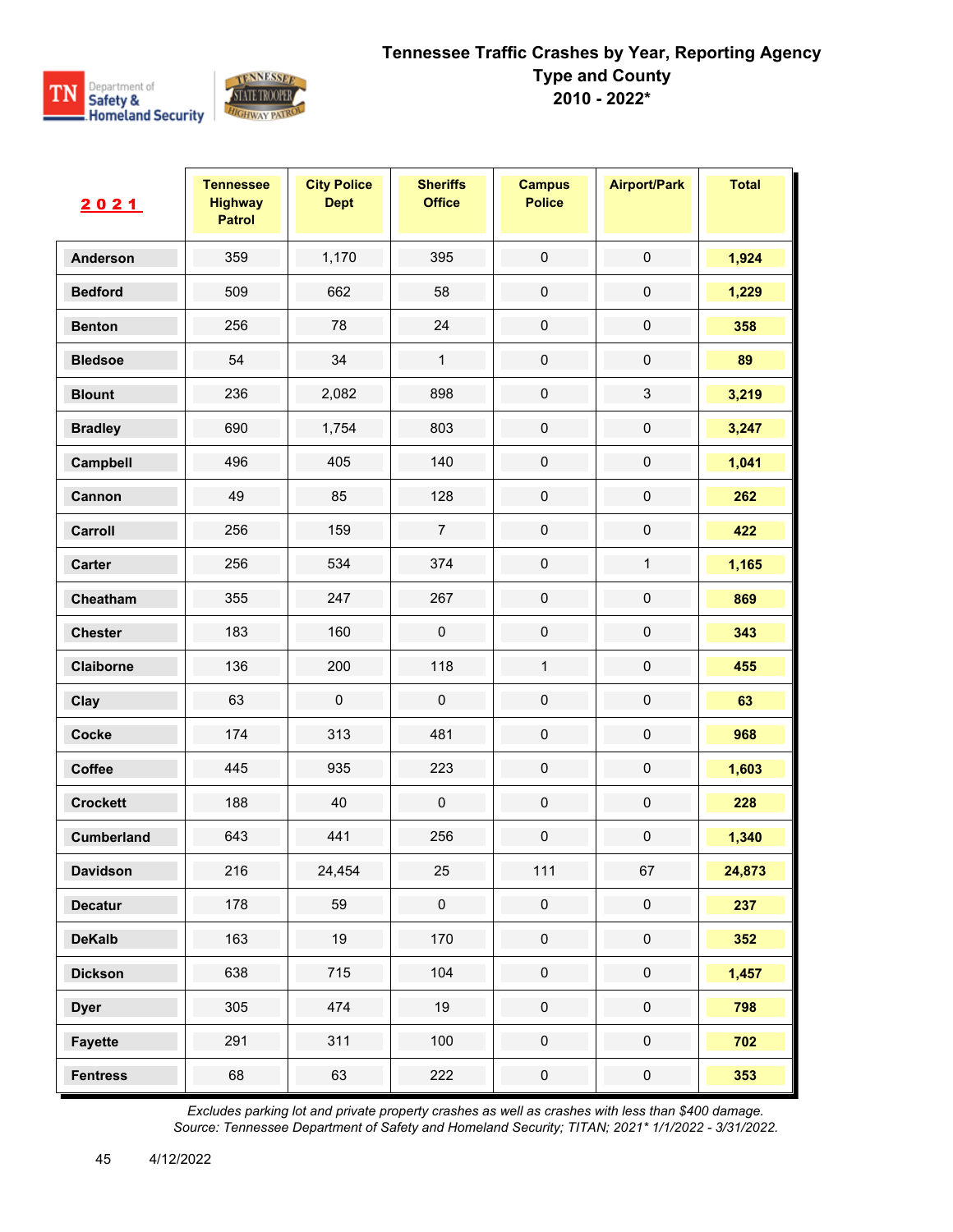

|                  | <b>Tennessee</b><br><b>Highway</b><br><b>Patrol</b> | <b>City Police</b><br><b>Dept</b> | <b>Sheriffs</b><br><b>Office</b> | <b>Campus</b><br><b>Police</b> | <b>Airport/Park</b> | <b>Total</b> |
|------------------|-----------------------------------------------------|-----------------------------------|----------------------------------|--------------------------------|---------------------|--------------|
| Franklin         | 90                                                  | 412                               | 153                              | $\pmb{0}$                      | $\mathbf{1}$        | 656          |
| Gibson           | 288                                                 | 507                               | $\pmb{0}$                        | $\pmb{0}$                      | $\pmb{0}$           | 795          |
| <b>Giles</b>     | 503                                                 | 331                               | $\boldsymbol{9}$                 | $\mathsf{O}\xspace$            | $\mathbf 0$         | 843          |
| Grainger         | 244                                                 | 101                               | $\mathbf{1}$                     | $\pmb{0}$                      | $\mathsf{O}\xspace$ | 346          |
| Greene           | 530                                                 | 643                               | 487                              | $\pmb{0}$                      | $\mathbf 0$         | 1,660        |
| Grundy           | 120                                                 | 37                                | 154                              | $\mathsf 0$                    | $\mathsf{O}\xspace$ | 311          |
| Hamblen          | 118                                                 | 1,236                             | 269                              | $\pmb{0}$                      | $\mathbf{1}$        | 1,624        |
| <b>Hamilton</b>  | 239                                                 | 11,956                            | 1,454                            | $\boldsymbol{9}$               | $\mathbf 0$         | 13,658       |
| <b>Hancock</b>   | 72                                                  | $\mathbf 0$                       | 18                               | $\mathbf 0$                    | $\mathbf 0$         | 90           |
| Hardeman         | 42                                                  | 167                               | 220                              | $\pmb{0}$                      | $\mathsf{O}\xspace$ | 429          |
| <b>Hardin</b>    | 423                                                 | 215                               | $\pmb{0}$                        | $\pmb{0}$                      | $\pmb{0}$           | 638          |
| <b>Hawkins</b>   | 332                                                 | 315                               | 213                              | $\pmb{0}$                      | $\mathbf 0$         | 860          |
| Haywood          | 405                                                 | 189                               | 17                               | $\pmb{0}$                      | $\mathsf{O}\xspace$ | 611          |
| Henderson        | 407                                                 | 359                               | $\pmb{0}$                        | $\pmb{0}$                      | $\pmb{0}$           | 766          |
| Henry            | 326                                                 | 174                               | $\mathbf{1}$                     | $\mathbf 0$                    | $\mathbf{1}$        | 502          |
| Hickman          | 451                                                 | 56                                | $\pmb{0}$                        | $\pmb{0}$                      | $\pmb{0}$           | 507          |
| <b>Houston</b>   | 91                                                  | 23                                | 15                               | $\pmb{0}$                      | $\pmb{0}$           | 129          |
| <b>Humphreys</b> | 144                                                 | 84                                | 139                              | $\mathbf 0$                    | $\mathbf 0$         | 367          |
| Jackson          | 89                                                  | $\boldsymbol{9}$                  | $\bf8$                           | 0                              | $\pmb{0}$           | 106          |
| Jefferson        | 478                                                 | 417                               | 323                              | $\mathsf{O}\xspace$            | $\mathsf{O}\xspace$ | 1,218        |
| Johnson          | 61                                                  | 103                               | 229                              | $\pmb{0}$                      | $\pmb{0}$           | 393          |
| Knox             | 2,097                                               | 8,484                             | 2,387                            | $36\,$                         | $\pmb{0}$           | 13,004       |
| Lake             | 39                                                  | 19                                | $\pmb{0}$                        | $\pmb{0}$                      | $\pmb{0}$           | 58           |
| Lauderdale       | 99                                                  | 187                               | 179                              | $\pmb{0}$                      | $\pmb{0}$           | 465          |
| Lawrence         | 445                                                 | 369                               | $\pmb{0}$                        | $\pmb{0}$                      | $\mathbf{1}$        | 815          |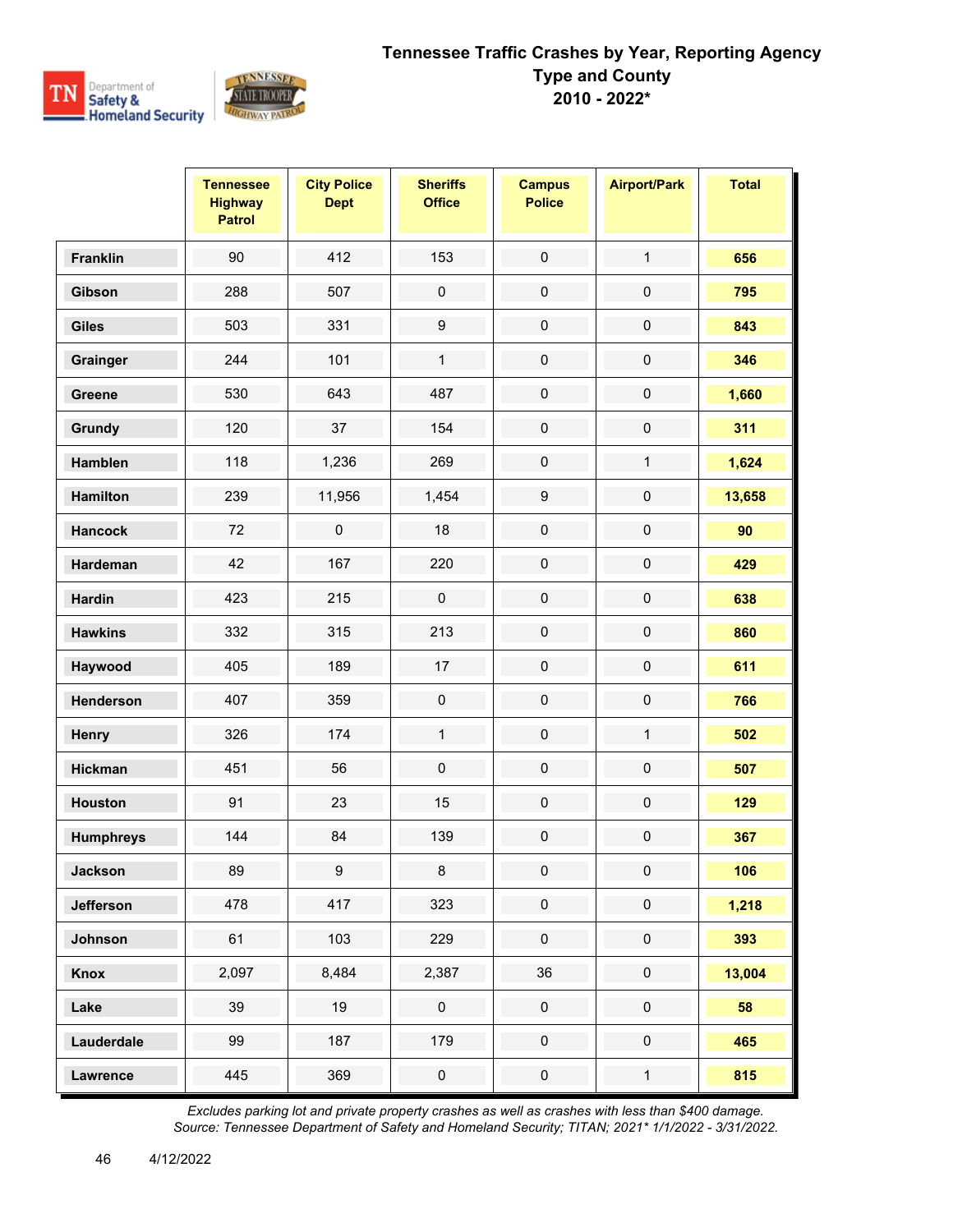

|                   | <b>Tennessee</b><br><b>Highway</b><br><b>Patrol</b> | <b>City Police</b><br><b>Dept</b> | <b>Sheriffs</b><br><b>Office</b> | <b>Campus</b><br><b>Police</b> | <b>Airport/Park</b> | <b>Total</b> |
|-------------------|-----------------------------------------------------|-----------------------------------|----------------------------------|--------------------------------|---------------------|--------------|
| Lewis             | 135                                                 | 55                                | $\mathsf{O}\xspace$              | $\mathbf 0$                    | $\mathsf{O}\xspace$ | 190          |
| Lincoln           | 494                                                 | 309                               | $\pmb{0}$                        | $\pmb{0}$                      | $\pmb{0}$           | 803          |
| Loudon            | 443                                                 | 510                               | 497                              | $\mathbf 0$                    | $\mathbf 0$         | 1,450        |
| <b>Macon</b>      | 106                                                 | 164                               | 75                               | $\mathbf 0$                    | $\mathbf 0$         | 345          |
| <b>Madison</b>    | 696                                                 | 2,888                             | 377                              | $\mathbf 0$                    | $\mathbf 0$         | 3,961        |
| <b>Marion</b>     | 484                                                 | 168                               | 14                               | $\mathsf 0$                    | $\mathbf 0$         | 666          |
| <b>Marshall</b>   | 397                                                 | 341                               | $\overline{2}$                   | $\mathbf 0$                    | $\mathbf{1}$        | 741          |
| <b>Maury</b>      | 587                                                 | 1,749                             | 193                              | $\mathsf{O}\xspace$            | $\mathbf 0$         | 2,529        |
| <b>McMinn</b>     | 551                                                 | 608                               | 277                              | $\mathbf 0$                    | $\mathbf 0$         | 1,436        |
| <b>McNairy</b>    | 333                                                 | 136                               | $\pmb{0}$                        | $\pmb{0}$                      | $\mathsf{O}\xspace$ | 469          |
| <b>Meigs</b>      | 124                                                 | 30                                | $\bf 8$                          | $\pmb{0}$                      | $\pmb{0}$           | 162          |
| <b>Monroe</b>     | 161                                                 | 443                               | 236                              | $\pmb{0}$                      | $\mathbf{1}$        | 841          |
| <b>Montgomery</b> | 1,228                                               | 4,848                             | 141                              | 6                              | $\mathbf 0$         | 6,223        |
| <b>Moore</b>      | 31                                                  | $\mathbf 0$                       | 67                               | $\pmb{0}$                      | $\mathbf{1}$        | 99           |
| Morgan            | 129                                                 | 10                                | 25                               | $\pmb{0}$                      | $\pmb{0}$           | 164          |
| Obion             | 233                                                 | 345                               | 61                               | $\pmb{0}$                      | $\pmb{0}$           | 639          |
| Overton           | 112                                                 | 118                               | 137                              | $\pmb{0}$                      | $\mathbf{3}$        | 370          |
| Perry             | 68                                                  | $\mathbf 0$                       | $\pmb{0}$                        | $\pmb{0}$                      | $\mathbf 0$         | 68           |
| <b>Pickett</b>    | 14                                                  | $\mathbf 0$                       | 35                               | 0                              | $\pmb{0}$           | 49           |
| <b>Polk</b>       | 98                                                  | 19                                | 208                              | $\mathsf{O}\xspace$            | $\mathsf{O}\xspace$ | 325          |
| Putnam            | 836                                                 | 1,266                             | 348                              | $\pmb{0}$                      | $\pmb{0}$           | 2,450        |
| Rhea              | 35                                                  | 294                               | 337                              | $\pmb{0}$                      | $\pmb{0}$           | 666          |
| Roane             | 750                                                 | 454                               | 73                               | $\mathsf{O}\xspace$            | $\mathsf{O}\xspace$ | 1,277        |
| Robertson         | 1,217                                               | 792                               | 41                               | $\pmb{0}$                      | $\pmb{0}$           | 2,050        |
| <b>Rutherford</b> | 1,225                                               | 7,170                             | 1,550                            | $11$                           | $\pmb{0}$           | 9,956        |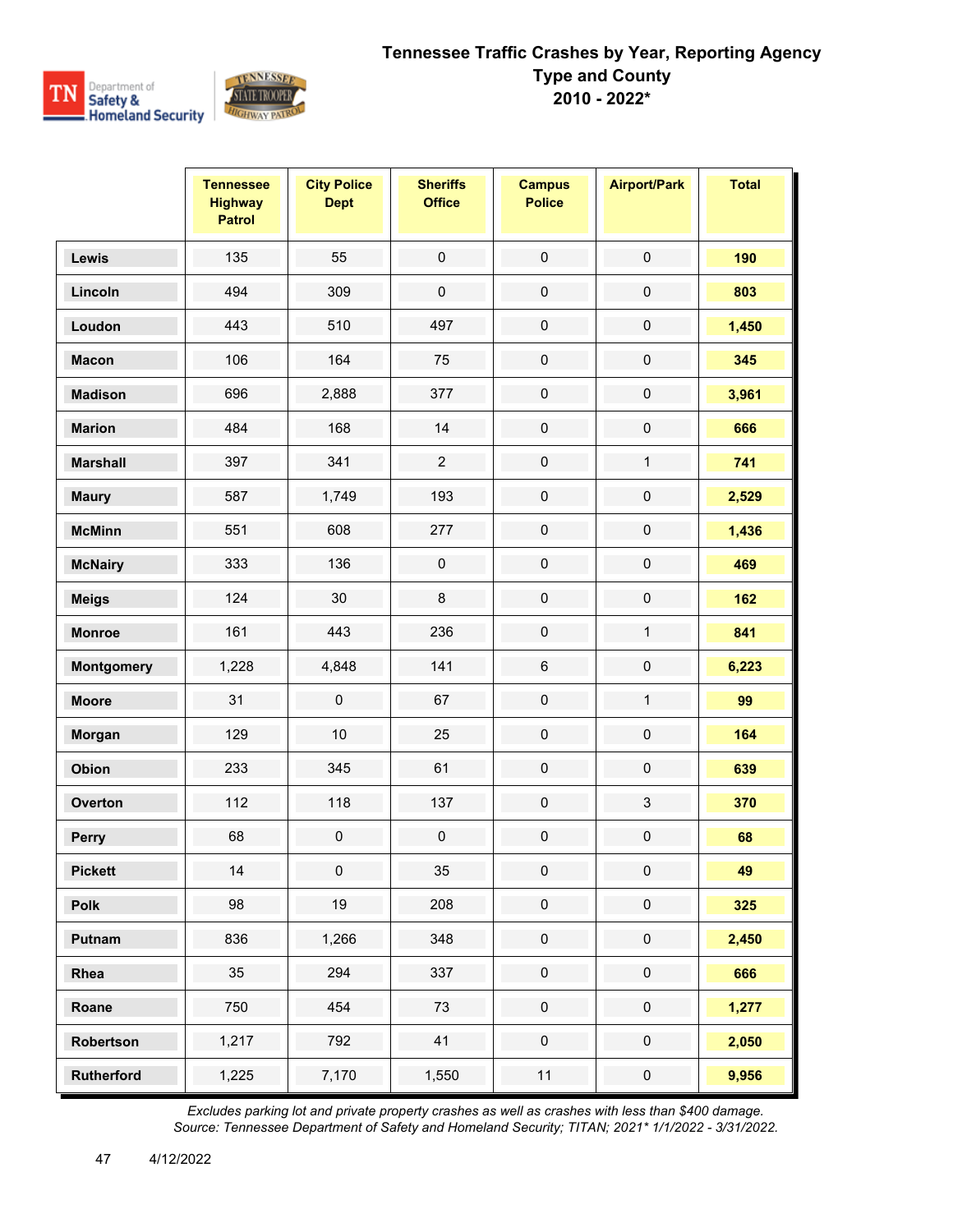

|                   | <b>Tennessee</b><br><b>Highway</b><br><b>Patrol</b> | <b>City Police</b><br><b>Dept</b> | <b>Sheriffs</b><br><b>Office</b> | <b>Campus</b><br><b>Police</b> | <b>Airport/Park</b> | <b>Total</b> |
|-------------------|-----------------------------------------------------|-----------------------------------|----------------------------------|--------------------------------|---------------------|--------------|
| <b>Scott</b>      | 80                                                  | 21                                | 19                               | $\pmb{0}$                      | $\pmb{0}$           | 120          |
| Sequatchie        | 36                                                  | 137                               | 113                              | $\pmb{0}$                      | $\mathsf 0$         | 286          |
| <b>Sevier</b>     | 181                                                 | 2,749                             | 943                              | $\mathsf{O}\xspace$            | $\pmb{0}$           | 3,873        |
| <b>Shelby</b>     | 472                                                 | 35,380                            | 2,341                            | 43                             | 14                  | 38,250       |
| <b>Smith</b>      | 504                                                 | 84                                | 8                                | $\mathsf{O}\xspace$            | $\mathbf 0$         | 596          |
| <b>Stewart</b>    | 87                                                  | $\boldsymbol{9}$                  | 95                               | $\mathbf 0$                    | $\mathbf 0$         | 191          |
| <b>Sullivan</b>   | 530                                                 | 2,718                             | 634                              | $\pmb{0}$                      | $\overline{2}$      | 3,884        |
| <b>Sumner</b>     | 193                                                 | 2,478                             | 635                              | $\pmb{0}$                      | $\pmb{0}$           | 3,306        |
| <b>Tipton</b>     | 327                                                 | 539                               | 82                               | $\mathsf{O}\xspace$            | $\mathsf 0$         | 948          |
| <b>Trousdale</b>  | 37                                                  | $\mathbf 0$                       | 238                              | $\mathbf 0$                    | $\mathsf{O}\xspace$ | 275          |
| <b>Unicoi</b>     | 160                                                 | 117                               | 26                               | $\mathsf{O}\xspace$            | $\mathsf{O}\xspace$ | 303          |
| <b>Union</b>      | 95                                                  | 48                                | 31                               | $\pmb{0}$                      | $\mathsf 0$         | 174          |
| <b>VanBuren</b>   | 44                                                  | 17                                | 67                               | $\pmb{0}$                      | $\overline{4}$      | 132          |
| Warren            | 89                                                  | 311                               | 373                              | $\mathsf 0$                    | $\pmb{0}$           | 773          |
| Washington        | 258                                                 | 2,920                             | 732                              | 28                             | $\pmb{0}$           | 3,938        |
| Wayne             | 183                                                 | 49                                | $\pmb{0}$                        | $\pmb{0}$                      | $\mathsf{O}\xspace$ | 232          |
| Weakley           | 145                                                 | 252                               | 49                               | $\pmb{0}$                      | $\pmb{0}$           | 446          |
| White             | 145                                                 | 113                               | 241                              | $\mathbf 0$                    | $\mathbf 0$         | 499          |
| Williamson        | 491                                                 | 2,869                             | 1,110                            | $\pmb{0}$                      | $\pmb{0}$           | 4,470        |
| Wilson            | 1,525                                               | 2,294                             | 68                               | $\mathsf{O}\xspace$            | $\mathsf{O}\xspace$ | 3,887        |
| <b>Total 2021</b> | 31,409                                              | 137,609                           | 23,596                           | 245                            | 101                 | 192,960      |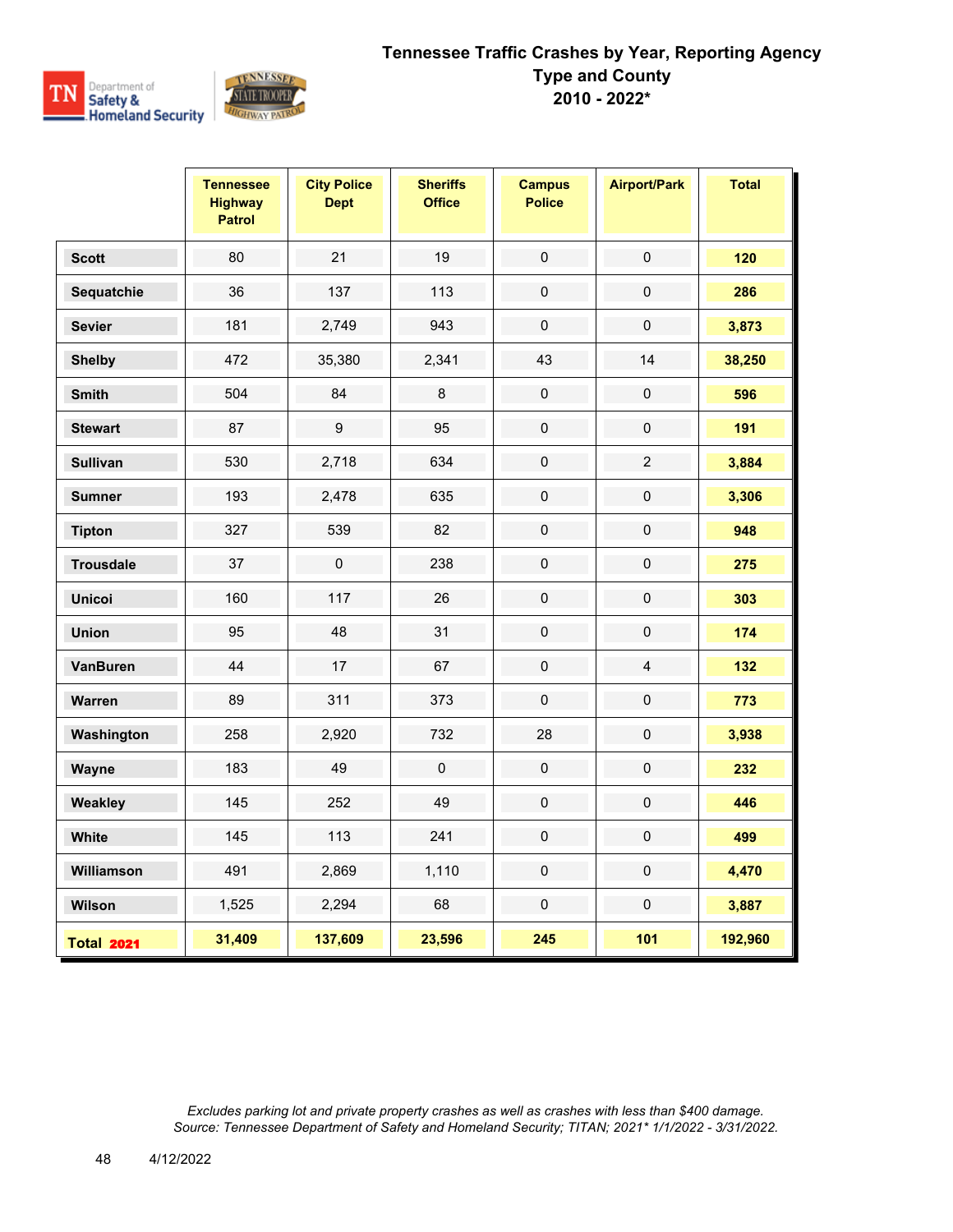

| 2022            | <b>Tennessee</b><br><b>Highway</b><br><b>Patrol</b> | <b>City Police</b><br><b>Dept</b> | <b>Sheriffs</b><br><b>Office</b> | <b>Campus</b><br><b>Police</b> | <b>Airport/Park</b> | <b>Others</b>       | <b>Total</b> |
|-----------------|-----------------------------------------------------|-----------------------------------|----------------------------------|--------------------------------|---------------------|---------------------|--------------|
| Anderson        | 81                                                  | 257                               | 68                               | $\mathbf 0$                    | $\pmb{0}$           | $\mathsf{O}\xspace$ | 406          |
| <b>Bedford</b>  | 113                                                 | 140                               | $\boldsymbol{7}$                 | $\pmb{0}$                      | $\pmb{0}$           | $\pmb{0}$           | 260          |
| <b>Benton</b>   | 58                                                  | 19                                | 3                                | $\mathsf{O}\xspace$            | $\mathbf 0$         | $\pmb{0}$           | 80           |
| <b>Bledsoe</b>  | $10$                                                | $\boldsymbol{9}$                  | $\pmb{0}$                        | $\mathbf 0$                    | $\mathbf 0$         | $\mathbf 0$         | 19           |
| <b>Blount</b>   | 54                                                  | 464                               | 197                              | $\pmb{0}$                      | $\pmb{0}$           | 0                   | 715          |
| <b>Bradley</b>  | 125                                                 | 393                               | 136                              | $\pmb{0}$                      | $\pmb{0}$           | $\pmb{0}$           | 654          |
| Campbell        | 119                                                 | 81                                | 29                               | $\mathbf 0$                    | $\pmb{0}$           | $\mathbf 0$         | 229          |
| Cannon          | 12                                                  | 23                                | 39                               | $\pmb{0}$                      | $\pmb{0}$           | 0                   | 74           |
| Carroll         | 60                                                  | 31                                | $\pmb{0}$                        | $\mathbf 0$                    | $\pmb{0}$           | $\pmb{0}$           | 91           |
| Carter          | 65                                                  | 117                               | 101                              | $\mathbf 0$                    | $\mathbf{1}$        | $\pmb{0}$           | 284          |
| Cheatham        | 92                                                  | 76                                | 66                               | $\mathsf{O}\xspace$            | $\pmb{0}$           | $\pmb{0}$           | 234          |
| <b>Chester</b>  | 50                                                  | 33                                | $\mathbf{1}$                     | $\pmb{0}$                      | $\pmb{0}$           | $\pmb{0}$           | 84           |
| Claiborne       | 40                                                  | 41                                | 18                               | $\pmb{0}$                      | $\pmb{0}$           | $\pmb{0}$           | 99           |
| Clay            | 20                                                  | $\pmb{0}$                         | $\pmb{0}$                        | $\mathbf 0$                    | $\pmb{0}$           | $\pmb{0}$           | 20           |
| Cocke           | 30                                                  | 85                                | 98                               | $\mathbf 0$                    | $\pmb{0}$           | $\pmb{0}$           | 213          |
| Coffee          | 80                                                  | 207                               | 42                               | $\pmb{0}$                      | $\pmb{0}$           | $\pmb{0}$           | 329          |
| <b>Crockett</b> | 35                                                  | $\,8\,$                           | $\pmb{0}$                        | $\mathbf 0$                    | $\pmb{0}$           | $\mathbf 0$         | 43           |
| Cumberland      | 131                                                 | 102                               | 69                               | $\pmb{0}$                      | $\pmb{0}$           | $\pmb{0}$           | 302          |
| <b>Davidson</b> | 69                                                  | 5,738                             | 7                                | 30                             | 22                  | 0                   | 5,866        |
| <b>Decatur</b>  | 54                                                  | 12                                | $\mathbf 0$                      | $\mathbf 0$                    | $\mathbf 0$         | $\pmb{0}$           | 66           |
| <b>DeKalb</b>   | 31                                                  | $\overline{5}$                    | 29                               | $\pmb{0}$                      | $\pmb{0}$           | $\pmb{0}$           | 65           |
| <b>Dickson</b>  | 150                                                 | 149                               | 28                               | $\pmb{0}$                      | $\pmb{0}$           | $\pmb{0}$           | 327          |
| <b>Dyer</b>     | $72\,$                                              | 126                               | $\overline{c}$                   | $\pmb{0}$                      | $\mathsf{O}\xspace$ | $\mathbf 0$         | 200          |
| <b>Fayette</b>  | 56                                                  | 49                                | 26                               | $\pmb{0}$                      | $\pmb{0}$           | $\pmb{0}$           | 131          |
| <b>Fentress</b> | $15\,$                                              | 12                                | $30\,$                           | $\pmb{0}$                      | $\pmb{0}$           | $\pmb{0}$           | 57           |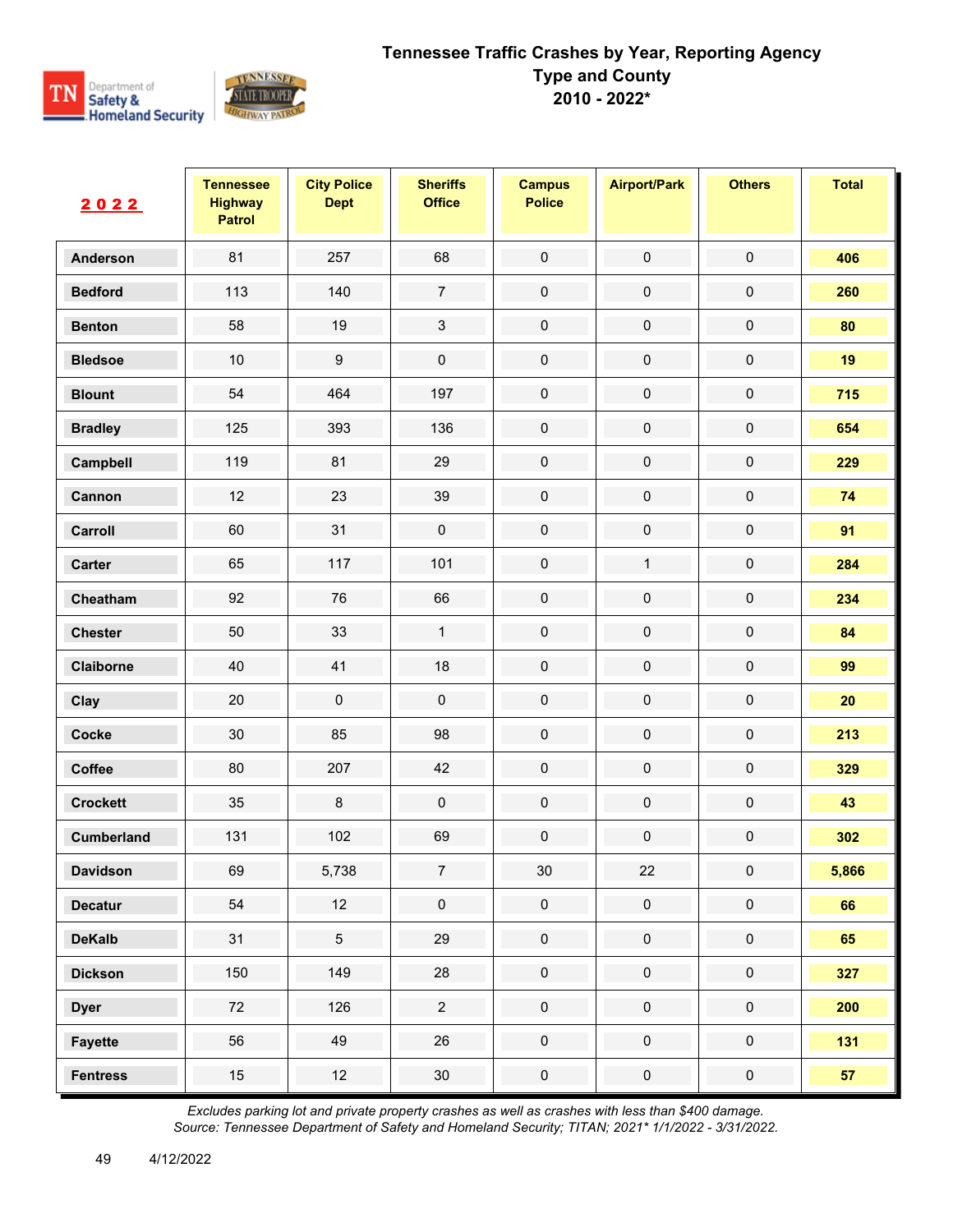

|                  | <b>Tennessee</b><br><b>Highway</b><br><b>Patrol</b> | <b>City Police</b><br><b>Dept</b> | <b>Sheriffs</b><br><b>Office</b> | <b>Campus</b><br><b>Police</b> | <b>Airport/Park</b> | <b>Others</b>  | <b>Total</b>    |
|------------------|-----------------------------------------------------|-----------------------------------|----------------------------------|--------------------------------|---------------------|----------------|-----------------|
| <b>Franklin</b>  | 13                                                  | 95                                | 38                               | $\pmb{0}$                      | $\pmb{0}$           | $\pmb{0}$      | 146             |
| Gibson           | 81                                                  | 116                               | $\pmb{0}$                        | $\pmb{0}$                      | $\pmb{0}$           | $\pmb{0}$      | 197             |
| <b>Giles</b>     | 109                                                 | 83                                | $\pmb{0}$                        | $\pmb{0}$                      | $\pmb{0}$           | $\pmb{0}$      | 192             |
| Grainger         | 54                                                  | 17                                | $\mathbf 0$                      | $\mathbf 0$                    | $\pmb{0}$           | $\pmb{0}$      | 71              |
| Greene           | 90                                                  | 144                               | 95                               | $\pmb{0}$                      | $\pmb{0}$           | $\pmb{0}$      | 329             |
| Grundy           | 12                                                  | 10                                | 30                               | $\pmb{0}$                      | $\pmb{0}$           | $\pmb{0}$      | 52              |
| Hamblen          | 15                                                  | 299                               | 49                               | $\mathbf 0$                    | $\pmb{0}$           | $\pmb{0}$      | 363             |
| <b>Hamilton</b>  | 39                                                  | 2,597                             | 333                              | $\overline{2}$                 | $\pmb{0}$           | $\pmb{0}$      | 2,971           |
| <b>Hancock</b>   | 26                                                  | $\mathbf 0$                       | $\mathbf{3}$                     | $\pmb{0}$                      | $\mathbf 0$         | $\pmb{0}$      | 29              |
| Hardeman         | $\boldsymbol{7}$                                    | 21                                | 48                               | $\pmb{0}$                      | $\pmb{0}$           | $\pmb{0}$      | 76              |
| <b>Hardin</b>    | 95                                                  | 48                                | $\pmb{0}$                        | $\mathbf 0$                    | $\pmb{0}$           | $\pmb{0}$      | 143             |
| <b>Hawkins</b>   | $77\,$                                              | 88                                | 37                               | $\pmb{0}$                      | $\pmb{0}$           | $\pmb{0}$      | 202             |
| Haywood          | 90                                                  | 40                                | $\overline{7}$                   | $\pmb{0}$                      | $\pmb{0}$           | $\pmb{0}$      | 137             |
| Henderson        | 112                                                 | 75                                | $\mathbf 0$                      | $\mathbf 0$                    | $\pmb{0}$           | $\pmb{0}$      | 187             |
| Henry            | 74                                                  | 43                                | $\pmb{0}$                        | $\pmb{0}$                      | $\pmb{0}$           | $\pmb{0}$      | 117             |
| <b>Hickman</b>   | 114                                                 | $\boldsymbol{9}$                  | $\pmb{0}$                        | $\pmb{0}$                      | $\pmb{0}$           | $\pmb{0}$      | 123             |
| <b>Houston</b>   | 14                                                  | $\overline{2}$                    | $\pmb{0}$                        | $\pmb{0}$                      | $\pmb{0}$           | $\pmb{0}$      | 16              |
| <b>Humphreys</b> | 37                                                  | 18                                | 33                               | $\pmb{0}$                      | $\pmb{0}$           | $\pmb{0}$      | 88              |
| <b>Jackson</b>   | 21                                                  | 3                                 | 0                                | 0                              | $\mathbf 0$         | 0              | 24              |
| <b>Jefferson</b> | 81                                                  | $111$                             | 69                               | $\mathbf 0$                    | $\mathbf 0$         | $\mathbf 0$    | 261             |
| Johnson          | $\overline{7}$                                      | 12                                | $28\,$                           | $\mathbf 0$                    | $\mathbf 0$         | $\pmb{0}$      | 47              |
| Knox             | 440                                                 | 2,213                             | 586                              | $\mathbf{3}$                   | $\pmb{0}$           | $\overline{2}$ | 3,244           |
| Lake             | 14                                                  | $\mathbf{3}$                      | $\mathsf{O}\xspace$              | $\pmb{0}$                      | $\mathbf 0$         | $\pmb{0}$      | 17 <sub>2</sub> |
| Lauderdale       | 16                                                  | 27                                | 43                               | $\mathbf 0$                    | $\mathbf 0$         | $\mathbf 0$    | 86              |
| Lawrence         | 108                                                 | 88                                | $\pmb{0}$                        | $\pmb{0}$                      | $\pmb{0}$           | $\pmb{0}$      | 196             |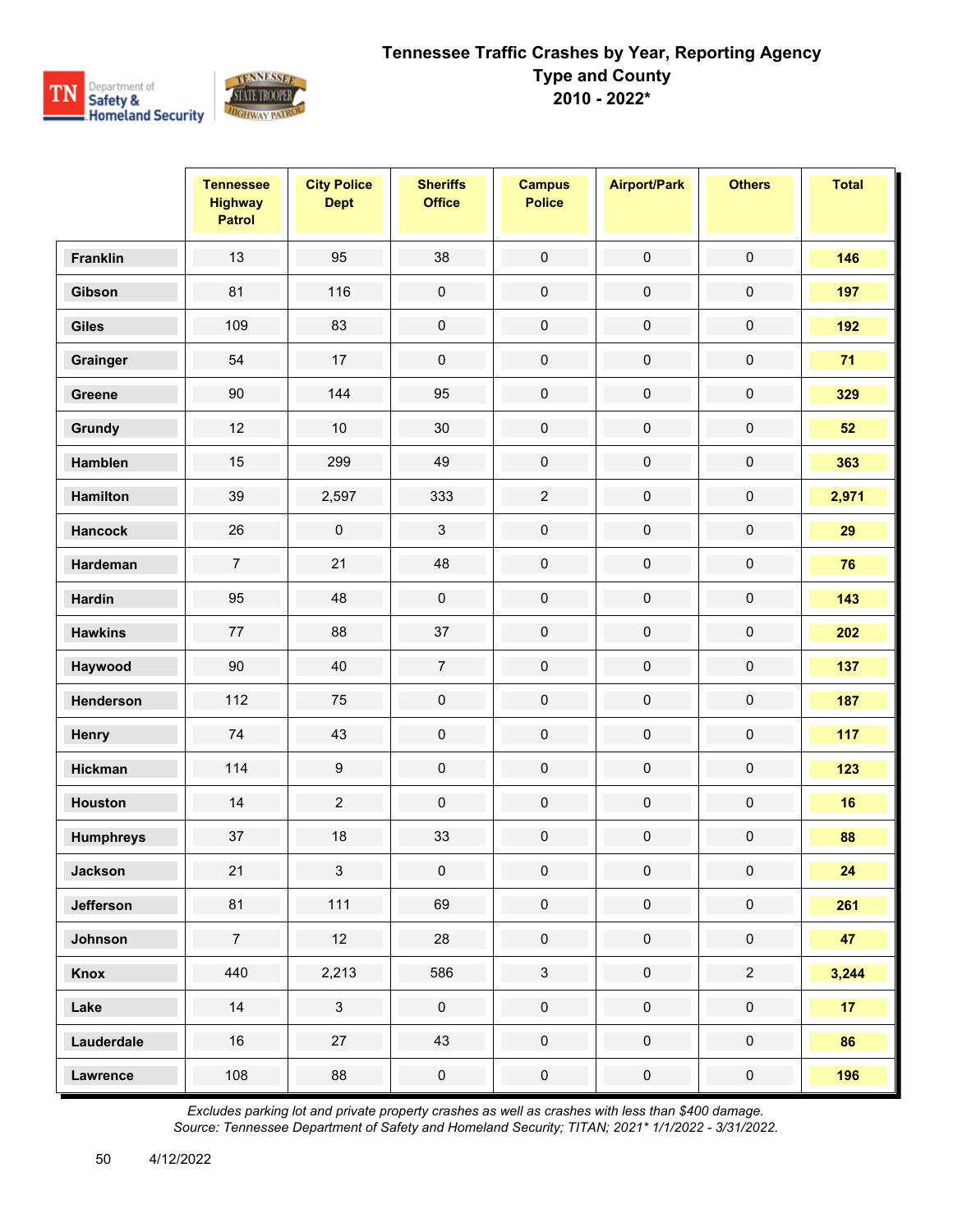

|                   | <b>Tennessee</b><br><b>Highway</b><br><b>Patrol</b> | <b>City Police</b><br><b>Dept</b> | <b>Sheriffs</b><br><b>Office</b> | <b>Campus</b><br><b>Police</b> | <b>Airport/Park</b> | <b>Others</b> | <b>Total</b> |
|-------------------|-----------------------------------------------------|-----------------------------------|----------------------------------|--------------------------------|---------------------|---------------|--------------|
| Lewis             | 22                                                  | 17                                | $\mathbf 0$                      | $\mathbf 0$                    | $\pmb{0}$           | $\mathbf 0$   | 39           |
| Lincoln           | 99                                                  | 79                                | $\pmb{0}$                        | $\pmb{0}$                      | $\pmb{0}$           | $\pmb{0}$     | 178          |
| Loudon            | 80                                                  | 104                               | 87                               | $\pmb{0}$                      | $\pmb{0}$           | $\pmb{0}$     | 271          |
| <b>Macon</b>      | $18$                                                | 34                                | 21                               | $\mathbf 0$                    | $\pmb{0}$           | $\pmb{0}$     | 73           |
| <b>Madison</b>    | 188                                                 | 659                               | 76                               | $\pmb{0}$                      | $\pmb{0}$           | $\pmb{0}$     | 923          |
| <b>Marion</b>     | 83                                                  | 38                                | $\mathbf 5$                      | $\pmb{0}$                      | $\pmb{0}$           | $\mathbf 0$   | 126          |
| <b>Marshall</b>   | 103                                                 | 55                                | $\pmb{0}$                        | $\mathbf 0$                    | $\pmb{0}$           | $\pmb{0}$     | 158          |
| <b>Maury</b>      | 122                                                 | 465                               | 66                               | $\pmb{0}$                      | $\pmb{0}$           | $\pmb{0}$     | 653          |
| <b>McMinn</b>     | 126                                                 | 128                               | 39                               | $\mathbf 0$                    | $\pmb{0}$           | $\pmb{0}$     | 293          |
| <b>McNairy</b>    | 95                                                  | 31                                | $\pmb{0}$                        | $\mathsf{O}\xspace$            | $\pmb{0}$           | $\pmb{0}$     | 126          |
| <b>Meigs</b>      | 27                                                  | $\overline{7}$                    | $\pmb{0}$                        | $\mathbf 0$                    | $\pmb{0}$           | $\pmb{0}$     | 34           |
| <b>Monroe</b>     | 41                                                  | 104                               | 50                               | $\mathbf 0$                    | $\pmb{0}$           | $\pmb{0}$     | 195          |
| Montgomery        | 279                                                 | 1,115                             | 38                               | $\mathbf{1}$                   | $\pmb{0}$           | $\pmb{0}$     | 1,433        |
| <b>Moore</b>      | $\bf 8$                                             | $\mathbf 0$                       | 12                               | $\mathbf 0$                    | $\pmb{0}$           | $\pmb{0}$     | 20           |
| Morgan            | 12                                                  | $\sqrt{2}$                        | $\bf 8$                          | $\pmb{0}$                      | $\pmb{0}$           | $\pmb{0}$     | 22           |
| Obion             | 53                                                  | 72                                | 15                               | $\pmb{0}$                      | $\pmb{0}$           | $\pmb{0}$     | 140          |
| Overton           | 17                                                  | 31                                | 46                               | $\mathsf{O}\xspace$            | $\mathbf{1}$        | $\pmb{0}$     | 95           |
| Perry             | 12                                                  | $\pmb{0}$                         | $\pmb{0}$                        | $\pmb{0}$                      | $\pmb{0}$           | $\pmb{0}$     | 12           |
| <b>Pickett</b>    | 3                                                   | 0                                 | 6                                | 0                              | 0                   | 0             | 9            |
| Polk              | 25                                                  | $\overline{2}$                    | 32                               | $\mathbf 0$                    | $\pmb{0}$           | $\mathbf 0$   | 59           |
| Putnam            | 183                                                 | 265                               | 65                               | $\mathbf{1}$                   | $\mathbf 0$         | $\mathbf 0$   | 514          |
| Rhea              | $\,6\,$                                             | 66                                | 64                               | $\mathbf 0$                    | $\pmb{0}$           | $\mathbf 0$   | 136          |
| Roane             | 167                                                 | 101                               | $10\,$                           | $\pmb{0}$                      | $\pmb{0}$           | $\pmb{0}$     | 278          |
| Robertson         | 357                                                 | 239                               | $\,6\,$                          | $\mathbf 0$                    | $\mathbf 0$         | $\mathbf 0$   | 602          |
| <b>Rutherford</b> | 291                                                 | 1,649                             | 318                              | $\mathbf{3}$                   | $\pmb{0}$           | $\pmb{0}$     | 2,261        |